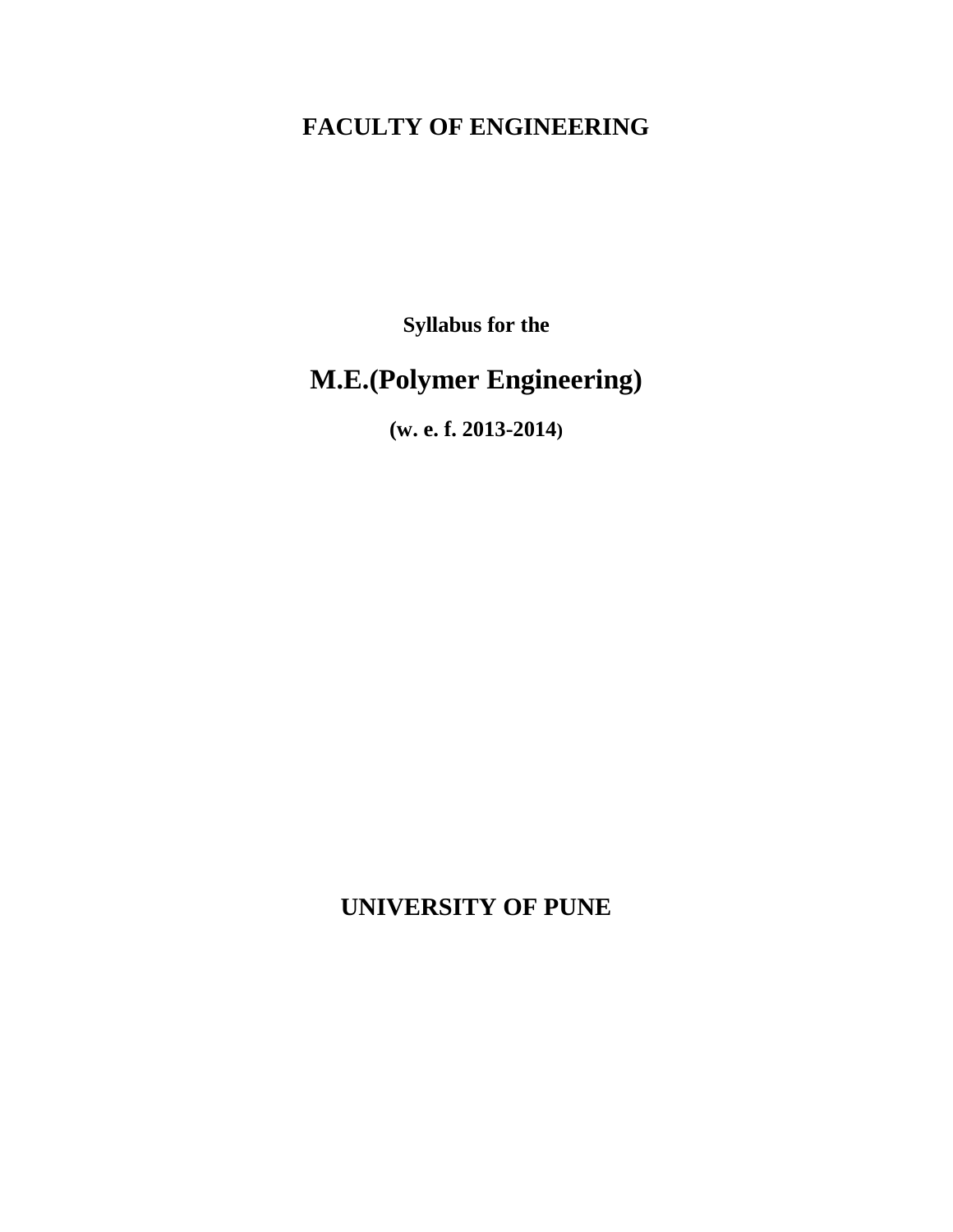# **University of Pune Structure for M.E. Polymer Engineering – 2012 Course (w.e.f. June 2013)**

| Code                       | <b>Subject</b>                                 | <b>Teaching</b><br><b>Scheme</b> | <b>Examination Scheme</b> |                                   |    | <b>Credits</b>               |              |                |
|----------------------------|------------------------------------------------|----------------------------------|---------------------------|-----------------------------------|----|------------------------------|--------------|----------------|
|                            |                                                | Lect/<br><b>Pract</b>            | Paper                     |                                   | TW | <b>Oral/Pre</b><br>sentation | <b>Total</b> |                |
|                            |                                                |                                  | In Semester<br>Assessment | <b>End Semester</b><br>Assessment |    |                              |              |                |
| 509121                     | Mathematical and<br><b>Statistical Methods</b> | $\overline{4}$                   | 50                        | 50                                |    |                              | 100          | $\overline{4}$ |
| 509122                     | Principles of<br>Management                    | $\overline{4}$                   | 50                        | 50                                |    |                              | 100          | $\overline{4}$ |
| 509123                     | <b>Advanced Polymer</b><br>Technology          | $\overline{4}$                   | 50                        | 50                                |    |                              | 100          | $\overline{4}$ |
| 509124                     | Research<br>Methodology                        | 4                                | 50                        | 50                                |    |                              | 100          | $\overline{4}$ |
| 509125                     | Elective - I                                   | 5                                | 50                        | 50                                |    |                              | 100          | 5              |
| 509126                     | Lab Practice - I                               | $\overline{4}$                   |                           |                                   | 50 | 50                           | 100          | $\overline{4}$ |
| <b>Total of First Term</b> |                                                | 25                               | 250                       | 250                               | 50 | 50                           | 600          | 25             |

# **Semester I**

# **Semester II**

| Code                        | <b>Subject</b>         | <b>Teaching</b> | <b>Examination Scheme</b> |                     |     | <b>Credits</b>  |              |                |
|-----------------------------|------------------------|-----------------|---------------------------|---------------------|-----|-----------------|--------------|----------------|
|                             |                        | <b>Scheme</b>   |                           |                     |     |                 |              |                |
|                             |                        | Let/            |                           | Paper               | TW  | <b>Oral/Pre</b> | <b>Total</b> |                |
|                             |                        | <b>Pract</b>    |                           |                     |     | sentation       |              |                |
|                             |                        |                 | In Semester               | <b>End Semester</b> |     |                 |              |                |
|                             |                        |                 | Assessment                | Assessment          |     |                 |              |                |
| 509127                      | Polymer                | $\overline{4}$  | 50                        | 50                  |     |                 | 100          | $\overline{4}$ |
|                             | Processing and         |                 |                           |                     |     |                 |              |                |
|                             | Testing                |                 |                           |                     |     |                 |              |                |
| 509128                      | <b>Polymer Physics</b> | $\overline{4}$  | 50                        | 50                  |     |                 | 100          | $\overline{4}$ |
|                             | and                    |                 |                           |                     |     |                 |              |                |
|                             | Characterization       |                 |                           |                     |     |                 |              |                |
| 509129                      | Polymer Structure      | $\overline{4}$  | 50                        | 50                  |     |                 | 100          | $\overline{4}$ |
|                             | and Properties         |                 |                           |                     |     |                 |              |                |
| 509130                      | Elective - II          | 5               | 50                        | 50                  |     |                 | 100          | 5              |
|                             |                        |                 |                           |                     |     |                 |              |                |
| 509131                      | Lab Practice - II      | $\overline{4}$  |                           |                     | 50  | 50              | 100          | $\overline{4}$ |
| 509132                      | Seminar <sub>-I</sub>  | $\overline{4}$  |                           |                     | 50  | 50              | 100          | $\overline{4}$ |
|                             |                        |                 |                           |                     |     |                 |              |                |
| <b>Total of Second Term</b> |                        | 25              | 200                       | 200                 | 100 | 100             | 600          | 25             |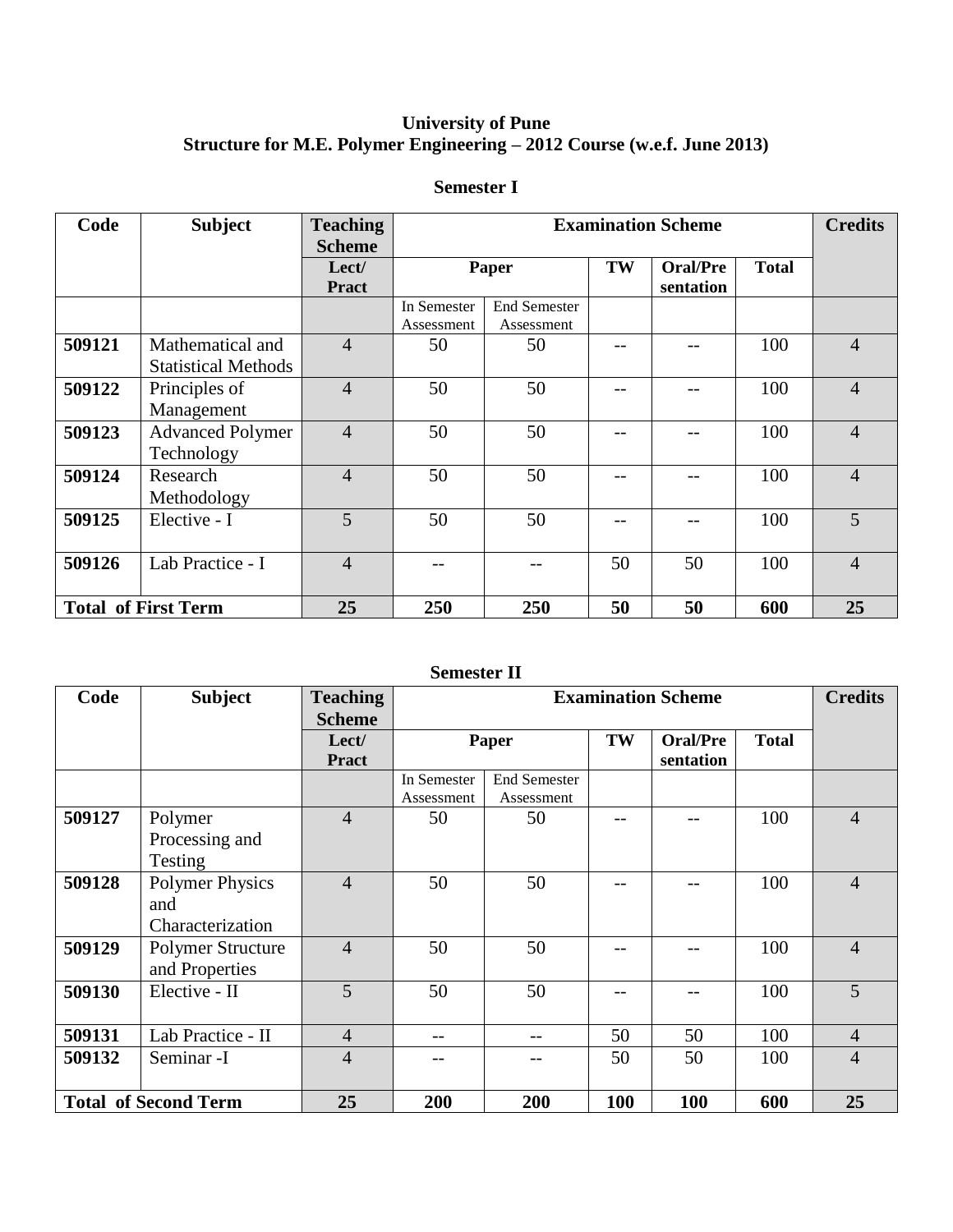# **Semester III**

| Code                       | <b>Subject</b>   | <b>Teaching</b> | <b>Examination Scheme</b> |                     |     | <b>Credits</b>   |              |                |
|----------------------------|------------------|-----------------|---------------------------|---------------------|-----|------------------|--------------|----------------|
|                            |                  | <b>Scheme</b>   |                           |                     |     |                  |              |                |
|                            |                  | Lect/           | Paper                     |                     | TW  | <b>Oral/Pres</b> | <b>Total</b> |                |
|                            |                  | <b>Pract</b>    |                           |                     |     | entation         |              |                |
|                            |                  |                 | In Semester               | <b>End Semester</b> |     |                  |              |                |
|                            |                  |                 | Assessment                | Assessment          |     |                  |              |                |
| 509133                     | Polymer Rheology | $\overline{4}$  | 50                        | 50                  |     |                  | 100          | $\overline{4}$ |
|                            |                  |                 |                           |                     |     |                  |              |                |
| 509134                     | <b>Transport</b> | $\overline{4}$  | 50                        | 50                  | --  |                  | 100          | $\overline{4}$ |
|                            | Phenomenon in    |                 |                           |                     |     |                  |              |                |
|                            | Polymers         |                 |                           |                     |     |                  |              |                |
| 509135                     | Elective - III   | $\overline{5}$  | 50                        | 50                  | --  |                  | 100          | $\overline{5}$ |
|                            |                  |                 |                           |                     |     |                  |              |                |
| 509136                     | Seminar -II      | $\overline{4}$  |                           | --                  | 50  | 50               | 100          | $\overline{4}$ |
| 509137                     | Project Work     | 8               |                           |                     | 50  | 50               | 100          | 8              |
|                            | Stage - I        |                 |                           |                     |     |                  |              |                |
| <b>Total of Third Term</b> |                  | 25              | 150                       | 150                 | 100 | 100              | 500          | 25             |

### **Semester IV**

| Code                        | <b>Subject</b> | <b>Teaching</b><br><b>Scheme</b> | <b>Examination Scheme</b> |                     |     | <b>Credits</b>               |              |    |
|-----------------------------|----------------|----------------------------------|---------------------------|---------------------|-----|------------------------------|--------------|----|
|                             |                | Lect/<br><b>Pract</b>            |                           | Paper               | TW  | <b>Oral/Pres</b><br>entation | <b>Total</b> |    |
|                             |                |                                  | In Semester               | <b>End Semester</b> |     |                              |              |    |
|                             |                |                                  | Assessment                | Assessment          |     |                              |              |    |
| 509138                      | Seminar -III   | $5^{\circ}$                      | $- -$                     | $- -$               | 50  | 50                           | 100          |    |
|                             |                | 20                               |                           |                     | 150 | 50                           | 200          | 20 |
| 509139                      | Project Work   |                                  | --                        | $ -$                |     |                              |              |    |
|                             | Stage - II     |                                  |                           |                     |     |                              |              |    |
| <b>Total of Fourth Term</b> |                | 25                               |                           |                     | 200 | <b>100</b>                   | 300          | 25 |

\* The term work and oral/presentation of Project Stage I and II and laboratory practice I and II should be assessed jointly by the pair of internal and external examiners along with the oral examination of the same.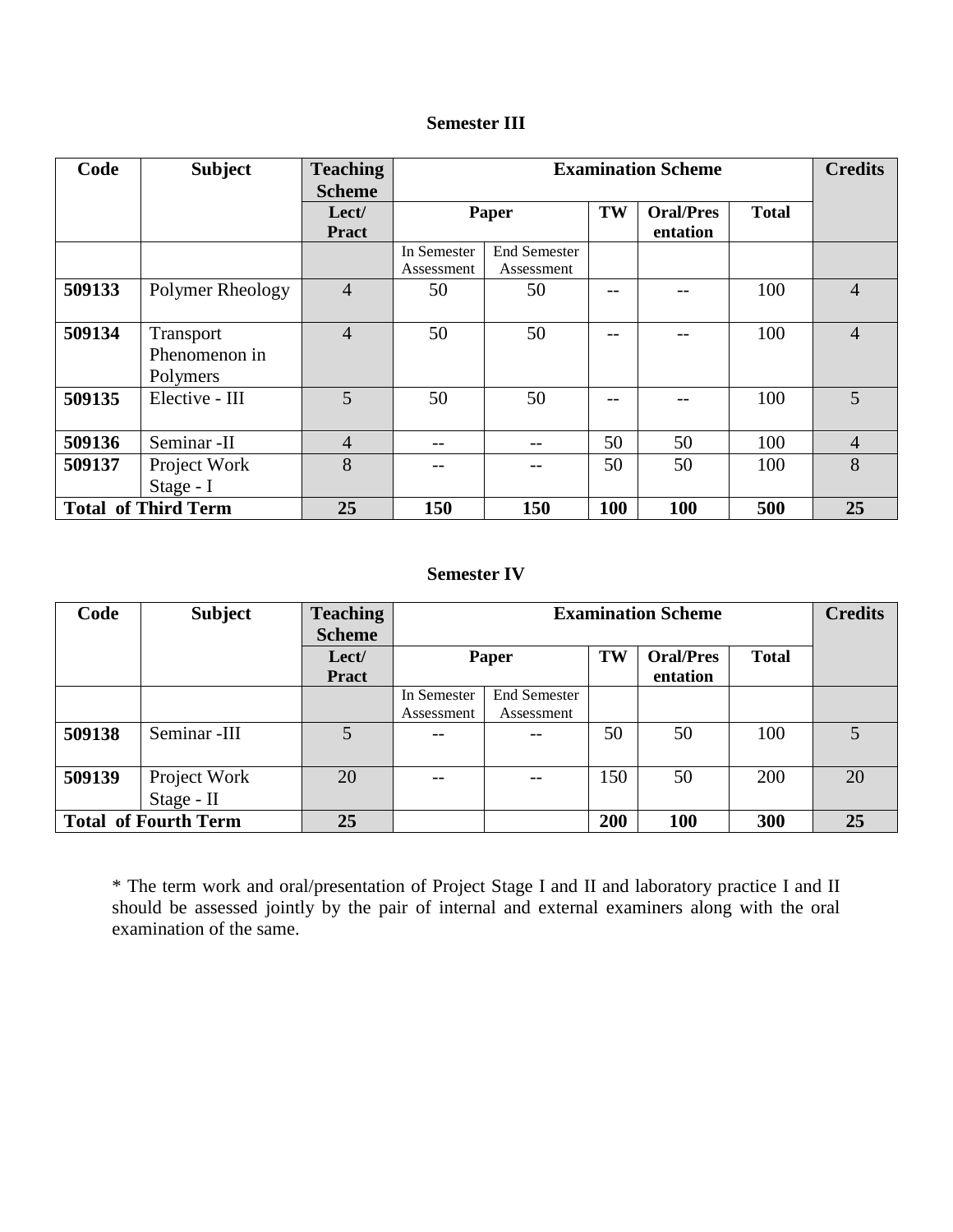### **List of Electives**

| <b>Elective I</b>                    | <b>Elective II</b>                    | <b>Elective III</b>  |                   |  |  |  |  |
|--------------------------------------|---------------------------------------|----------------------|-------------------|--|--|--|--|
| a. Polymer Reaction                  | a. Mold and Die<br>a. Polymer Product |                      |                   |  |  |  |  |
| Engineering<br>Design                |                                       | Design               |                   |  |  |  |  |
| b. Composite                         | b. Elastomer                          | b. Specialty Polymer |                   |  |  |  |  |
| Technology                           | Technology                            | <b>Materials</b>     |                   |  |  |  |  |
|                                      |                                       |                      |                   |  |  |  |  |
| c. Paints And                        | c. Packaging                          | c. Polymer and       |                   |  |  |  |  |
| Adhesives                            | Technology                            | Environment          |                   |  |  |  |  |
| <b>Non-credit course (Mandatory)</b> |                                       |                      |                   |  |  |  |  |
| Term I, SemI                         | <b>Term I, SemII</b>                  | <b>Term II, SemI</b> | Term II, SemII    |  |  |  |  |
| Yoga and Meditation                  | Human Rights and                      | Cyber                | Industrial Safety |  |  |  |  |
|                                      | <b>World Peace</b>                    | Security/Information | and Equipment     |  |  |  |  |
|                                      |                                       | security             | Maintenance       |  |  |  |  |

**Note**- Contact Hours for the calculation of load of teacher Seminar: 1 Hr / week & Project: 2 Hr / week.

Note: - This syllabus is subject to change without prior notice by the concerned BOS

### **Guidelines**

### **Lab Practice I & II:**

The laboratory work will be based on completion of assignments confined to the courses of that semester.

### **SEMINAR:**

The student shall deliver the seminar on a topic approved by authorities.

**Seminar I :** Shall be on state of the art topic of student's own choice approved by an authority. The student shall submit the duly certified seminar report in standard format, for satisfactory completion of the work by the concerned Guide and head of the department/institute.

**Seminar II :** shall be on the topic relevant to latest trends in the field of concerned branch, preferably on the topic of specialization based on the electives selected by him/her approved by authority. The student shall submit the seminar report in standard format, duly certified for satisfactory completion of the work by the concerned guide and head of the Department/Institute.

**Seminar III:** shall preferably an extension of **seminar II.** The student shall submit the duly certified seminar report in standard format, for satisfactory completion of the work by the concerned guide and head of the Department/Institute.

### **PROJECT WORK**:

The project work shall be based on the knowledge acquired by the student during the coursework and preferably it should meet and contribute towards the needs of the society. The project aims to provide an opportunity of designing and building complete system or subsystems based on area where the student likes to acquire specialized skills.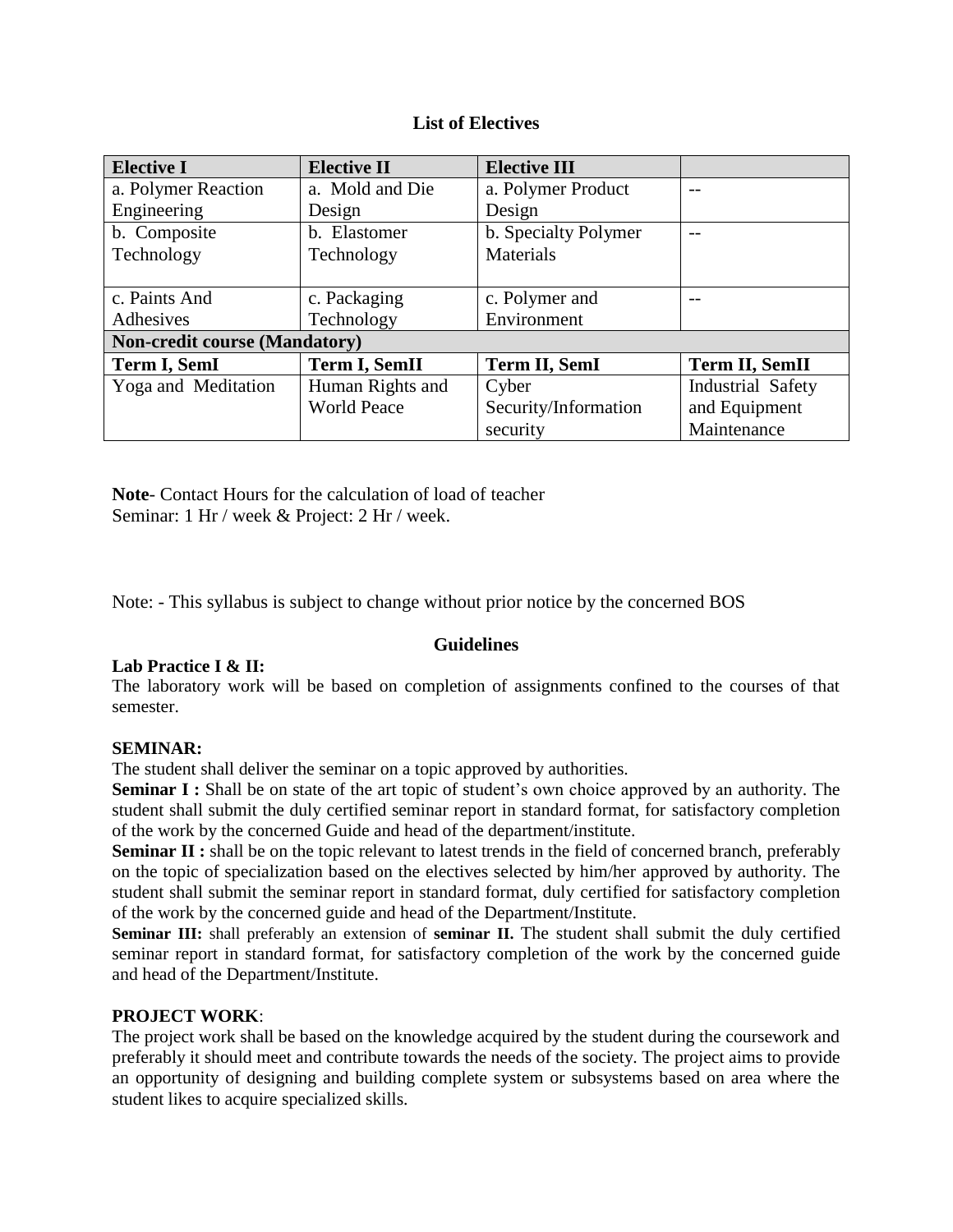Colleges should display the **list of recognized/approved PG teachers/guides** which will help the students to choose the guides for their projects. This will help avoid subsequent complications and delay in the process.

#### **Project Work Stage – I**

Project work Stage – I is an integral part of the project work. In this, the student shall complete the partial work of the project which will consist of problem statement, literature review, project overview, scheme of implementation (Mathematical Model/SRS/UML/ERD/block diagram/ PERT chart, etc.) and Layout & Design of the Set-up. As a part of the progress report of Project work Stage-I, the candidate shall deliver a presentation on the advancement in Technology pertaining to the selected dissertation topic. The student shall submit the duly certified progress report of Project work Stage-I in standard format for satisfactory completion of the work by the concerned guide and head of the Department/Institute.

#### **Project Work Stage - II**

In Project Work Stage – II, the student shall complete the remaining part of the project which will consist of the fabrication of set up required for the project, work station, conducting experiments and taking results, analysis & validation of results and conclusions.

The student shall prepare the duly certified final report of project work in standard format for satisfactory completion of the work by the concerned guide and head of the Department/Institute.

**Note:** Institute must submit the list of candidates, guide and project details (title, area, problem definition, abstract - clearly indicating objectives and scope, sponsorship details, if any) to the university within month of commencement of third semester. The guide must be approved/qualified full time teacher of the Institute. A guide can accept/enroll at the most 8 students per year**. It is compulsory that every thesis should be scanned by plagiarism software approved by university and a true copy of a generated report be accompanied with the thesis at the time of submission to the university.**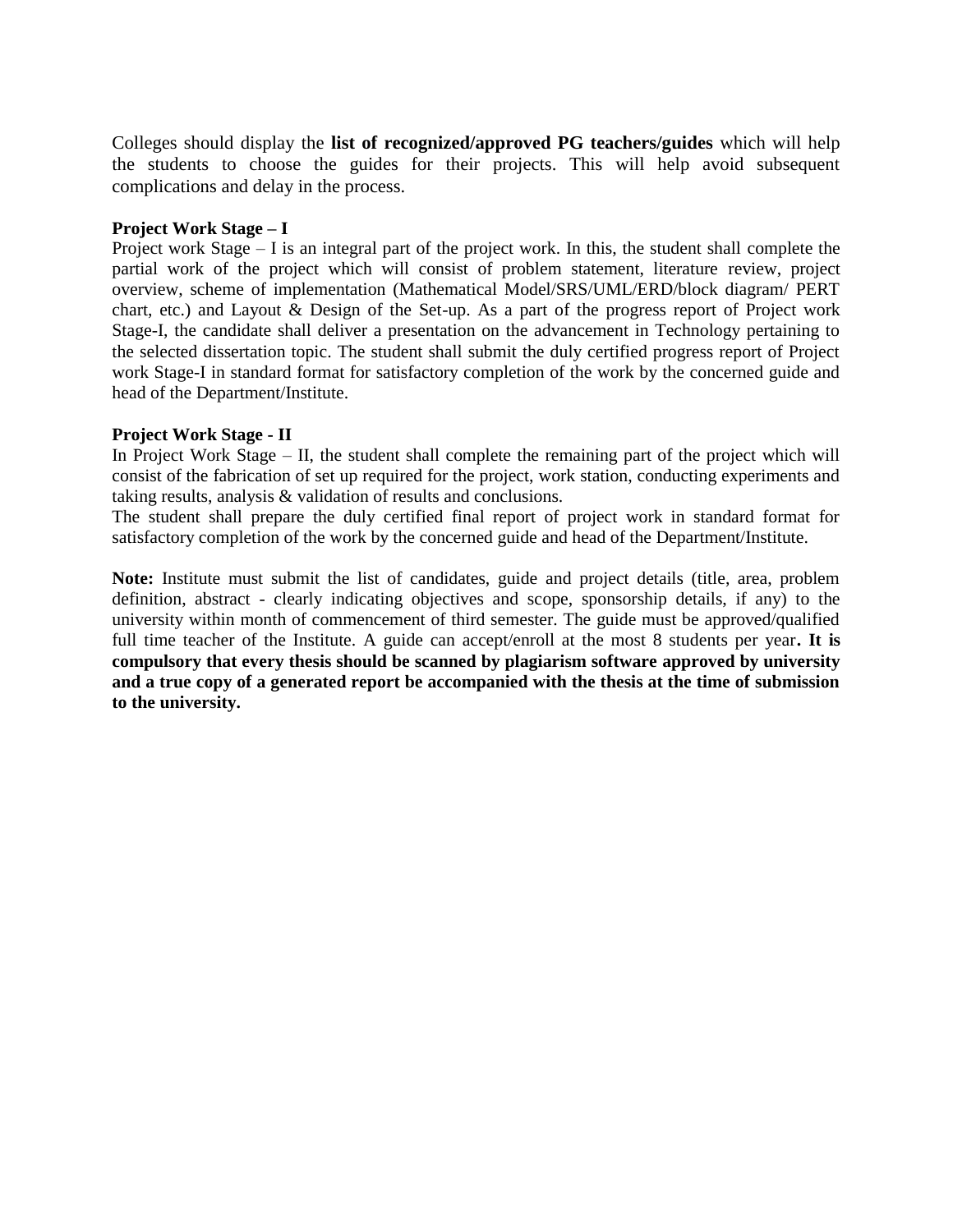# **Semester I**

# **509121: Mathematical and Statistical Methods**

**\_\_\_\_\_\_\_\_\_\_\_\_\_\_\_\_\_\_\_\_\_\_\_\_\_\_\_\_\_\_\_\_\_\_\_\_\_\_\_\_\_\_\_\_\_\_\_\_\_\_\_\_\_\_\_\_\_\_\_\_\_\_\_\_\_\_\_\_\_\_\_\_\_\_\_\_\_\_**

**Teaching Scheme Lectures: 4 Hrs/Week** **Examination Scheme In Semester Assessment: 50 Marks End Semester Assessment: 50 Marks Credits: 4**

### **Objectives:**

- 1. To understand various topics like rheology, polymer engineering processes through various equations like finite differential method etc.
- 2. To get insight in various Chemical Engineering Processes using advanced Numerical and Statistical Methods.
- 3. To understand research papers on relevant topics involving advanced Mathematics.
- 4. To provide adequate background of Mathematics to deal with Chemical Engineering Problems.

### **Matrix & Linear Algebra**

Revision of basic concepts in Matrix algebra Methods to solve sparse matrices, TDMA Algorithm Solution of Linear and Non Linear system of equations Solution of Eigen-value problems

#### **Transformation**

Discrete functions and their properties Z - transforms and their properties Relation between Discrete and Fourier transforms.

#### **Advanced Numerical Methods**

Brief review of various numerical methods Numerical Integration, Gauss Quadrature Formulae Finite Difference methods for solution of field problems, Grid generation Solution of IVP/BVP (ODE/PDE) with / without free, moving or periodic boundaries. Solution of stiff/coupled equations Finite Element and Finite Volume methods in Heat and Mass Transfer Problems

### **Variational Calculus**

Orthogonal collocation method Method of Weighted Residuals

### **Advanced Statistical Methods**

Hypothesis Testing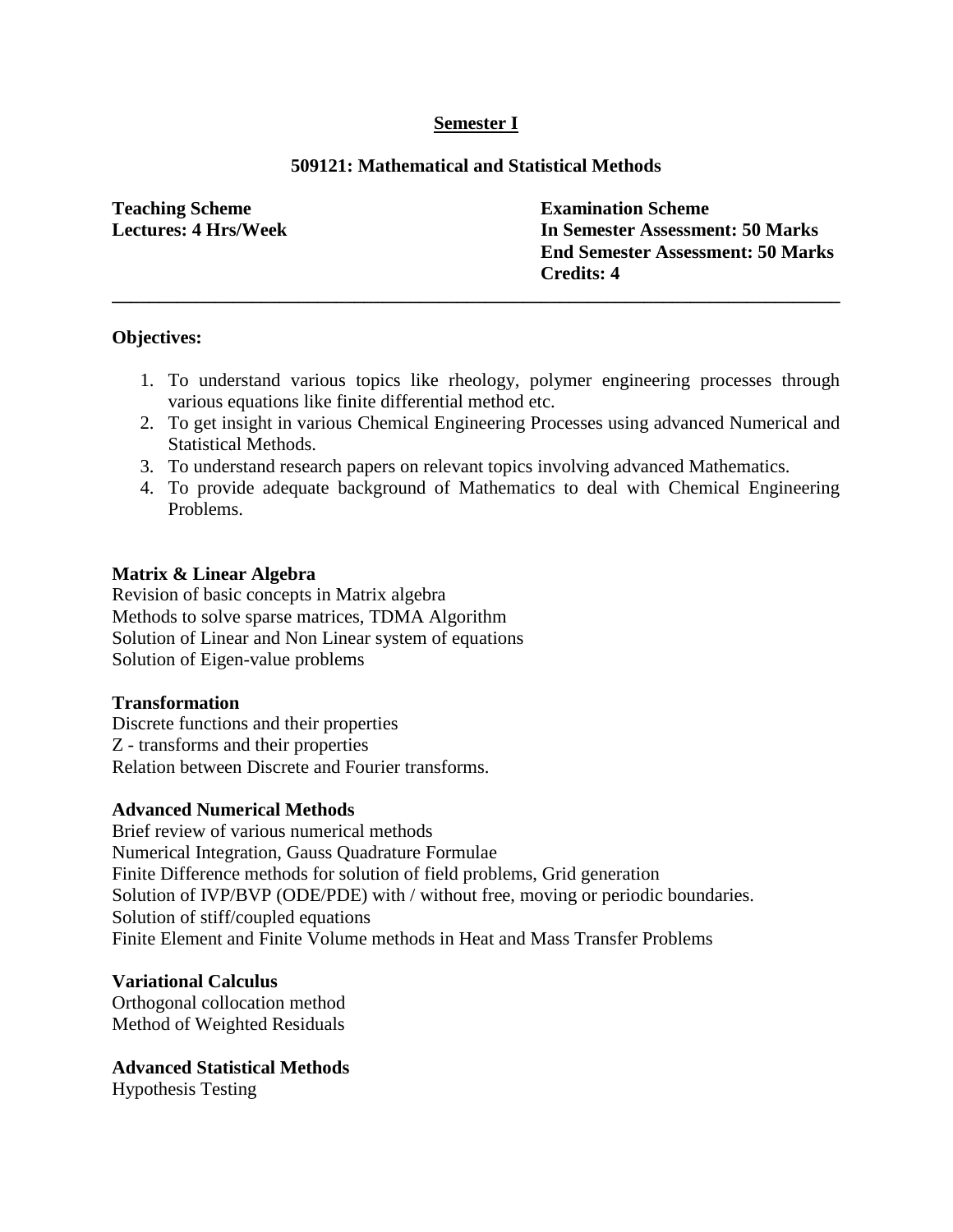Design of experiments and Model discrimination Markov Process

- 1. Advanced Mathematical Methods for Scientists and Engineers, Bender, C.H.and Orszag S.A., McGraw Hill (1978)
- 2. Probability and statistics for Engineers, Miller and Ereund, 5th Ed., PrenticeHall of India
- 3. Mathematics for Scientists and Engineers, Scolicoff
- 4. Nonlinear Analysis in Chemical Engg, Finlayson, B.A., McGraw Hill (1980)
- 5. Modeling with Differential Equations in Chemical Engineering, Walas S.M. Butterworth - Heinemann (1991)
- 6. Toguchi Method, explained practical steps to robust design, Bignchi T.P.Prentice Hall, (1993)
- 7. Taguchi Techniques for Quality Engineering Rosj Phillip J., McGraw-Hill Publishing Co.; 2nd Revised edition (1 Oct 1995)
- 8. Heat Transfer, Benjamin Gebhart, Tata McGraw Hill, (1971).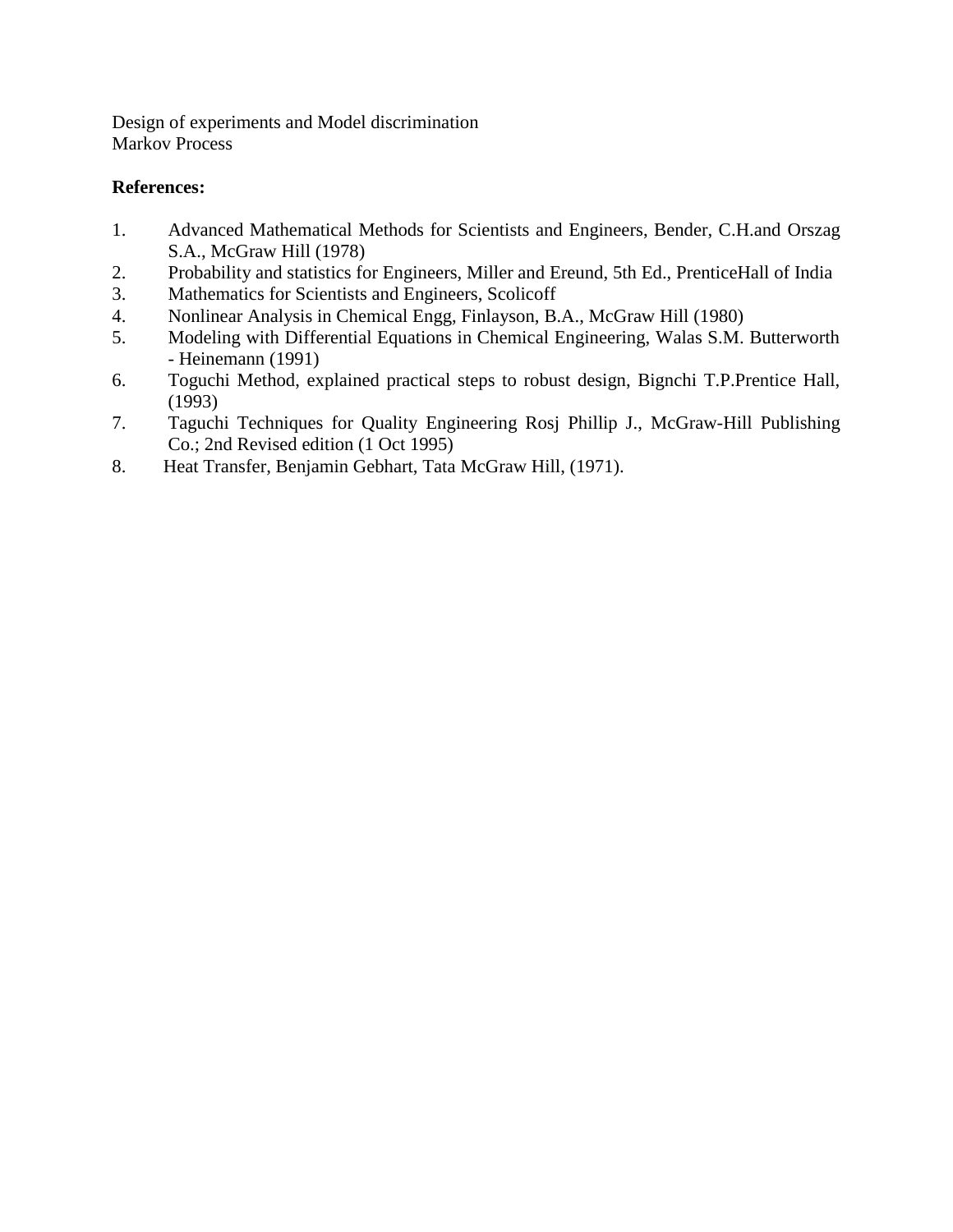#### **509122: Principles of Management**

**\_\_\_\_\_\_\_\_\_\_\_\_\_\_\_\_\_\_\_\_\_\_\_\_\_\_\_\_\_\_\_\_\_\_\_\_\_\_\_\_\_\_\_\_\_\_\_\_\_\_\_\_\_\_\_\_\_\_\_\_\_\_\_\_\_\_\_\_\_\_\_\_\_\_\_\_\_\_**

**Teaching Scheme Lectures: 4 Hrs/Week** **Examination Scheme In Semester Assessment: 50 Marks End Semester Assessment: 50 Marks Credits: 4**

#### **Objectives:**

- 1. To develop entrepreneurship skills amongst the student.
- 2. To make the students understand organizational structure.
- 3. To train the students through various management skills.
- 4. To teach the students the working of R & D in industry.

#### **Management Science**

Introduction, management, administration and organization concept, definitions of management, functions of management, authority and responsibility, units of command and direction.

#### **Business organization**

Different forms of organizations, their formation and working, localization of industry specialization, different organization structure, the line organization, the functional organization, the line and staff organization.

#### **Plant layout**

Factors governing plant location, objectives of a good plant layout, process layout, product and combination layout.

#### **Work study**

Work measurement, time study and motion economy, flow process chart, two handed process chart, flow diagram, sim charts, strings, diagrams, Therbligs

#### **Personnel management**

Man power planning, sources of recruitment-selection and training, job evaluation, merit rating, performance, appraisal, wage administration and systems of wage payments, incentives, motivations, industrial fatigue, trade unions – industrial relations.

#### **Financial management**

Capital structure, fixed capital, working capital, sources of finance and financing institutes, prime costs, overhead costs, allocation of overheads, depreciation.

#### **Stores and purchase organization**

Inspection, inventory of materials, quality control

#### **Marketing**

Difference between sales and marketing, marketing mix – product, price, place and promotion, market segmentation - targeting and positioning, consumer behavior, product lifecycle, new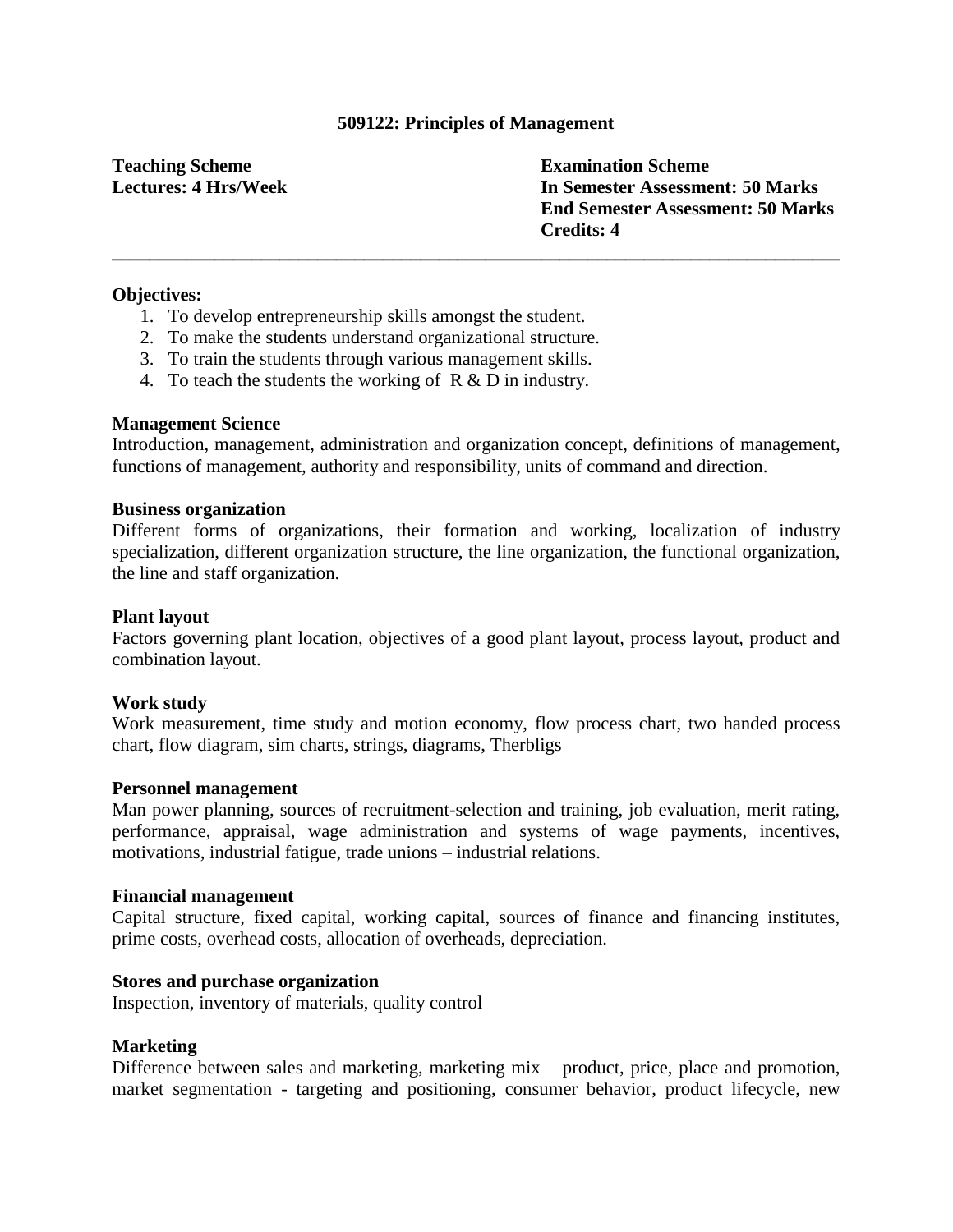product – introduction, branding, product labeling and packaging, advertising, direct marketing and sales promotion, types of channel and physical distribution, pricing, rate of pricing, price setting methods and strategies.

# **Costing**

Types of cost, standard costing, marginal costing, break even analysis componentsof balance sheet, profit and loss account, sources and utilization of funds, keyprofitability ratio's such as debt to equally ratio, ROI etc.

### **Operation research**

Transportation, assignment, sequencing, game theory, queuing theory, inventory control, economic batch calculations – deterministic &probabilistic models, PERT-CPM

# **Research and development in polymer industry**

Introduction, proposal preparation and motivative efforts, initiation of research and development program, concept of creativity, group approach to idea generation, conditions for successful growth of creative ideas to realization, quality of research personnel and staff selection, organizational and special problems of research and development, conducting a research and development project, scheduling, monitoring, and decision-making for cost effectiveness, accountability and responsibility.

# **Technology Management**

Technology strategy, [technology forecasting,](http://en.wikipedia.org/wiki/Technology_forecasting)choice and objectives of technological forecasting, technology roadmapping, and technology project portfolio (projects under development) and technology portfolio (technologies in use). The integrated planning, design, optimization, operation and control of technological products, processes and services, [diffusion of innovations](http://en.wikipedia.org/wiki/Diffusion_of_innovations) theory, [Capability Maturity Model](http://en.wikipedia.org/wiki/Capability_Maturity_Model)

- 1. Financial management, R.P. Rastogi, 9th edition.
- 2. Cost accounting, Sexena and Vashistha
- 3. Financial management, Prasanna Chandra
- 4. Marketing management by Philip Kotler, Keller, Koshy and Jha Pearson Publication, Prentice Hall Publication, 12th edition.
- 5. Services marketing by Groonroos Wieley Publication
- 6. Global marketing management by Keegon Prentice Hill Publication
- 7. Consumer relationship management by Zikmund Wiley Publication
- 8. Marketing management by Rajan Sexena Tata McGraw Hill Publication
- 9. Marketing management by Nama kumari and Ramaswamy McMillanPublication
- 10. Marketing management by Dholakiya McMillan Publication
- 11. Plant Design and Economics for Chemical Engineers, Peters, Timmerhous, MacGraw-Hill.
- 12. Chemical Process Economics, Hapel J., Jordan D.G.
- 13. Cost Accounting, B.K. Bhar, Academic Publishers, Calcutta.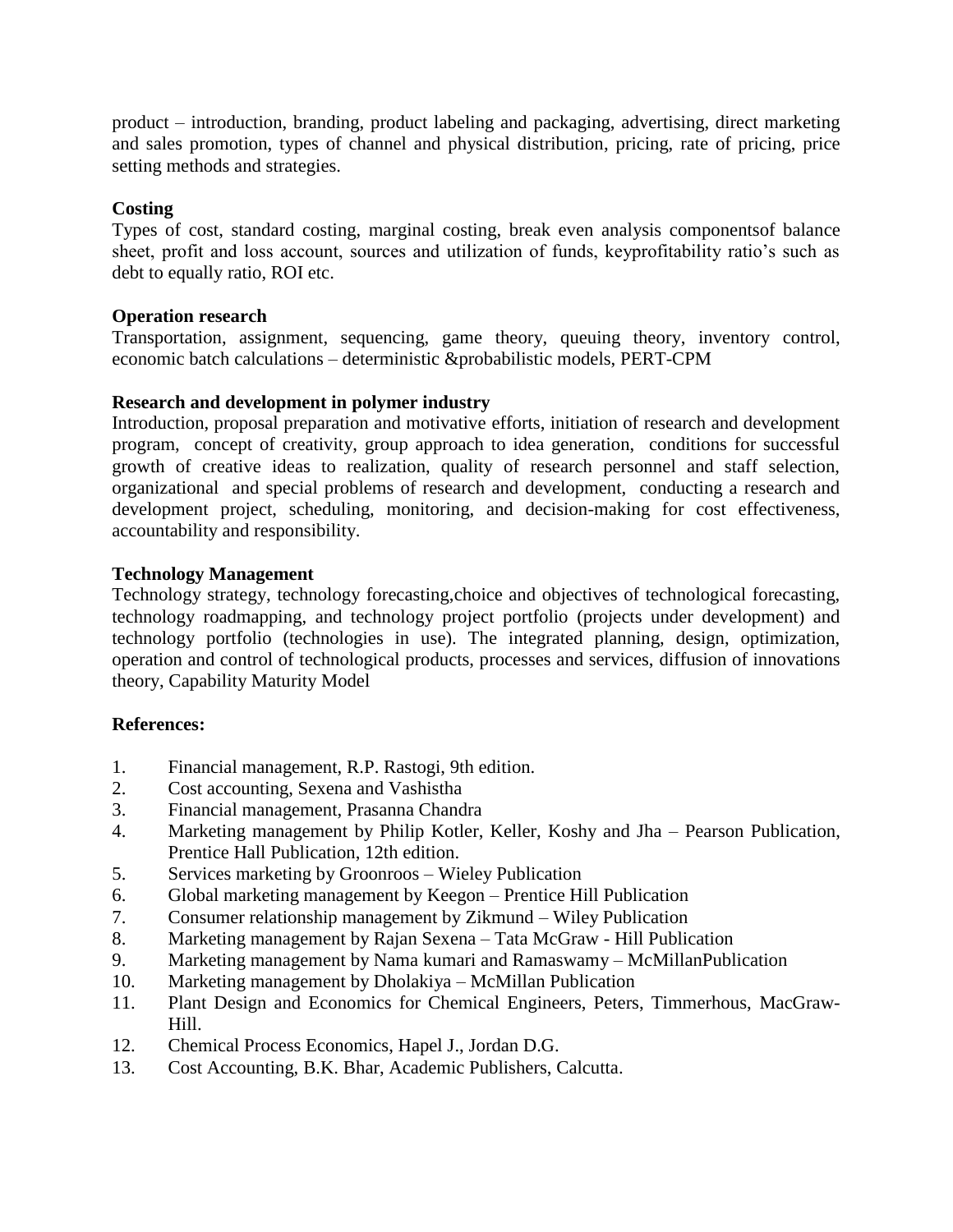- 14. Mechanical Estimating and Costing, Kanappan D., Augustine A.G. MacGraw-Hill, New Delhi.
- 13. Manufacturing Cost Engineering Handbook, E.M. Malstrom, Marcel Dekker Inc New York, 1984.
- 14. Operation Research, Prentice Hall India, Taha H.A., 6th edition 2002.
- 15. Principles and Application, PERT & EPM, Srinath I.S., East West Press, 1975.
- 16. Operation Research, Sharma S.D., KNRN & Company, 1973.
- 17. Operation Research, Gupta Premkumar & Hira D.S., S. Chand Company,2001.
- 18. Operation Research, Patel R.C. & Dave N.R., Mangalani A.K., C. Jamanadas & Company, 1995.
- 19 Kropsu-Vehkapera, H., Haapasalo, H. & Rusanen, J-P. (2009). ["Analysis of Technology](http://www.bentham-open.org/pages/content.php?TOMANAJ/2009/00000002/00000001/1TOMANAJ.SGM)  [Management Functions in Finnish High Tech Companies".](http://www.bentham-open.org/pages/content.php?TOMANAJ/2009/00000002/00000001/1TOMANAJ.SGM) The Open Management Journal**2**: 1–10.
- 20. Principles of Management by Philip Kotler, TEE Publication.
- 21. Industrial Engineering and Management by TR Banga.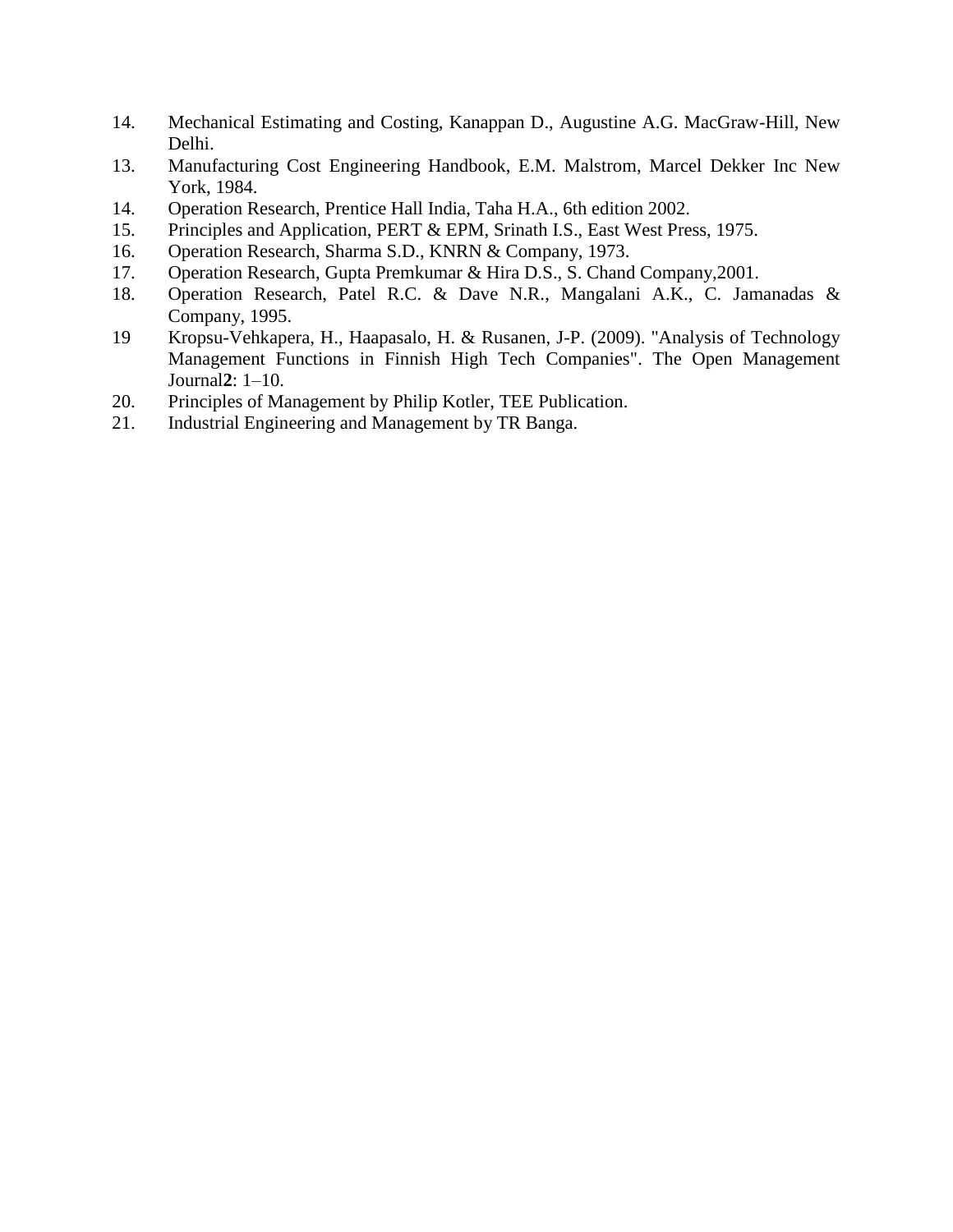#### **509123: Advanced Polymer Technology**

**\_\_\_\_\_\_\_\_\_\_\_\_\_\_\_\_\_\_\_\_\_\_\_\_\_\_\_\_\_\_\_\_\_\_\_\_\_\_\_\_\_\_\_\_\_\_\_\_\_\_\_\_\_\_\_\_\_\_\_\_\_\_\_\_\_\_\_\_\_\_\_\_\_\_\_\_\_\_**

**Teaching Scheme Lectures: 4 Hrs/Week** **Examination Scheme In Semester Assessment: 50 Marks End Semester Assessment: 50 Marks Credits: 4**

#### **Objectives:**

- 1. To equip students with basic knowledge of polymer synthesis that will help them to develop new materials.
- 2. To impart the awareness of recent advances in polymer material synthesis.
- 3. To introduce the students with current research interest and novel concepts at National and International level.
- 4. To teach the students to understand and evaluate new high-performance and specialty application materials.

**Polymerization:** Probability and statistics-statistics of linear polycondensation, statistics of chain polymerization, branching and gelation. Kinetics of chain growth copolymerization.Copolymer sequence distribution.Chain microstructure and its characterization by spectroscopy.Order and morphology of polymers.Thermal aspects of- crystallization, crystalline melting temperature and glass transition temperature. Polymer solutions and blendsentropy of mixing, enthalpy of mixing, F-H equation, cohesive energy density, phase behavior, dilute solutions.

**Advanced polymerization mechanisms**: Metathesis polymerization, ring opening metathesis polymerization (ROMP), ring forming polymers, living cationic polymerization, living radical polymerization, NMP, ATRP, RAFT and other new methods,electrochemical polymerizations, metal catalyzed olefin polymerization, click polymerization, phase transfer polymerization, group transfer polymerization, cyclopolymerisation, oxidative polymerization, dispersion polymerization, mini-dispersion polymerization.

**Advanced polymer materials and applications:**Liquid crystalline polymers, electro-active polymers, polymers for photoresists, fluorinated polymers, chiral polymers, biopolymers, polymers in lithography, fluoropolymers, polymer electrolytes and gel electrolytes, hydrophilic polymers, ionic polymers, hydrogels and stimuli sensitive hydrogels,functional polymers: photoconductive polymers, elecroconductive polymers, piezoelectric polymers, light sensitive polymers, ion exchange resins, polymeric reagents, polymers as catalysts, polymers as substrates, polymer thin films, photoresponsive polymers and materials.

**Specialty-application polymers:**Silicones and other inorganic polymers: silicones, polyphosphazenes, polythiazyl. Heat andfire resistant polymers: polybenzimidazole, polybenzoxazole, polybenzthiazole, Rubbers: silicones, epichlorohydrin, fluroelastomers, polysulphides, polyurethane, acrylic rubbers, silane-containing polymers.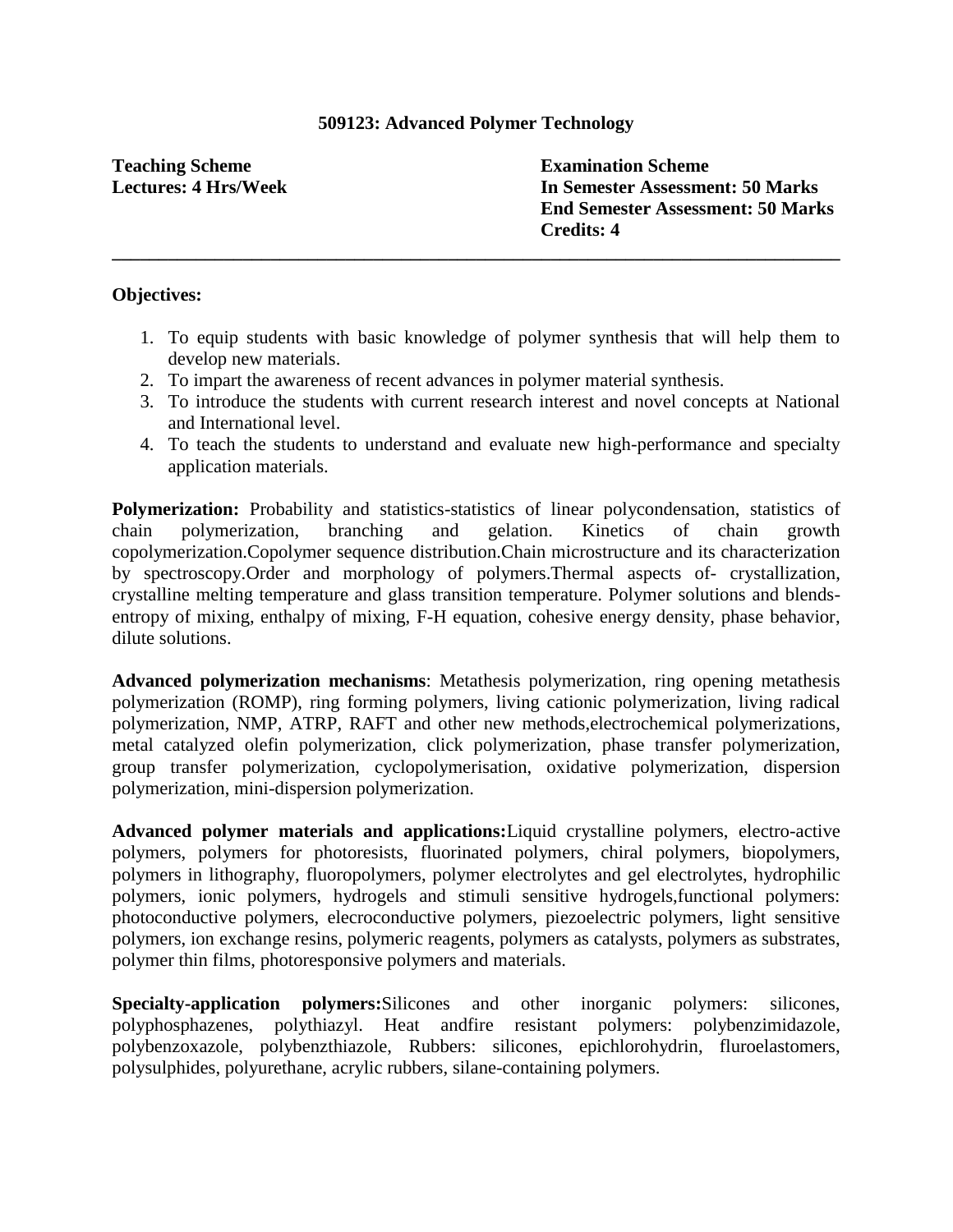**Polymer reactions and synthesis:** Polymer supported reactions,surface functionalization of polymers, graft copolymerization, approaches to making comb and graft architectures, grafting onto existing polymer surfaces, surface engineering using graft copolymers, oxidative couplingbranched and dendritic polymers and its synthesis,new developments in telechelic polymers, microbial synthesis of polymers, biodegradable polymers, polymers from renewable resources

**Introduction to self-assembly and supramolecular chemistry:** Concept of self-assembly from primary structure to complex structure, types of self assembly and non-covalent interactions, macromolecular systems via secondary bonding, use of H-bonding and ionic charge to build structures, self-assembled polymers, supramoleculer and metallo-supramoleculer polymers and their applications.

- 1. Comprehensive supramoleculer Chemistry, Pergamon, Vol 1-10, 1999
- 2. Core concepts in supramoleculer chemistry and nano-chemistry, J W Steed, 1<sup>st</sup> Edition, Wiley
- 3. Paul C. Hiemenz and Timothy C. Lodge, [Polymer Chemistry: The Basic Concepts,](http://www.crcpress.com/product/isbn/9781574447798) 2<sup>nd</sup> ed.
- 4. Odian, George. Principles of Polymerization. 4th ed. Hoboken, NJ: Wiley-Interscience, 2004
- 5. Polymer Chemistry: An Introduction, 3rd ed. (Seymour, Raymond B.; Carraher, Charles E., Jr.)
- 6. Polymer Handbook, 2 Volumes Set, [J. Brandrup,](http://www.amazon.com/J.-Brandrup/e/B001HP49VS/ref=ntt_athr_dp_pel_1) [E. H. Immergut](http://www.amazon.com/E.-H.-Immergut/e/B001HP8IKQ/ref=ntt_athr_dp_pel_2) and [E. A. Grulke](http://www.amazon.com/s/ref=ntt_athr_dp_sr_3?_encoding=UTF8&field-author=E.%20A.%20Grulke&search-alias=books&sort=relevancerank)
- 7. Coca, Simion, and Krzystof Matyjaszewski. "Block Copolymers by Transformation of 'Living' Carbocationic into 'Living' Radical Polymerization." Macromolecules 30 (1997): 2808-2810.
- 8. Polymer Chemistry an Introduction, Oxford University Press, M.P.Stevens,1991.
- 9. Essentials of polymer science and engineering, P C Painter, M M Coleman, DEStech publications, Inc., USA.
- 10. Principles of Polymerization, Wiley eastern, George Odian, 1991
- 11. Polymer Science, New age international (P) Ltd. Publishers, V.R. Gowarikar, Pearson publication,2003.
- 12. Text book of Polymer Science, Wiley Eastern, F.W. BillmeyerJr, 2003.
- 13. Polymer Molecular Weight Vol. I and II, Slade Jr.
- 14. Self-Assembly and Nanotechnology Systems: Design, Characterization, and Applications, Yoon S Lee, John Wiley & Sons, Inc., 2012
- 15. Supramolecular Chemistry, [Jonathan W. Steed,](http://www.google.co.in/search?tbo=p&tbm=bks&q=inauthor:%22Jonathan+W.+Steed%22) [Jerry L. Atwood,](http://www.google.co.in/search?tbo=p&tbm=bks&q=inauthor:%22Jerry+L.+Atwood%22) John Wiley & Sons, 2009
- 16. Specialty Polymers: Materials and Applications, Faiz Mohammad, I. K. International Pvt Ltd, 2007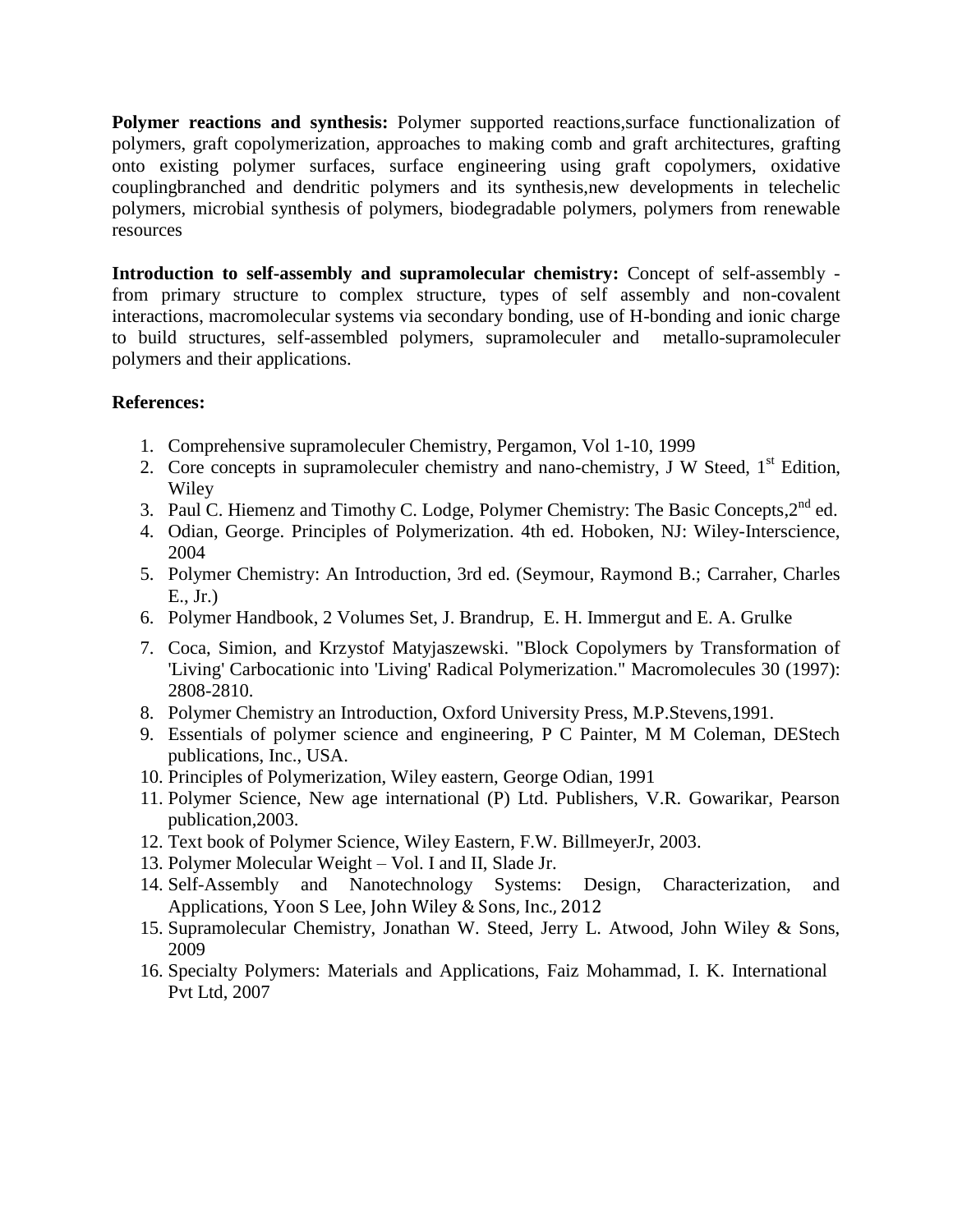### **509124: Research Methodology**

# **Teaching Scheme Lectures: 4 Hrs/Week**

**Examination Scheme In Semester Assessment: 50 Marks End Semester Assessment: 50 Marks Credits: 4**

# **Objectives:**

- 1. To understand the process through which the researcher has to go through.
- 2. The course will help to reduce the mistakes one makes in the way of doing Research.

**\_\_\_\_\_\_\_\_\_\_\_\_\_\_\_\_\_\_\_\_\_\_\_\_\_\_\_\_\_\_\_\_\_\_\_\_\_\_\_\_\_\_\_\_\_\_\_\_\_\_\_\_\_\_\_\_\_\_\_\_\_\_\_\_\_\_\_\_\_\_\_\_\_\_\_\_\_\_**

3. To improve one"s built-in aptitude for research.

### **Introduction**

Research methodology: Definition of scientific and technical research, Objectives of research Types of research, Various steps in researchprocess,Problem formulation, Literature search and information management, Research plan, Mathematical tools for analysis, Developing a research question-choice of a problem, Literature review: surveying, synthesizing, critical analysis, reading materials, reviewing, rethinking,critical evaluation, interpretation, Research purposes, Ethics in research – APA Ethics code.

### **Quantitative methods for problem solving**

Statistical modeling and analysis, Time series analysis probability distributions, Fundamentals of statistical analysis and inference, Multivariate methods,Concepts of correlation and regression, Fundamentals of time series analysis and spectral analysis, Error analysis,Applications of spectral analysis,Evaluation of results.

#### **Design of Experiments:**

a) Objectives, strategies, Factorial experimental design, Designing engineeringexperiments, basic principles - replication, randomization, blocking, Guidelines for designof experiments.

b) Single Factor Experiment: Hypothesis testing, Analysis of Variance components(ANOVA) for fixed effect model; Total, treatment and error of squares, Degrees offreedom, Confidence interval; ANOVA for random effects model, Estimation of variancecomponents, Model adequacy checking.

c) Two factor Factorial Design, Basic definitions and principles, main effect andinteraction, response surface and contour plots, General arrangement for a two - factorfactorial design; Models - Effects, means and regression, Hypothesis testing.

### **Tabular and graphical description of data**

Tables and graphs of frequency data of one variable,Tables and graphs that show the relationship between two variables, Relation between frequencydistributions and other graphs, Preparing data for analysis.

### **Soft Computing**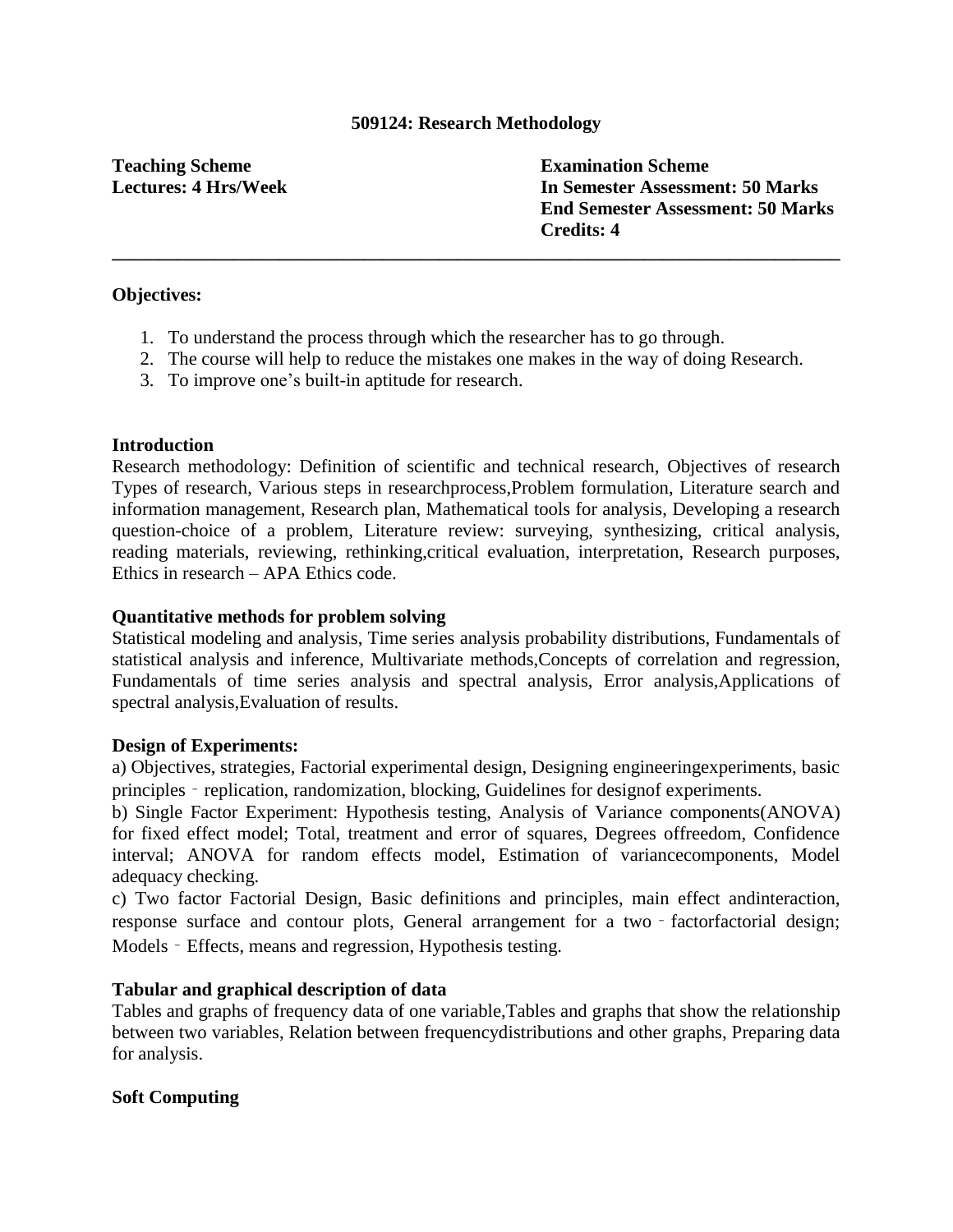Computer and its role in research, Use of statistical software SPSS, GRETL etc. inresearch. Introduction to evolutionary algorithms - Fundamentals of Genetic algorithms, SimulatedAnnealing, Neural Network based optimization, Optimization of fuzzy systems.

# **Structure and Components of Research Report and Presentation**

Types of report, Layout of research report,Mechanism of writing a research report, Referencing in academic writing, Research report preparation: abstract, description of instruments and materials, experimental procedures, description of results, discussion of results, conclusions. Citation methods: Foot Note, Text Note, End Note and Bibliography. Writing ablog Spot, Article, Essay, Research Paper, Research Project, Legislation Drafting,Judgment Writing, Thesis, Dissertation, Book, Reviews - Book Review; Case Review. Presentation: Scientific and technical presentations, Planning the presentation (formulation of objectives, analysis of audience), Preparing the presentation, Presentation delivery techniques, Organizing the presentation forum.

**Introduction to Intellectual Property Rights:**Nature of Intellectual Property: Patents, Designs, Trademarks and Copyright. Process of Patenting and Development: technological research, innovation, patenting, development.International Scenario: International cooperation on Intellectual Property. Procedure for grants of patents, Patenting under PCT. Patent Rights: Scope of Patent Rights. Licensing and transfer of technology. Patent information and databases. Geographical Indications. Recent Developments in IPR: Administration of Patent System. New developments in IPR; IPR of Biological Systems, Computer Softwares etc. Traditional knowledge Case Studies, IPR and IITs.

*Exercise: One Minor Research Proposal preparation in a proper format following above guidelines should be made compulsory to every student as a compulsory Assignment.*

# **Text Books**

- 1. C.R. Kothari, Research Methodology Methods and Techniques, 2/e, Vishwa Prakashan, 2006
- 2. Donald H. McBurney, Research Methods, 5th Edition, Thomson Learning, ISBN:81-315- 0047-0,2006

# **Reference Books**

- 1. Donald R. Cooper, Pamela S. Schindler, Business Research Methods, 8/e, Tata McGraw-Hill Co.Ltd., 2006.
- 2. Fuzzy Logic with Engg Applications, Timothy J. Ross, Wiley Publications, 2nd Ed[d]
- 3. Simulated Annealing: Theory and Applications (Mathematics and Its Applications, by P.J. van Laarhoven & E.H. Aarts [e]
- 4. Genetic Algorithms in Search, Optimization, and Machine Learning by David E. Goldberg.
- 5. Beach, D.P. and T.K.E. Alvager, 1992, Handbook for Scientific and Technical Research, Prentice-Hall, Englewood Cliffs, N.J.
- 6. Day, R.A., 1988, How to Write and Published Scientific Paper, Oryx Press, Phoenix,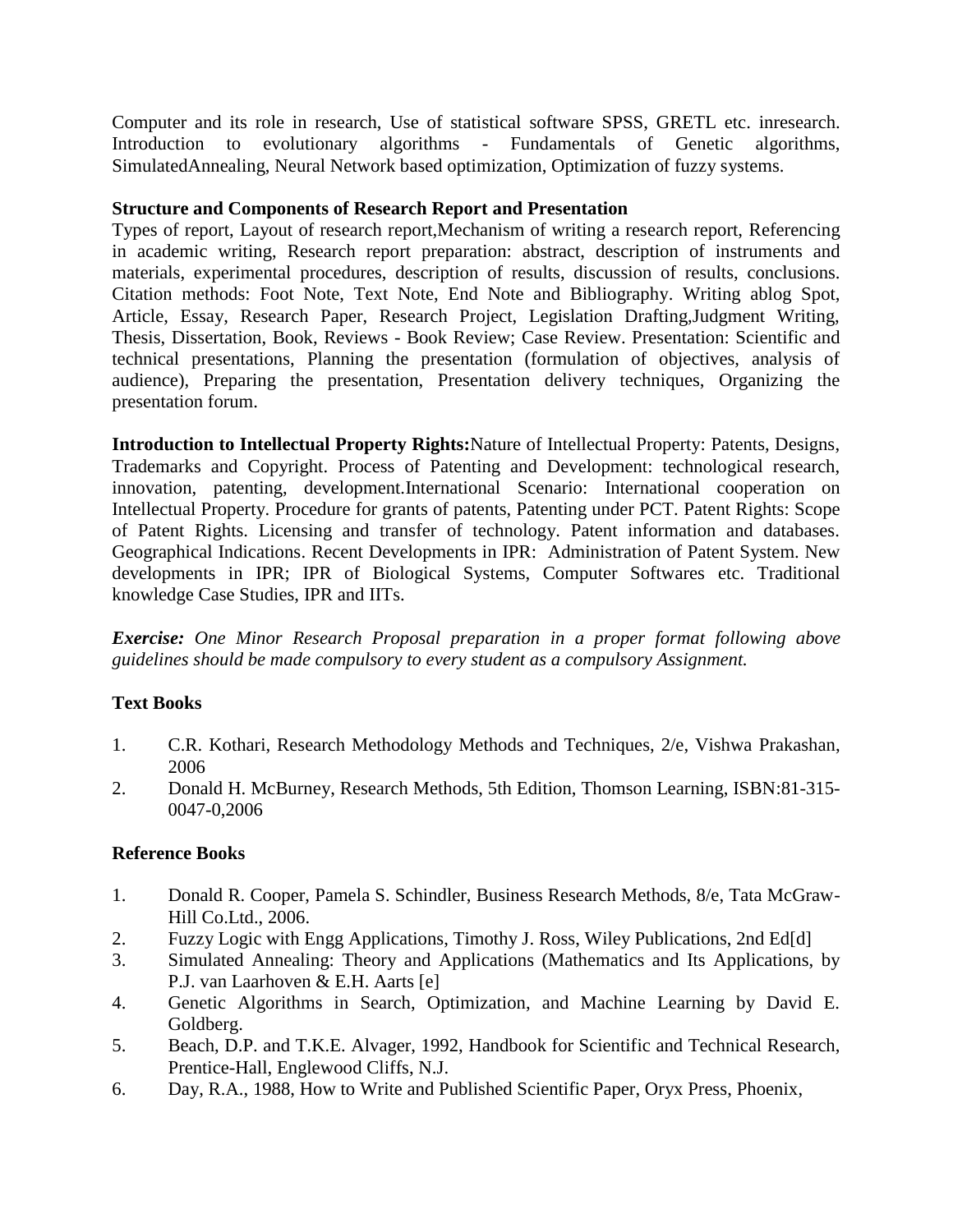AZ, 1988

- 7. Hautala, P.C., 1989, Technical and Managerial Communication, Univ. of Idaho Press, Moscow, ID
- 8. Halbert, "Resisting Intellectual Property", Taylor & Francis Ltd ,2007
- 9. Robert P. Merges, Peter S. Menell, Mark A. Lemley, "Intellectual Property in New"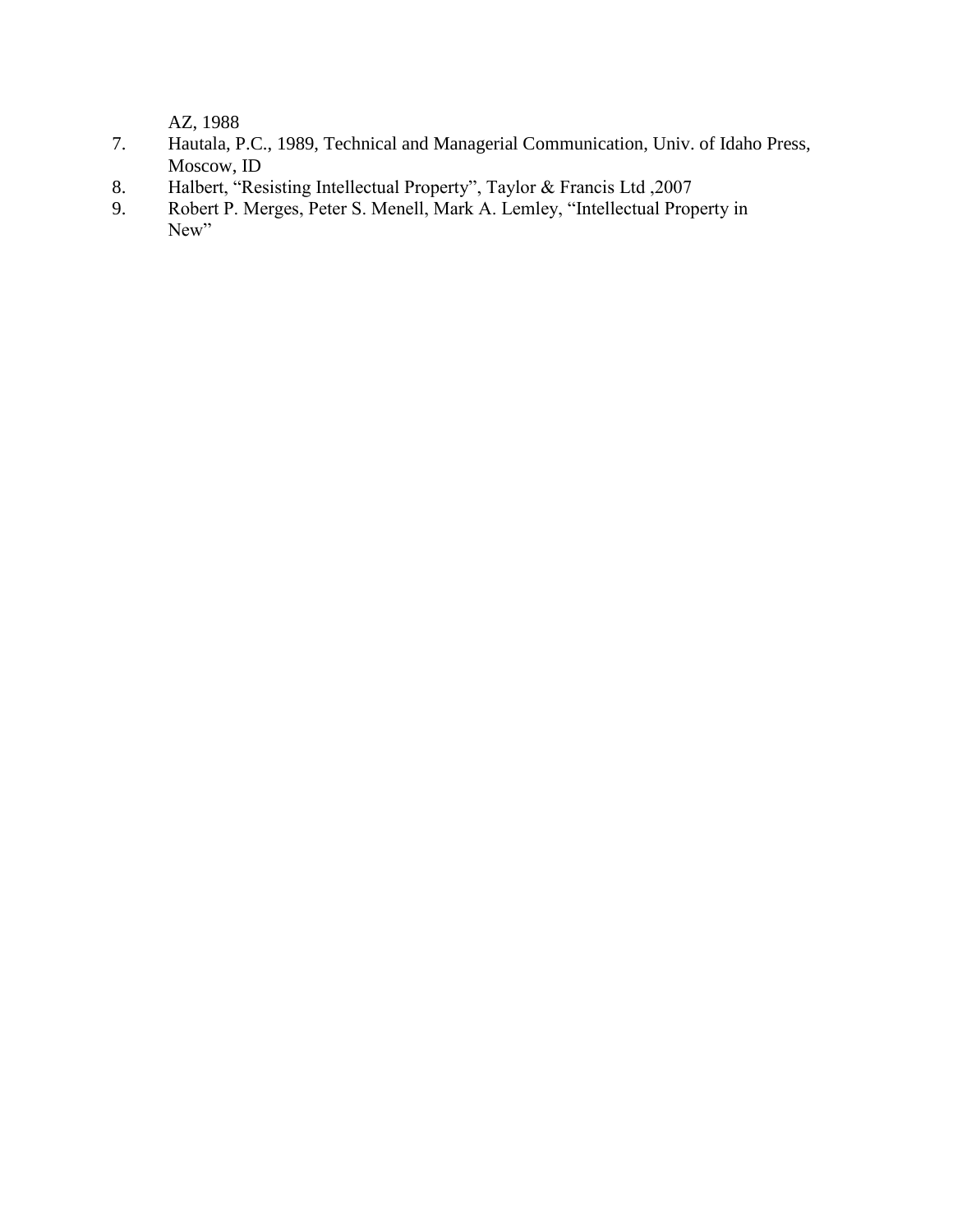# **509125 [Elective I] (a): Polymer Reaction Engineering**

**\_\_\_\_\_\_\_\_\_\_\_\_\_\_\_\_\_\_\_\_\_\_\_\_\_\_\_\_\_\_\_\_\_\_\_\_\_\_\_\_\_\_\_\_\_\_\_\_\_\_\_\_\_\_\_\_\_\_\_\_\_\_\_\_\_\_\_\_\_\_\_\_\_\_\_\_\_\_**

**Teaching Scheme Lectures: 5 Hrs/Week** **Examination Scheme In Semester Assessment: 50 Marks End Semester Assessment: 50 Marks Credits: 5**

#### **Objective:**

- 1. To understand the distinguishing features and challenges involved in polymer manufacturing processes as compared to monomer manufacturing processes.
- 2. To make student to learn the kinetics of various processes.
- 3. To make student understand the intricate designing aspects of reactors and trouble shooting.

**Introduction to Polymerization Processes,**Microstructural features of polymers and their effect on properties, Classes of polymerizations, Polymerization techniques & polymerization reactors.Important aspects of polymers, polymerization reaction engineering as compared with monomers and their reaction engineering, the effect of mixing on kinetics and MWD.

**Coordination Polymerization,**Polyolefin types: microstructural classification and analyticalTechniques, Catalysts for olefin polymerization, Polymerization kinetics for singleand multiple-site catalysts, Inter- and intra-particle mass and heat transfer resistances, Industrial olefin polymerization reactors, Metallocenepolyolefins reactor.

**Free-Radical Polymerization: Homogeneous Systems,** Free-radical polymers: properties and applications, FRP mechanisms and kinetics, Controlled radical polymerization, Polymer reaction engineering aspects, Overview of Free-Radical Polymerization: Heterogeneous Systems.

**Suspension and emulsion polymerization,** Smith-Ewart Model, Emulsion polymerization reactors, Inverse emulsion polymerization, Mini-emulsion polymerization, Micro-emulsion polymerization, Dispersion polymerization.

**Step-Growth Polymerization,** Polymerization kinetics and modeling, Industrial step-growth products, processes and modeling,

**Diffusion controlled polymerization**, Tromsdorff effect in Free Radical Polymerization, Models of Tromsdorff effect. Extension of these models to step growth polymerizations at high conversions, Interfacial polymerizations in immiscible monomers case.

**Design fundaments of reactors** for tailor making polymers,Control of Polymerization Reactors,Characterization of the control problem, Classical polymerization reaction control problems, On-line monitoring, Risk parameter assessment, Calculation of the control action and control schemes, Industrial reactors: VK tube reactor, polystyrene manufacture, fluidized bed HDPE reactor, PET reactor.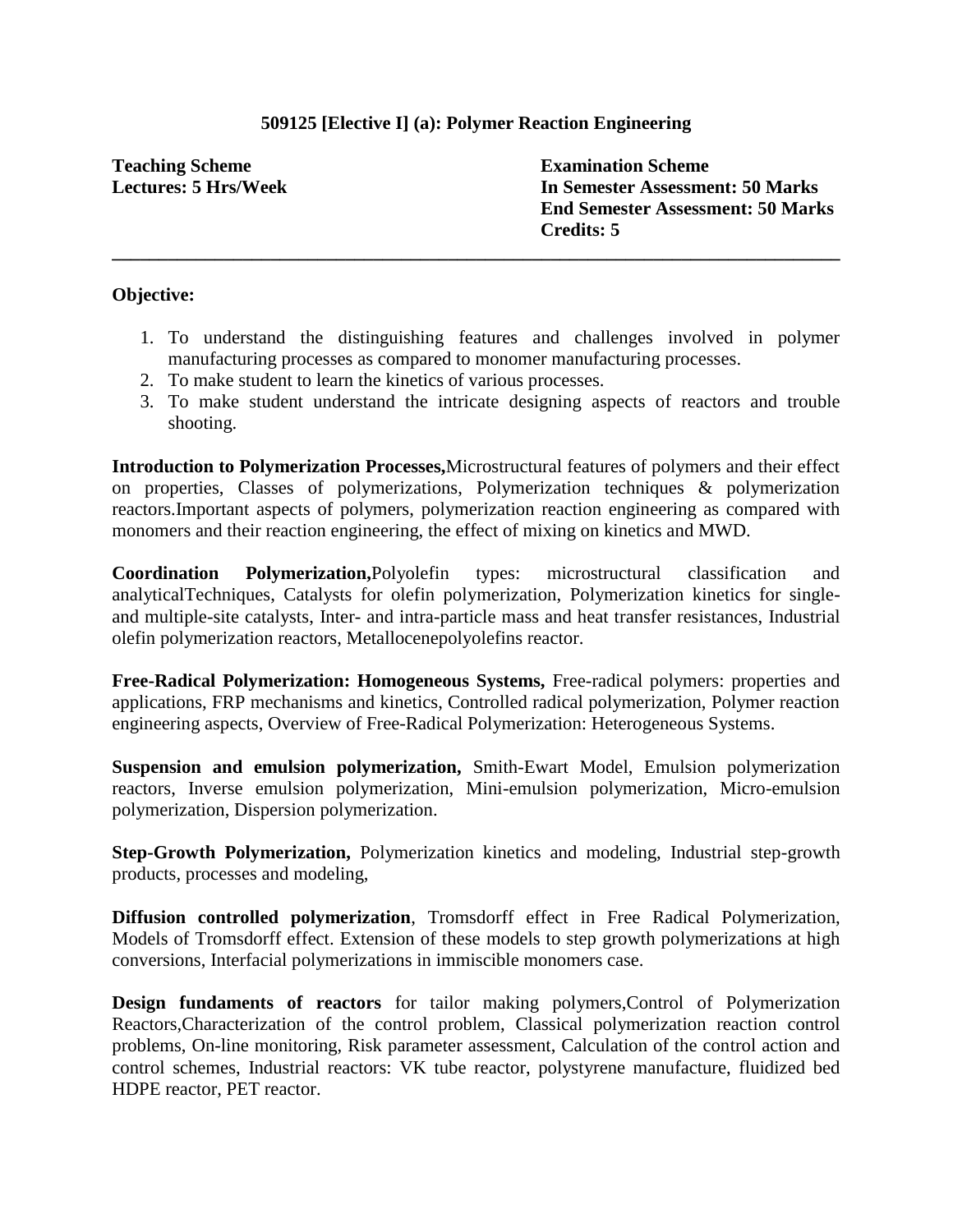- 1. Polymerization Process Modeling, Neil A. Datson, Rafael Galvan, Robert L. Laurence, Mathew Tirrel, 1996 VCH Publishers .
- 2. Control of Polymerization Reactors, F. Joseph Schork, Pradeep B. Deshpande & Kenneth W. Leffew, Marcel Dekker 1993.
- 3. Polymer Reaction Engineering, Edited byJosé M. Asua, Blackwell Publishing.
- 4. Reaction Engineering of Step Growth Polymerization, Gupta S. & Anilkumar, Plenum Press, New York 1987.
- 5. Encyclopedia of Polymer Science &Engg. 2nd Edition.
- 6. Polymer Reactor Engg. McGreavy, Blackie Academic & Professional, Chapman& Hall, 1994.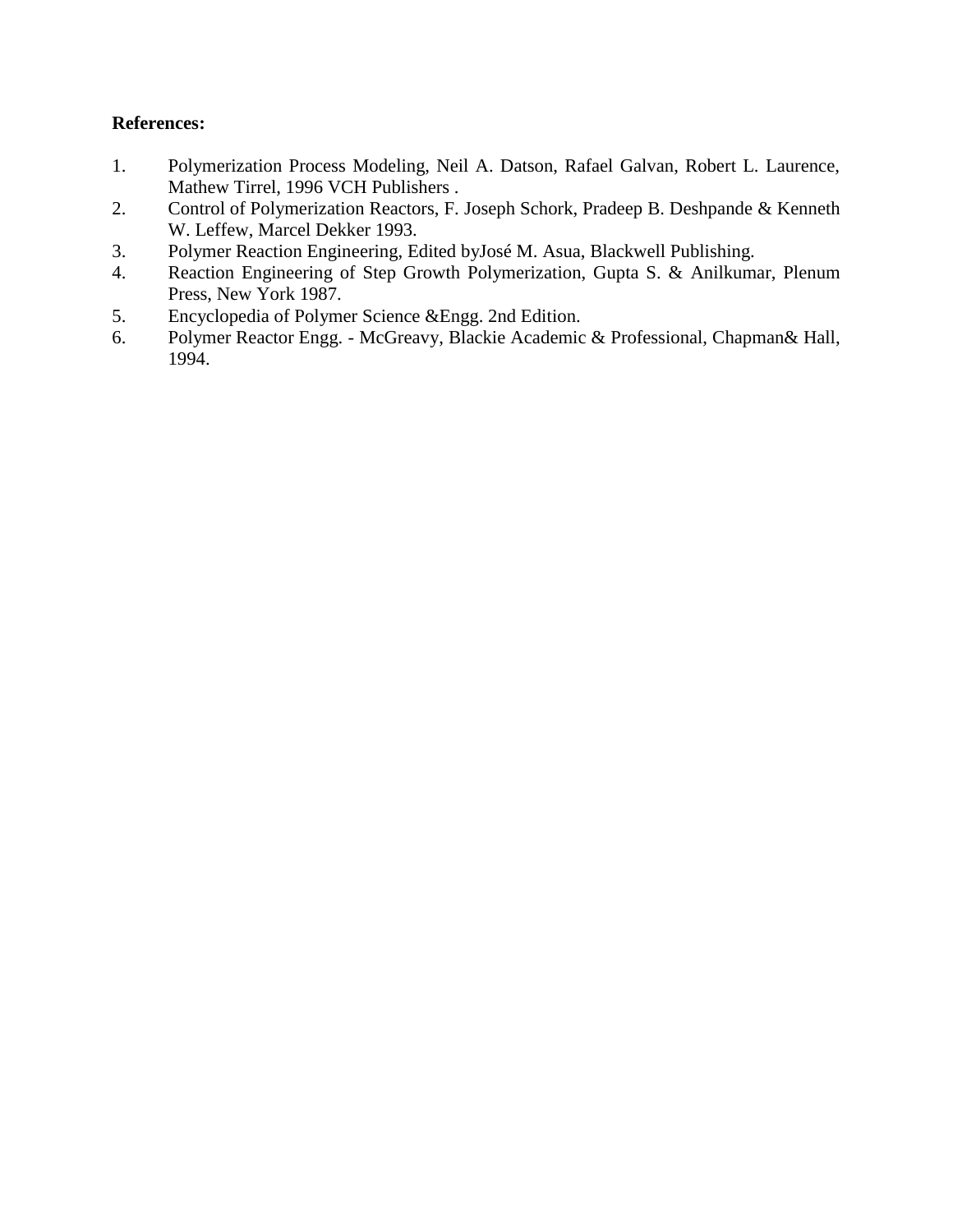# **509125 [Elective I] (b): Composite Technology**

**\_\_\_\_\_\_\_\_\_\_\_\_\_\_\_\_\_\_\_\_\_\_\_\_\_\_\_\_\_\_\_\_\_\_\_\_\_\_\_\_\_\_\_\_\_\_\_\_\_\_\_\_\_\_\_\_\_\_\_\_\_\_\_\_\_\_\_\_\_\_\_\_\_\_\_\_\_\_**

**Teaching Scheme Lectures: 5 Hrs/Week** **Examination Scheme In Semester Assessment: 50 Marks End Semester Assessment: 50 Marks Credits: 5**

#### **Objectives:**

- 1. To make students aware of various basic requirements like matrix, reinforcing fillers and additives etc. in composite manufacture.
- 2. To make students understand the mechanics of composites.
- 3. To impart the knowledge of various standard methods in testing and trouble shooting of composites.
- 4. To make students learn various advanced techniques of composite manufacture.

**Introduction,** Study of different types of matrix materials, thermoplastic and thermosetting, study of various reinforcements – long, shot fibers, particulate fillers, flakes. Review of processing techniques like hand layup, filament winding, resin transfer molding and pultrusion. Natural fiber reinforced composites, Effect of processing parameters on properties,

**Extrusion of Thermosets,** Pultrusion, application of pultruded products. Advantages and limitations ofprocess.

**Macromechanics,** Macromechanical behavior of a lamina : Stress strain relations for anisotropicmaterials, Engineering constants for orthotropic materials, Restrictions on elasticconstants, Invariant properties of an orthotropic lamina, Biaxial strength theoriesfor an orthotropic lamina, Maximum stress theory, Maximum strain theory, Tsai-Hill theory, Tsai-Wu tensor theory.

**Micromechanical behavior of a lamina,** Mechanics of materials approach to stiffness, Elasticity approach to stiffness,Particulate composites Mechanics of materials approach to strength

**Macromechanical behavior of a laminate,** Classical lamination theory ,Symmetric laminates, Antisymmetric laminates, Nonsymmetric laminates, Inversion of stiffness equations, cross-ply laminate stiffnesses, Theoretical and experimental cross-ply laminate stiffness, Angleplyliminatestiffnesses, Theoretical and experimental angle-ply laminate stiffnesses, Strength of laminates, Interlaminar stresses, Design of laminates

**Bending, buckling, and vibration of laminated plates,** Governing equations for bending, buckling, and vibration, Deflection of simplysupported laminated plates under distributed lateral load, Buckling of simplysupported laminated plates under in-plane load

**Mechanical** and physical properties of composites, test methods for composites, trouble shooting in composite manufacture processes, structural applications of composites.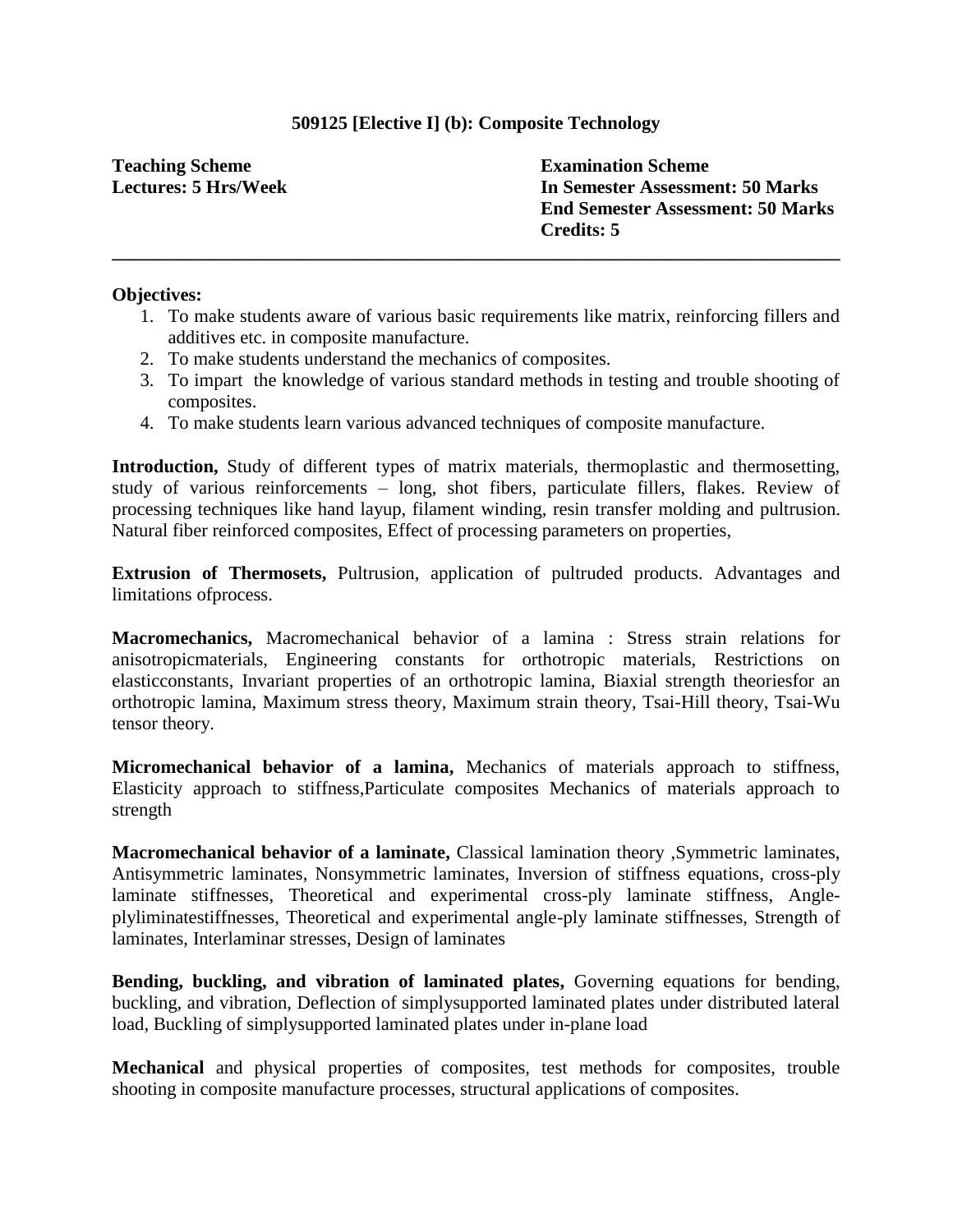- 1. Fibre-glass Reinforced Plastics, N.P. Cheremisinoff (Ed), Noyce Pub. 1988.
- 2. Fibre Reinforced composites, P.K. Malik, Marcel Deckar, 1988.
- 3. Design Data for Reinforced Plastics, N.L. Hancex, R.M. Mayer, Chapman Hall,1994
- 4. Reinforced Plastics: Properties and Applications,Raymond Seymour , TheMaterials Information Society, 1991.
- 5. Handbook of Composites, [George Lubin,](http://www.google.co.in/search?tbo=p&tbm=bks&q=inauthor:%22George+Lubin%22) [Stan T. Peters,](http://www.google.co.in/search?tbo=p&tbm=bks&q=inauthor:%22Stan+T.+Peters%22) Chapman & Hall, 1998.
- 6. Handbook of Composite Reinforcements, By Stuart M. Lee, John Wiley & Sons,1992.
- 7. Handbook of Composite Fabrication, edited by Güneri Akovali, iSmithers Rapra Publishing, 2001.
- 8. 3D Fibre Reinforced Polymer Composites, By L. Tong, A.P. Mouritz, M. Bannister, Elsevier, 2002.
- 9. Mechanics of Composite Materials, Second Edition, By Autar K. Kaw, CRC Press, 2010.
- 10. Composite materials in Maritime Structures, R.A. Shenoi, J.F. Wellicome, Vol-I and II, Cambridge University Press,1993.
- 11. Mechanics of Composite Material, Robert Jones, McGraw Hill company,second edition,1999.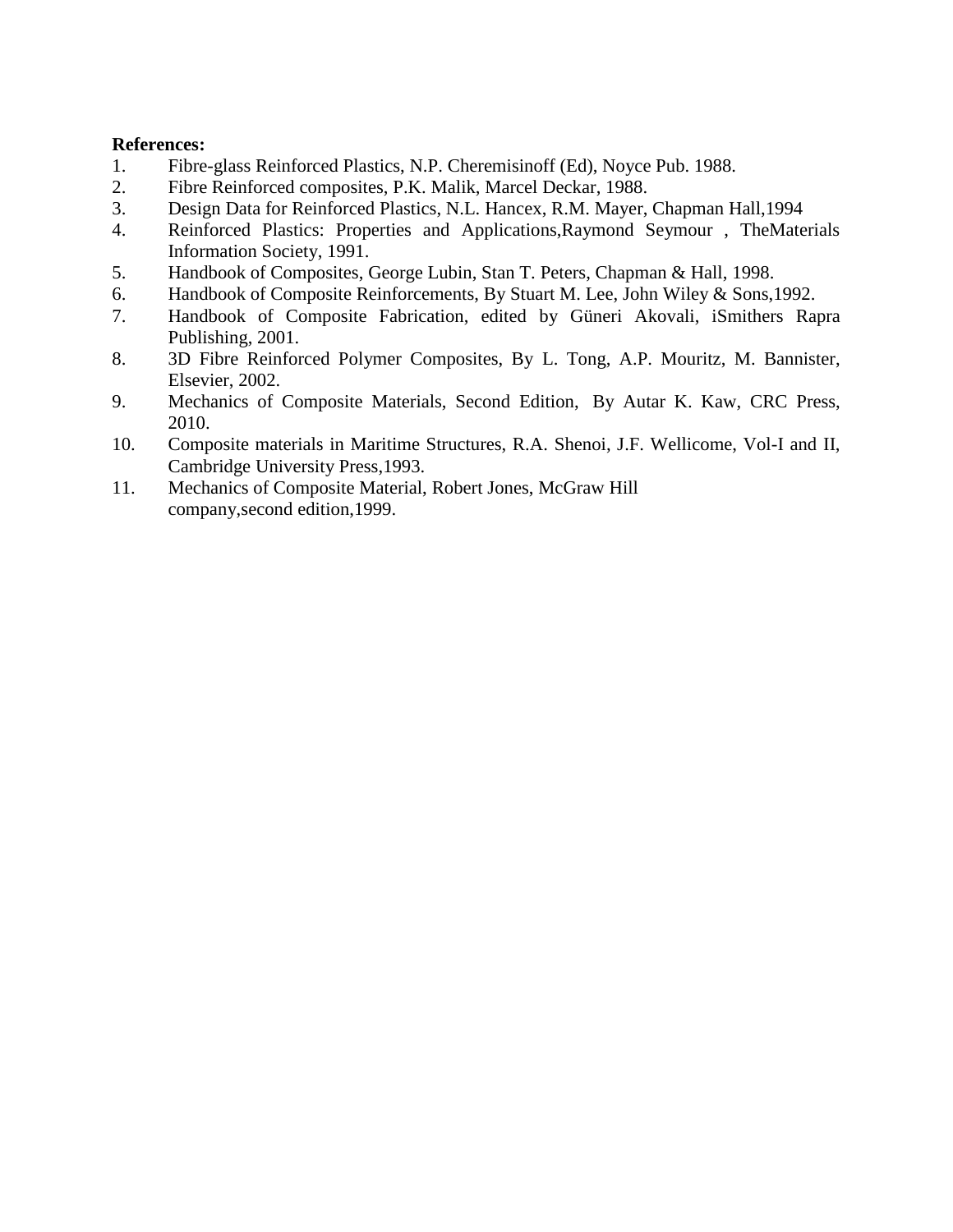### **509125 [Elective I] (c): Paints and Adhesives**

**\_\_\_\_\_\_\_\_\_\_\_\_\_\_\_\_\_\_\_\_\_\_\_\_\_\_\_\_\_\_\_\_\_\_\_\_\_\_\_\_\_\_\_\_\_\_\_\_\_\_\_\_\_\_\_\_\_\_\_\_\_\_\_\_\_\_\_\_\_\_\_\_\_\_\_\_\_\_**

**Teaching Scheme Lectures: 5 Hrs/Week** **Examination Scheme In Semester Assessment: 50 Marks End Semester Assessment: 50 Marks Credits: 5**

# **Objectives:**

- 1. To give the broad view of coatings, their types, formulation and various areas of application.
- 2. To emphasize on eco-friendly paints and green technology.
- 3. To study the evaluation techniques in-depth in paint manufacture and quality control.
- 4. To equip the students with in-depth knowledge for their careers in relevant industry.

**Brief review of paints:** Raw materials, various resins viz. – alkyl, polyester, amino, phenolic, polyurethane, epoxy, silicone, acrylic etc., Paint manufacture, formulating principles, architectural coating, industrial coating, automotive coatings, lacquers, varnish, powder-coatings, water based coatings, printing inks.

**Eco-friendly coatings:** Aspects of environmental pollution (volatile organic compounds, VOC and its calculation as per BIS and ASTM. VOC and hazardous air pollutants, HAP) with reference to conventional coatings & organic solvents, water as a substitute for organic solvents, merits & demerits of water as a solvent, water borne/based/thinnable/reducible coatings, aqueous dispersions vs. non aqueous dispersions, alternative ways of making ecofriendly coatings; high solids coatings, radiation curable coatings, powder coatings, electrodepositable coatings. considerations for influence of solvents, temperature, pigments, additives, cross-linkers etc.

**Radiation curable coatings:** Types of radiations, UV curing, fundamentals of photopolymerisation, photoinitiators, photo sensitizers, oligomers, monomers, problems associated with radiation cure systems, electron beam curing: EB generators, factors affecting EB generation and curing, uses / areas of application of EB curing and other curing systems.

**Paint Evaluation:** Evaluation of Physical Properties of Paints/Varnishes and Lacquers, Density Bulking value by wt/litre cup, Nonvolatile matter, fineness of grind by Hegman Gauge, viscosity by Brookfield, bubble tube and cone &plate Viscometer, Application of films by Automatic Film Applicator and Bar Applicator, Determination of Wet Film and Dry Film Thickness, Drying Time, Surface Roughness by Surface Profile Gauge

**Evaluation of Optical Properties of Coating Films**, Opacity by Digital Opacity Meter, Hiding Power by Black & White Cryptometer, Gloss by Digital Glossometer, Color by Color Matching Cabinet, Analysis of Colour by Color Spectrophotometer, Distinction of Image by DOI Meter.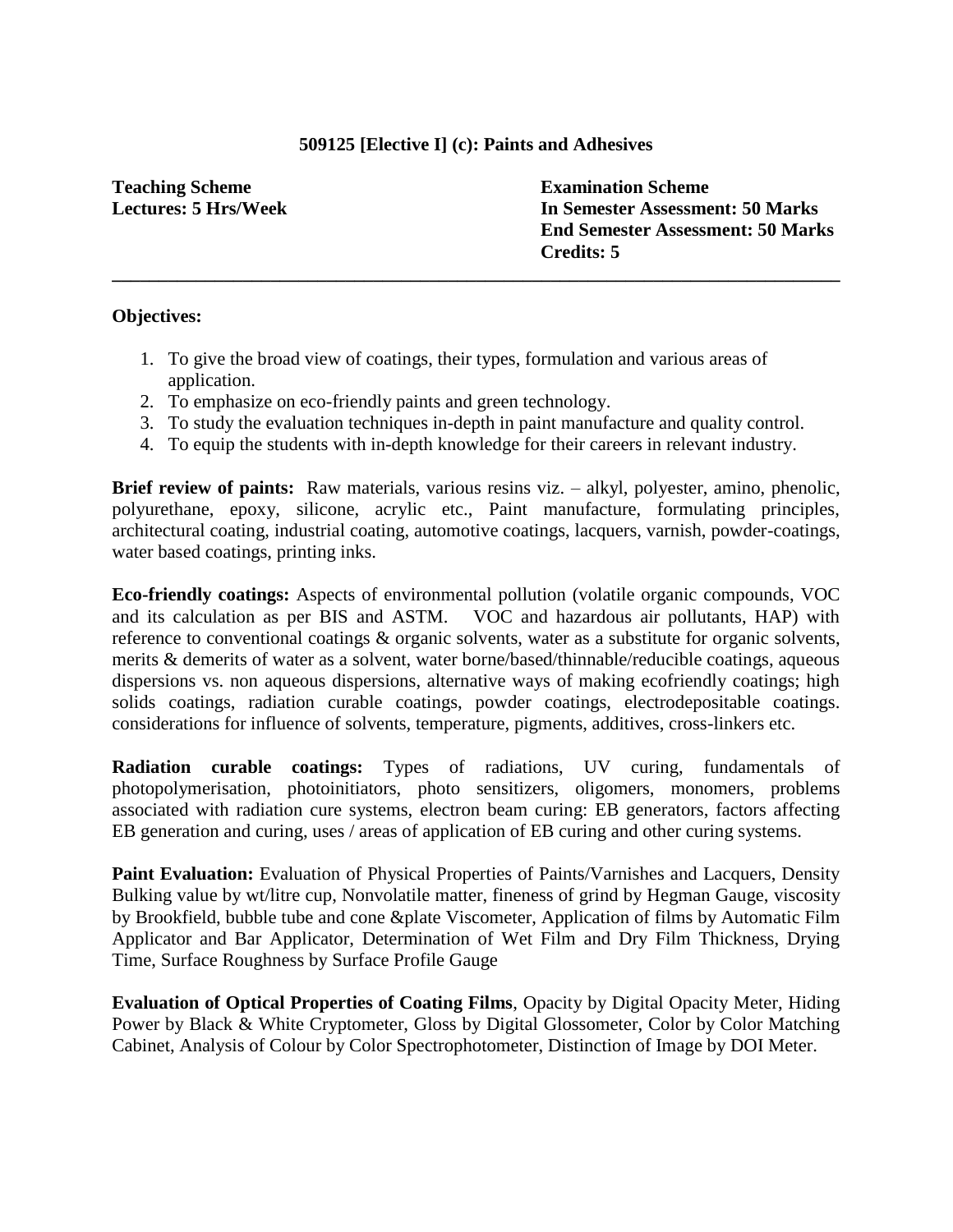**Evaluation of Mechanical Properties of Coating Films**, Scratch Hardness by Automatic Scratch Hardness Tester, Pencil Hardness by Pencil Hardness Tester, Hardness by Pendulum Hardness Tester, Adhesion by Pull off Adhesion Tester, Adhesion by Cross Cut Adhesion Tester, Mechanical Strength by Cupping Tester, Flexibility by Conical & Cylindrical Mandrel Tester, Impact Resistance by Tubular Impact Tester.Abrasion Resistance by Wet Abrasion Tester & Taber Abrasion Tester, Bond Strength of Coatings by Digital Bond/Heat Seal Strength tester.

**Evaluation of Electrical Resistance Properties of Coating Films**, Electrical Strength of Coatings by Digital Voltage Breakdown Tester, Resistivity of Paints by Paint Resistivity Meter, Pinhole Testing by Holiday Detector (Pinhole Tester)

**Evaluation of Chemical Resistance Properties of Coating Films**, Salt Spray Test using Salt Spray Cabinet, Corrosion Resistance by Digital Corrosion Cabinet, Exterior Durability by Accelerated UV Weathering Cabinet

**Modern Instrumentation techniques in Paint and Coatings**: Chromatographic Techniques : Theory practice and application of paper chromatography, thin layer chromatography (TLC), Gas liquid chromatography (GLC) High pressure (Performance) liquid chromatography (HPLC) in coating industry for the analysis of oils, resins, solvents and plasticizers. Microscopy in coatings and coating ingredient: Microscopical examination of pigments paints and paint films. Scanning electron microscopy (SEM): Principle and practice.

**Brief introduction to:**Infra-Red (IR) spectroscopy : Theory, instrumentation, qualitative analysis, monitoring chemical changes in coating materials, internal reflection spectroscopy, Fourier transform infra-red (FTIR) and quantitative analysis. Near Infrared (NIR) Spectroscopy.Nuclear magnetic resonance (NMR) spectroscopy: nuclear spin MNMR equation, relaxation, The NMR instrument, chemical shift, spin-spin coupling, application of NMR to coatings and polymers. X-ray analysis: analysis based on X-ray diffraction and X-ray emission, use of DSC (Differential Scanning Calorimetry) and TGA (Thermo Gravimetric Analysis) in characterization of coatings.

Computer Application in Paint Industry: Resin/polymer design, product formulation and costing, color matching, raw material and formula file data bases for non-technical applications, future trends.

**Nano Coatings:** Definition of Nano Coatings- nano sized dried film structure OR nano ingredients, How it works, Advantages of Nano coatings, End application of Nano coatings, Future Trends.

**Environmental, Health and Safety Practices in Coating Industry**: What is MSDS of Paint, Safe Storage,Handling of Paint raw materials, Safe and Ergonomic layout in Paint production Industry, Paint packing –Importance of good paint packing, Use of Personal Protective Equipments in Paint manufacturing and application Industry, Environmental Impact assessment during Paint Production and Paint Application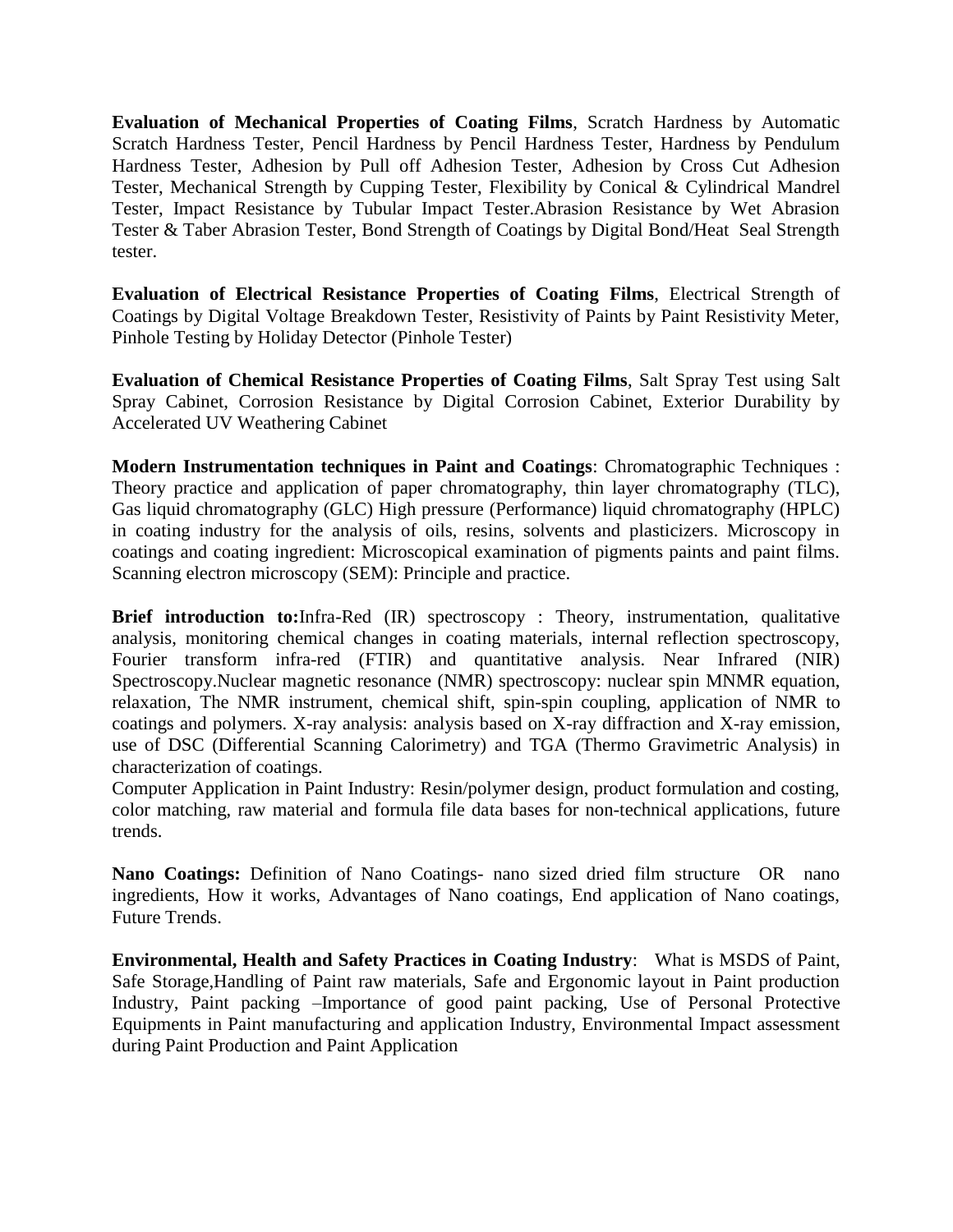**Guidelines for good adhesion various theories of adhesion:** Diffusion, electrostatics, mechanical interlocking, merits and demerits of adhesive, joint. Equilibrium contact angle, spreading prepare, work of cohesion and adhesion thermodynamics of coating spreading surface tension and surface energy critical surface tension.

**Types of adhesives** classification chemistry of epoxy, acrylic, elastomer modified, PU adhesives, pressure sensitive adhesives, hot melt adhesives solvent and emulsion based adhesives formulations of various adhesives health and safety aspects in adhesives industry.

**Surface characteristics** of various surfaces and pretreatments, mechanical testing of adhesives, properties of adhesives such as tack, viscosity cure time, etc.

- 1. Organic coating Technology, Vol. I & I H.F. Payne.
- 2. Paints and Surface coatings, Lambourne (new), second edition, Woodhead Publication House,2004
- 3. Oil Colour Chem. Association, Surface Coatings, Vol. I & II.
- 4. Paint Technology Manuals, Vol. I to VI. Chapman And Hall, 1974.
- 5. Encyclopedia of Chemical Technology, Vol. I page no. 445 446, Kirk and Othmer, Fourth Edition.
- 6. Encyclopedia of Chemical Technology Vol. VI page no. 669 760, Vol. XVII page no. 1049 – 1082, Kirk and Othmer, Fourth Edition
- 7. Oil & Colour Chemists Association, Surface coatings Vol. I, Chapman & Hall, 1984.
- 8. Oil & Colour Chemists Association, Surface coatings Vol. II, Chapman & Hall, 1984.
- 9. Surface Engineering Fundamentals of coatings, Datta P.K. & Gray J.S. Vol. I London. Royal Society of London, 1993.
- 10. Surface Engineering Fundamentals of coatings, Datta P.K. & Gray J.S. Vol. II London. Royal Society of London, 1993.
- 11. Surface Engineering Fundamentals of coatings, Datta P.K. & Gray J.S. Vol.III London. Royal Society of London, 1993.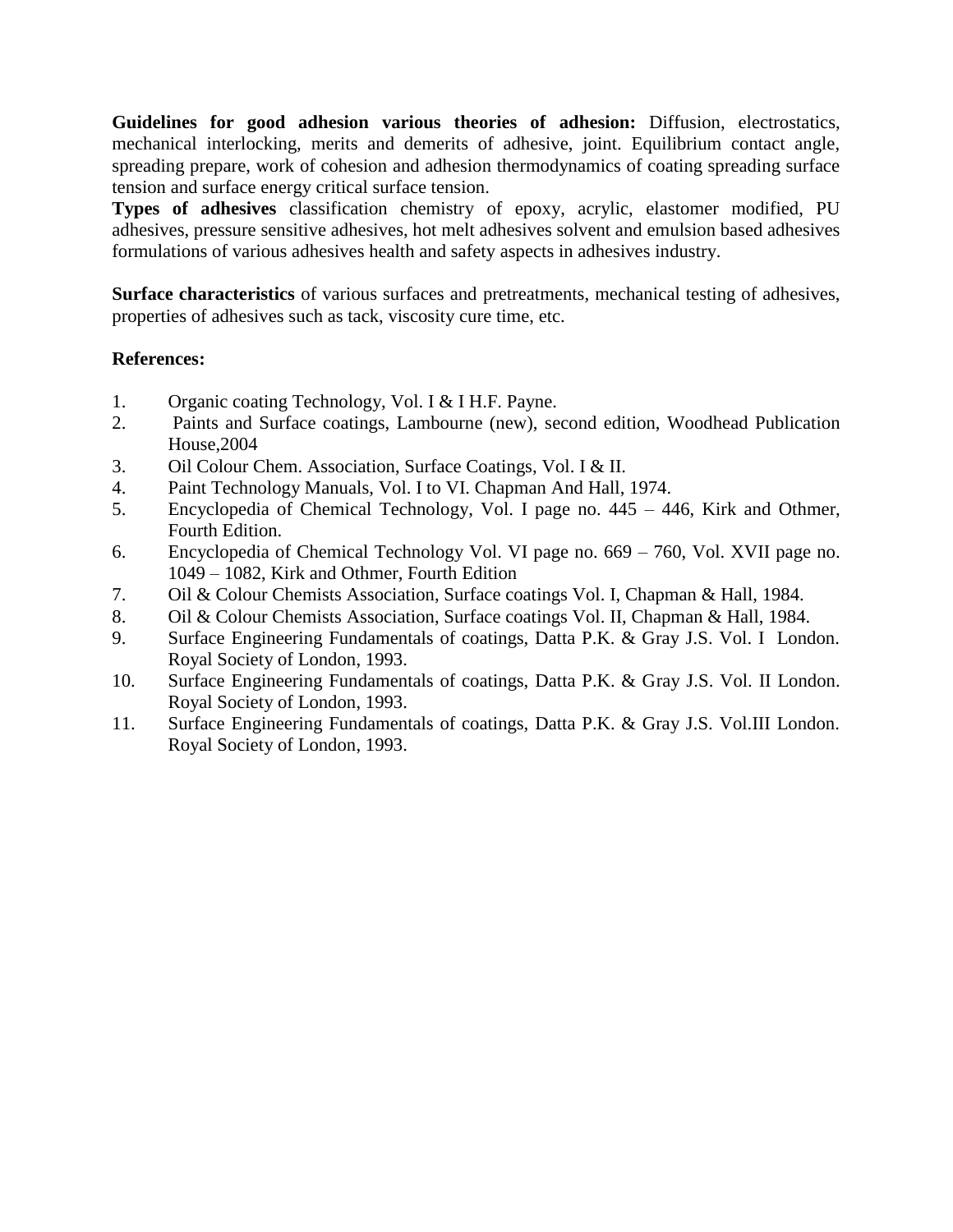### **509126: Laboratory Practice – I**

**\_\_\_\_\_\_\_\_\_\_\_\_\_\_\_\_\_\_\_\_\_\_\_\_\_\_\_\_\_\_\_\_\_\_\_\_\_\_\_\_\_\_\_\_\_\_\_\_\_\_\_\_\_\_\_\_\_\_\_\_\_\_\_\_\_\_\_\_\_\_\_\_\_\_\_\_\_\_**

**Teaching Scheme Lectures: 4 Hrs/Week** **Examination Scheme Term Work: 50 Marks Oral/Presentation: 50 Marks Credits: 4**

# **Objective:**

- 1. After performing the listed experiments the students will be able to
	- a) Synthesize the polymer
	- b) Test/characterize the polymer material
	- c) Process and make an article, and
	- d) Use rheology based software.

Each student should "**perform"** at least **10** experiments from the list given below and submit the journal which will form the term-work for the subject.

**Important: The students are required to preserve the samples, compounded materials, test specimens, tested specimens, "original" result papers such as charts, graphs, data sheets soft copies of modeling and analysis etc. and should be submitted along with the journal for evaluation, failing which the TW will not be granted.**

### **Lab Practice I :**

The laboratory work will be based on completion of assignments confined to the courses of that semester.

The assessment will be done jointly by the pair of internal and external examiners along with the oral examination of the same.

- 1. To determine the tensile strength at break and/or yield and/or % elongation of dumbbell shaped specimens of various polymers according to ASTM standards.
- 2. Compounding, molding and testing of PVC.
- 3. Injection molding of PET with different mould temperatures and studying properties of moldings.
- 4. Blown film extrusion and studying effects of changing processing parameters on the properties of the film.
- 5. Thermoforming at different temperatures and studying product properties such as shrinkage on heating and environment stress cracking of products.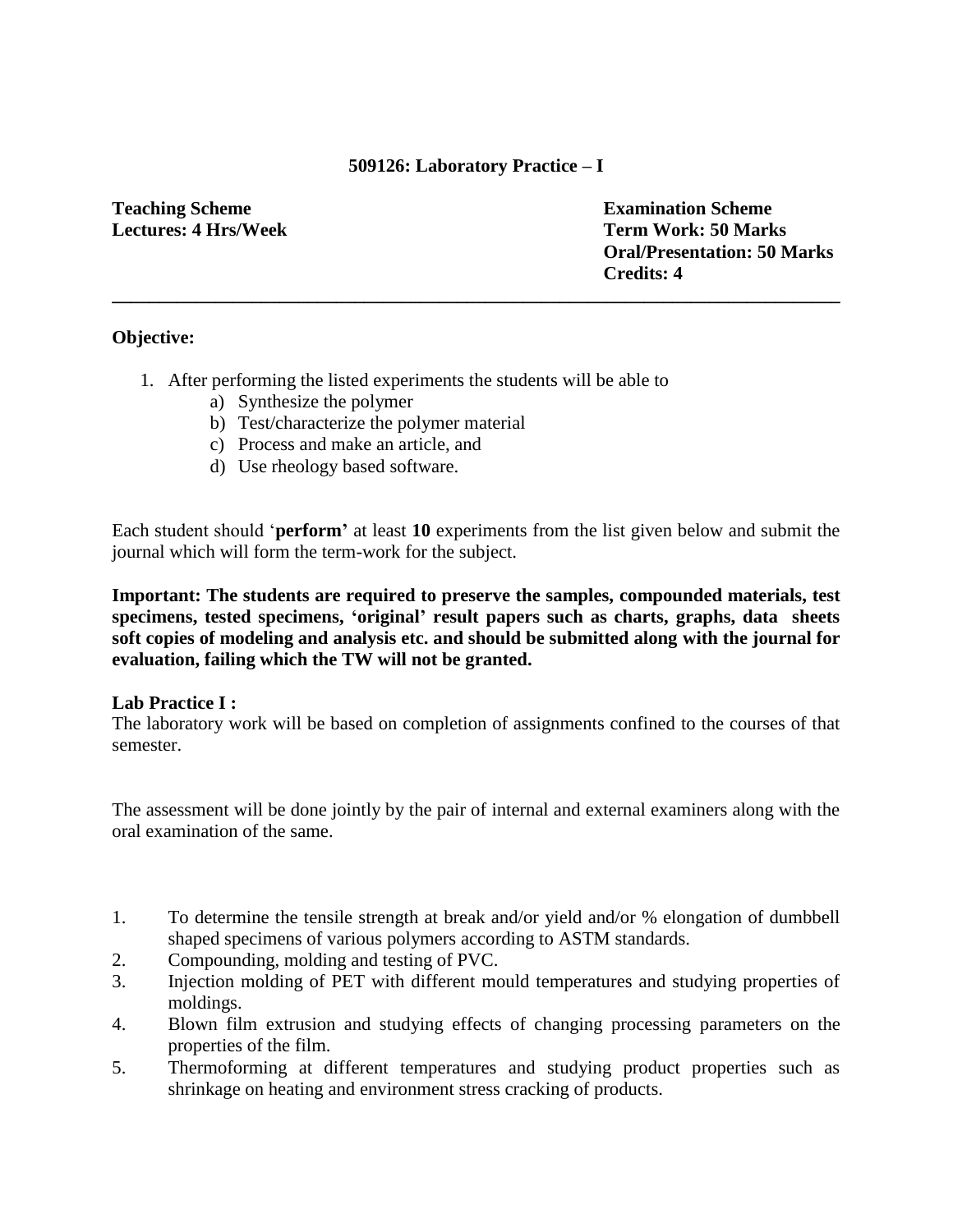- 6. Use of Flow Analysis software for balanced filling of an injection mould cavity.
- 7. To determine the vicat softening temperature.
- 8. Use of Flow Analysis software for studying cooling and warpage.
- 9. Modeling a cavity and deciding gate location using Flow Analysis software.
- 10. Study of volume & surface resistivity.
- 11. To find out environmental stress crack resistance for polyethylene samples.
- 12. To determine the izod impact strength for various polymer.
- 13. Compounding of PP with fillers and rheological characterization ofcompound.
- 14. To determine the heat deflection temperature.
- 15. Experiments based on use of Modeling and Flow Analysis software.
- 16. Copolymerization of styrene with MMA and its dependence on type of initiator and its characterization.

- **1. Five experiments out of experiment no 1 to 7 are compulsory.**
- **2. Each experiment is to be supported with compulsory assignment which should be the part of the journal.**
- **3. Assignments/ "theory practicals" are to be strictly avoided as laboratory practice experiments.**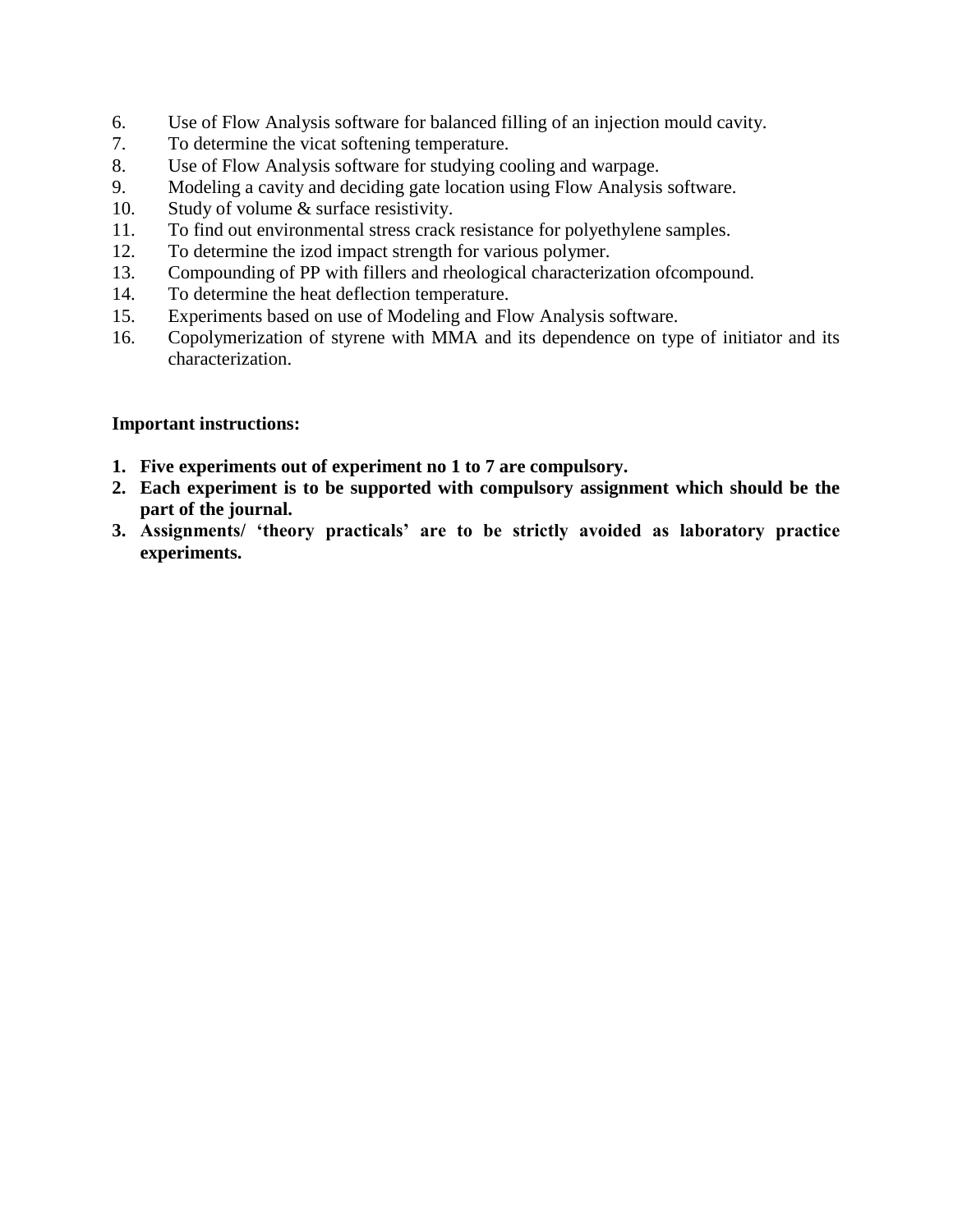# **Semester II**

### **509127: Polymer Processing and Testing**

**\_\_\_\_\_\_\_\_\_\_\_\_\_\_\_\_\_\_\_\_\_\_\_\_\_\_\_\_\_\_\_\_\_\_\_\_\_\_\_\_\_\_\_\_\_\_\_\_\_\_\_\_\_\_\_\_\_\_\_\_\_\_\_\_\_\_\_\_\_\_\_\_\_\_\_\_\_\_**

**Teaching Scheme Lectures: 4 Hrs/Week** **Examination Scheme In Semester Assessment: 50 Marks End Semester Assessment: 50 Marks Credits: 4**

### **Objective:**

- 1. To understand polymer testing related to short term as well as long term mechanical properties.
- 2. To study thermal as well as electrical properties.
- 3. To have in-depth understanding of fundamental polymer processing operations.
- 4. To equip the students with in-depth knowledge for their careers in relevant industry.

**Basic Concept**: Plastic Additives and Compounding: Various additives and their purpose (e.g. antioxidants, plasticizers, antistatic agents, blowing agents etc.), Principle of mixing and mixers, types.

# **Extrusion**

Basic operation and analysis, solids conveying, drag induced conveying, melting mechanism, power consumption in metering zone. Overall extruder performance. Design of extrusion screws, modeling of extrusion process and computer simulation. Overall working of single screw and twin screw extruders.

### **Polymer Devolatilization**

Basic analysis of the process, functional design considerations, screw geometry and design Devolatilization in single screw and twin screw extruders and their design.

### **Extruded products**

Such as films, pipes, profiles, coating, foamed products, design of sizing systems, haul off systems, cooling and / or chilling units, winders, auxiliary equipments used, measurement and control of parameters. Types of dies used for the production of extruded products. Analysis of the flow through the dies. Manufacture of flat films, co extruded films, oriented films, drawing and stretching units.

### **Reactive extrusion and resident time distribution (RTD)**

Process details, basic principles, equipment used, effective residence time and residence time distribution (RTD), point measurements: characterization of melting and mixing time with the RTD, applications.

### **Extrusion blow molding**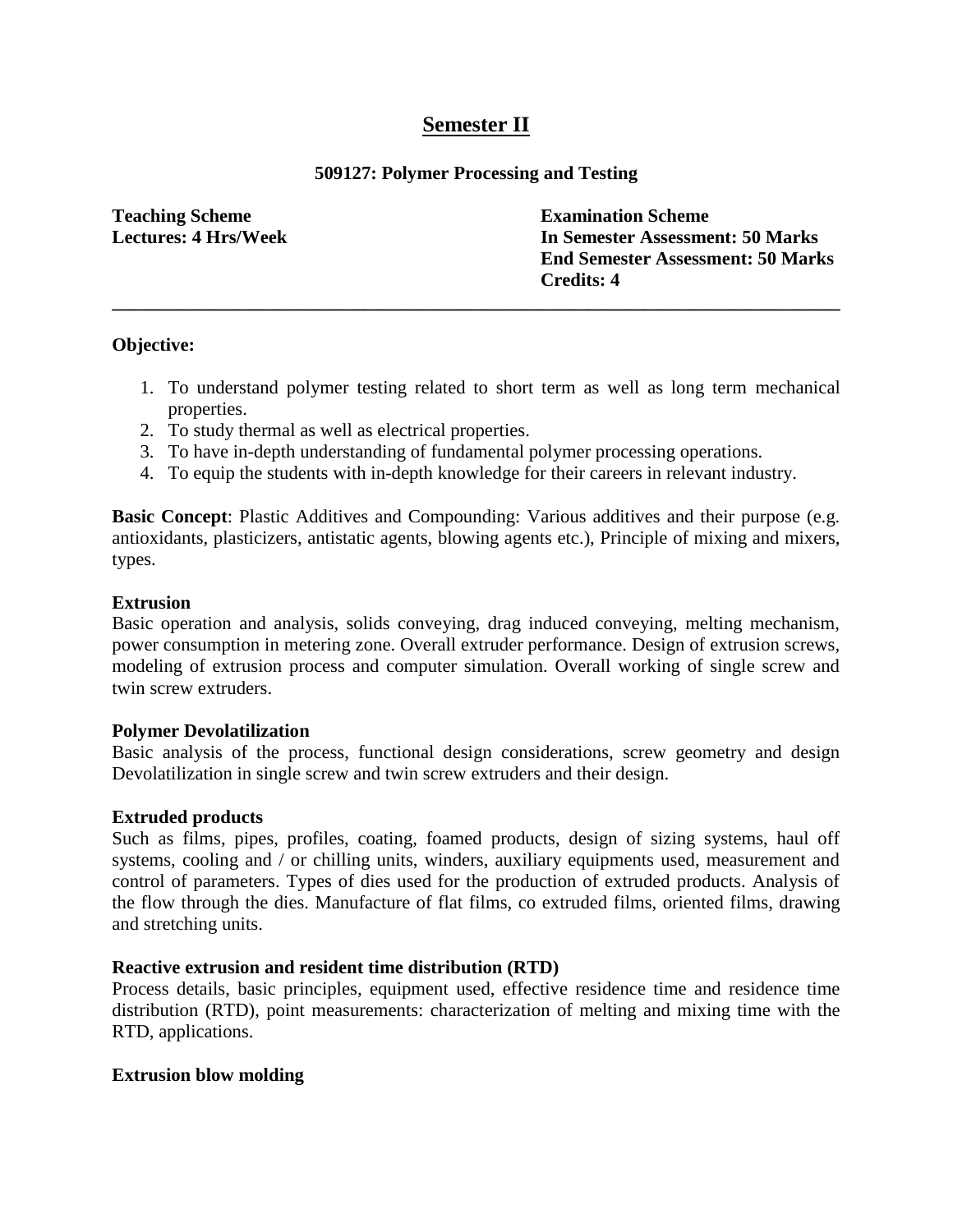Types of blow molding techniques, flow analysis in the die, wall thickness control, parison swell, parison sag. Continuous and intermittent blow molding CAE of blow molding operation.

#### **Thermoforming**

Types, various techniques, materials, heat transfer analysis of the process, effect of plugs on article thickness, continuous heating of a thin moving sheet. CAE in thermoforming.

#### **Injection molding**

Role of rheology in injection molding, melt flow in feed system, flow in mould cavity, mould filling. Control of politicizing and injection process.

#### **Reaction injection molding**

Overall molding cycle, metering system for components, mixing head design, mould construction, materials used and their applications.

Other Processing techniques: Calendering and milling, compression and transfer molding, casting, rotational molding, fabrication, decoration of polymers.

#### **Introduction to Testing**

Importance of Testing, Concept of Statistics, Quality Control, Standards and Standard Organizations, Preparations of test Samples and Conditioning, ASTM standards.

#### **Mechanical Properties**

Short term and long term mechanical properties, their significance and importance. Determination of Short term stress-strain properties such as Tensile strength, elongation at break, tensile modulus, compression, flexural etc. Different types of Impact tests: Determination of impact tests for different polymeric materials. Study of creep, relaxation, set and fatigue.

#### **Nondestructive testing of finished and semi-finished products**

Such as ultrasonic testing, acoustic emission or stress wave emission, radiography, optical methods, etc.

#### **Electrical Properties**

Their importance and significance, effect of temperature and humidity on electric properties.Different types of electrical properties such as:Determination of dielectric strength, surface and volume resistance.Power factor and permittivity.Tracking resistance, arc resistance

#### **Thermal Properties**

Determination of heat deflection temperature (HDT)Determination of vicat softening point VST)Determination of melting point and softening point for different polymers

#### **Environmental Resistance Properties**

Effect of liquids and chemicals. Study of weathering resistance. Study of weathering property. Study of fire resistance.

#### **Barrier Properties**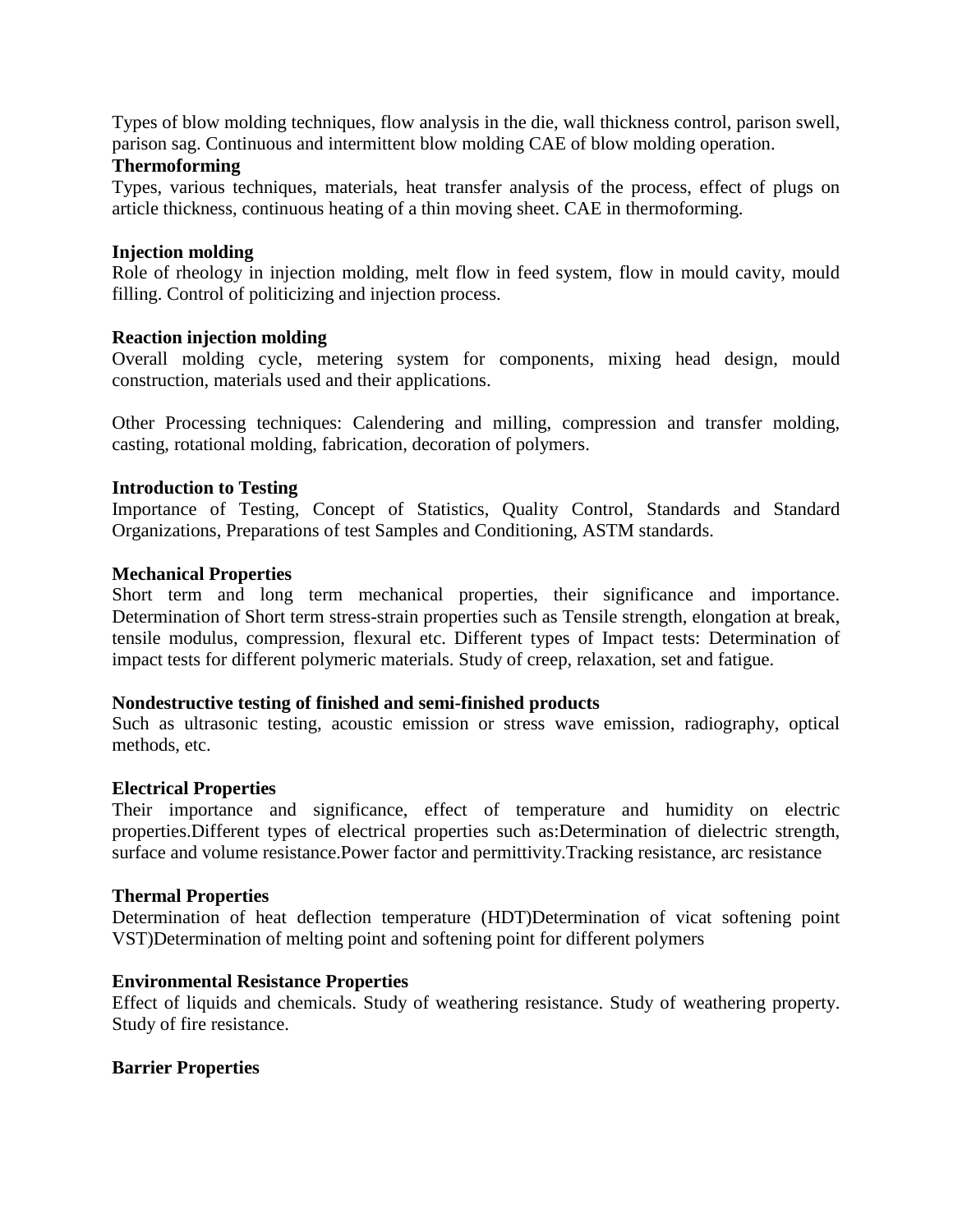Their significance and importance. Study of Barrier properties. Testing of plastics products such as sheet, films, laminates, and coated fabrics, plastic pipes/ fittings, tanks, buckets, dustbins, window frames, fiber reinforced plastics for mechanical, environmental resistance, etc. **References:**

- 1. Handbook of Plastics Test Method, R.B. Brown, George Godwin Limited, 1981.
- 2. Handbook of Plastic Testing Technology, Brown and Vishnu Shah, A. Wiley, Inter science Publication,2007
- 3. Handbook of Plastics Test Methods, G.V. Eves, J.A. Mead, M.M. Riky.
- 4. Volume 8 of ASTM Standards, BIS Standards.
- 5. Polymer Extrusion, Chris Rauwendal SPE, Hanser Publishers.
- 6. Polymer Missing and Extrusion Technology Nicholas Cheremisinoff, Marcel Dekker 1987
- 7. Modeling Of Polymer Processing, Isayav, Hanser Publishers, 1991.
- 8. Plastics Waste Management, Mustafa.
- 9. Plastics Extrusion Technology Hanser SPE, 1996
- 10. Thermoforming J.L. Throne, Hanser Publishers 1987
- 11. Blow Molding Handbook Rosato, Hanser Publishers 1987
- 12. Mixing and Compounding of Polymers: Theory and Practice, [Ica Manas-Zloczower,](http://www.google.co.in/search?tbo=p&tbm=bks&q=inauthor:%22Ica+Manas-Zloczower%22) Hanser Verlag, 2009.
- 13. Extrusion of Polymers: Theory and Practice, [Chan I. Chung,](http://www.google.co.in/search?tbo=p&tbm=bks&q=inauthor:%22Chan+I.+Chung%22) Hanser Verlag, 01-Apr-2000
- 14. Rotational Molding of Plastics R.J. Crawford, Research Studies Press Ltd.
- 15. Engineering with Polymers Powell.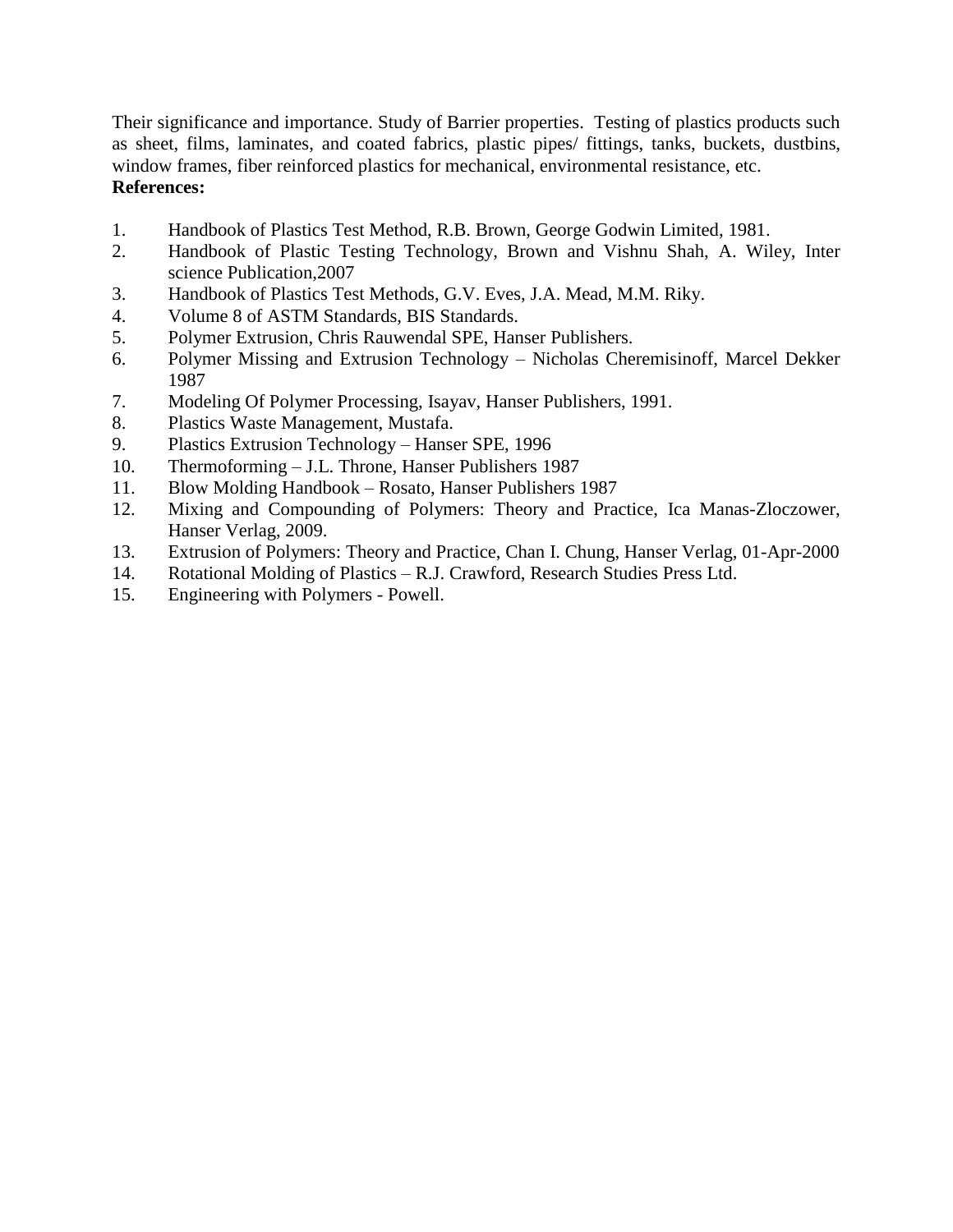# **509128: Polymer Physics and Characterization**

**\_\_\_\_\_\_\_\_\_\_\_\_\_\_\_\_\_\_\_\_\_\_\_\_\_\_\_\_\_\_\_\_\_\_\_\_\_\_\_\_\_\_\_\_\_\_\_\_\_\_\_\_\_\_\_\_\_\_\_\_\_\_\_\_\_\_\_\_\_\_\_\_\_\_\_\_\_\_**

**Teaching Scheme Lectures: 4 Hrs/Week** **Examination Scheme In Semester Assessment: 50 Marks End Semester Assessment: 50 Marks Credits: 4**

### **Objectives:**

- 1. To impart fundamental knowledge of polymers through the basic concepts of polymer physics.
- 2. To study various physical properties of polymers.
- 3. To make students aware of various characterization techniques.

**Statistical properties** of polymer chain, conformation of polymers, the ideal chain, fundamental properties of Guassian chain, coil-helix transition, hydration of polymer chain. Classical theory of gelation, thermodynamics of rubber elasticity, structure of polymer networks.

**Solution properties** – molecular configurations in solutions, solubility parameter,light scattering measurements, phase diagrams, viscosity of polymer solutions,thermodynamics of polymer solutions and melts, solubility parameter, thetasolvents.

**Solid state properties**– Thermo-mechanical properties, DMA creep, ultimate properties, thermal relaxations. Optical, electrical and mechanical properties.Surface properties, contact angle measurements.

**Thermal analysis** by DTA, DSC. Use of DSC for determination of kinetics ofcrystallization. TGA, TMA. Pyrolysis techniques, polymer degradation.Dynamic viscoelasticity measurements for characterization of different relaxations.Molecular motions responsible for different relaxations. WLF equation and predicting transition temperature.

#### **Dielectric measurements**, conductivity, resistivity.

Separation techniques – GPC, HPLC, mol. wt and mol. wt distribution measurements.  $X - ray$ studies for polymers.

**Microstructure evaluation** by scanning electron and optical microscopes.Structure evaluation by FTIR, NMR, C-13 NMR, UV.Elemental analysis – qualitative and quantitative.

- 1. Introduction to Physical Polymer Sciences, L.H. Sperling, J. Wiley N.Y,1993.
- 2. Molecular Motions in High Polymers, R.T. Crompton, Pergmon Press N.Y.,1989.
- 3. Analysis of Polymers, T.R. Crompton Pergmon Press N.Y., 1989.
- 4. Mechanical Properties Of High Polymers, I.M. Ward, John Wiley, 1979.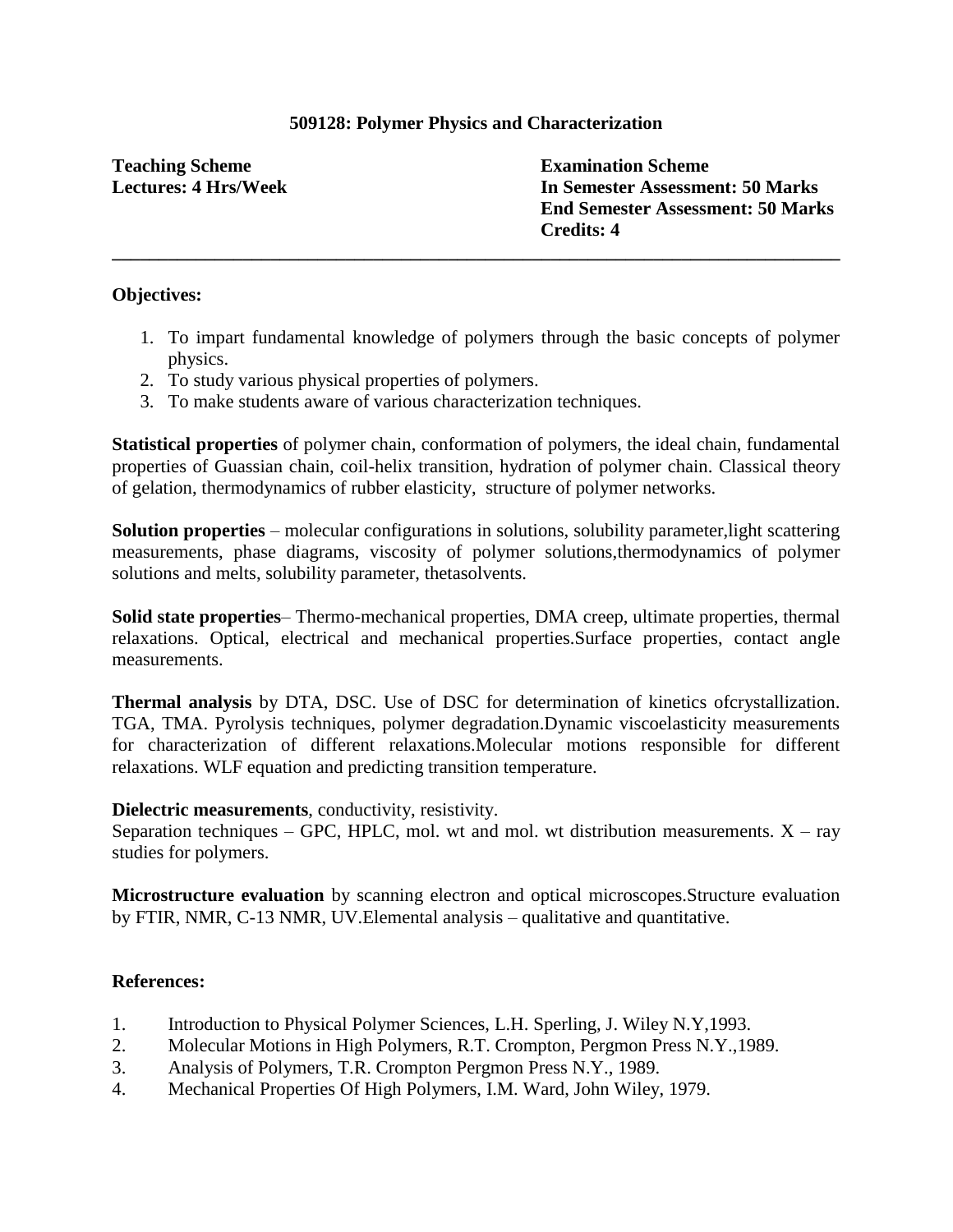#### **509129: Polymer Structure and Properties**

**Teaching Scheme Lectures: 4 Hrs/Week** **Examination Scheme In Semester Assessment: 50 Marks End Semester Assessment: 50 Marks Credits: 4**

#### **Objective:**

1. To understand the various aspects of relation between polymer structure and properties.

**\_\_\_\_\_\_\_\_\_\_\_\_\_\_\_\_\_\_\_\_\_\_\_\_\_\_\_\_\_\_\_\_\_\_\_\_\_\_\_\_\_\_\_\_\_\_\_\_\_\_\_\_\_\_\_\_\_\_\_\_\_\_\_\_\_\_\_\_\_\_\_\_\_\_\_\_\_\_**

- 2. To study the aspect of crystallinity in polymers.
- 3. To impart the knowledge about polymer morphology.
- 4. To understand the relation between polymer structure, morphology and various processing techniques.

**Effect of following factors** on various properties like mechanical, thermal, electrical,barrier and rheological properties.Chemical composition and types of bonds; in the structure.Influence forces and molecular flexibility.

**Study of spherulites**, factors affecting their growth and thus effect onproperties.Effect of orientation and crystallinity on polymer properties. Orientation of amorphous and crystalline zones and study of its effectson properties. Difference between orientation and crystallinity. Crystallization kinetics.

**Structural requirements** of polymers for formation of films, fibers and multiphasesystems.Molecular Weight, Molecular Weight distribution and structuralparameters required.Morphology and behavior of multiphase systems and compositematerials on structure and properties.

**Different transitions** in polymer and effect of molecular and sub-molecular factorson transitions.Effect of different transitions on various properties like mechanical,electrical, optical etc. Effect of Molecular weight, crosslinking, filler, additives and blending on these transitions and themethods to measure this effect.

**Structure and morphology**developed during processing techniques like injection, blow molding,rotational molding etc.Molecular structure required for above processing techniques.Effect of various processing parameters on properties of polymers and correlation with structure and morphology.

**Thermodynamics and kinetic** forces affecting polymer properties.Effect of chemical groups of adhesion.

**Structure property relation in advance polymeric material**: Polymer-clay nanocomposites, polymer composites with carbon nanotubes, synergism in polymer hybrid composites, gas barrier properties, dendrimers and hyperbranched polymers and their blends.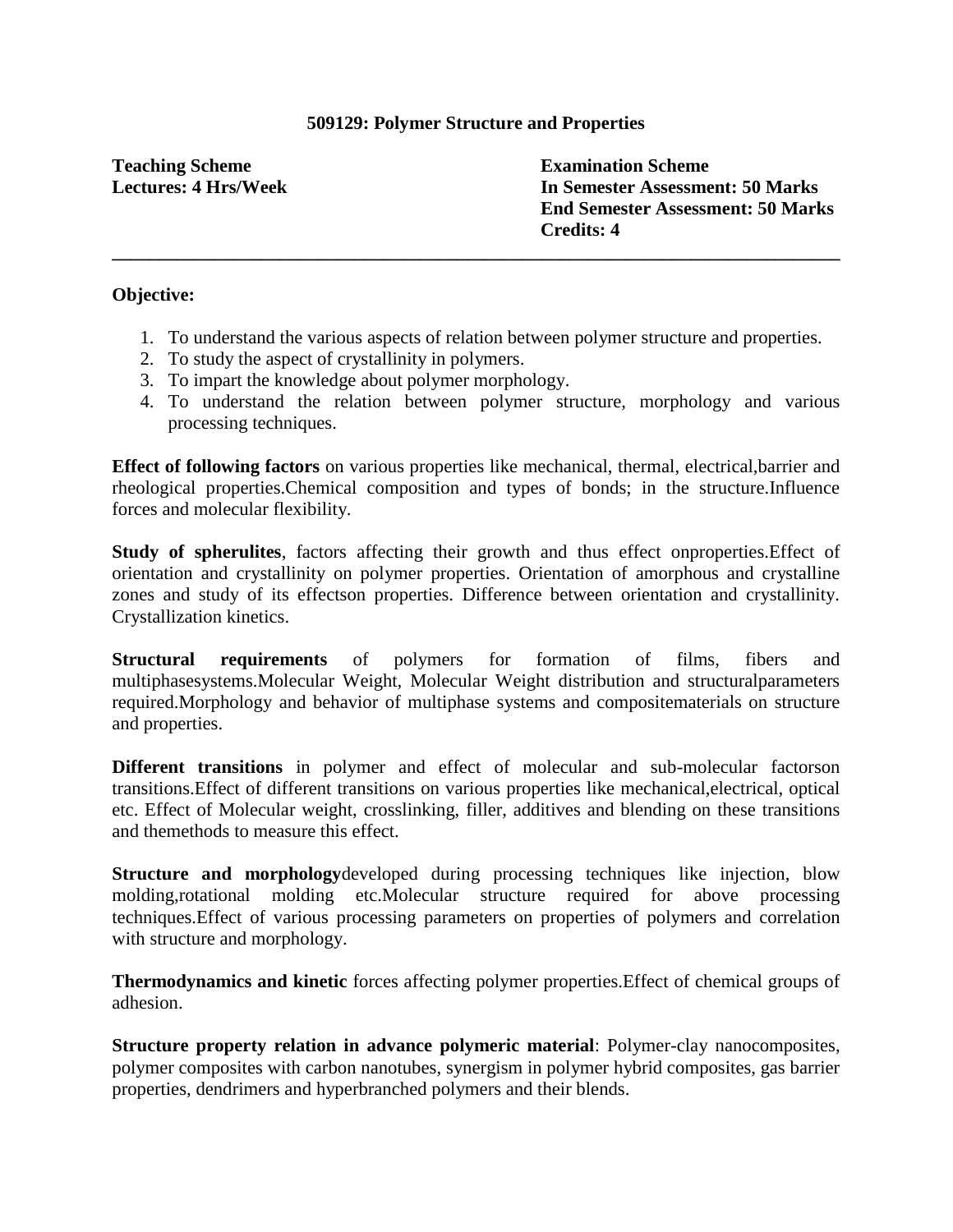- 1. Polymer Structure, Properties and Applications, R.D. Deanin,1972
- 2. Introduction to Polymer Crystallization, Allan Sharples, St. Martin"s Press,N.Y., 1966.
- 3. Macromolecular Physics, Berhard Wunderlich, Academic Press, N.Y.
- 4. Properties and Structure of Polymers, A.V. Tobolsky, John Wiley and Sons,New York, 1960.
- 5. Structure and Properties of Polymers, H.V. Boenig, J. Wiley and Sons, N.Y.,1973.
- 6. Handbook of Plastic Testing Technology, Brown and Vishu Shah, A. Wiley,Inter science Publication,1984
- 7. Handbook of Plastics Test Methods, G.V. Eves, J.A. Mead, M.M. Riky,secondedition,1981
- 8. Introduction to Physical Polymer Science by L.H. Sperling, John Wiley,2001.
- 9. Commercial Polymer Blends, UtraciL.A., Chapman Hall,1998.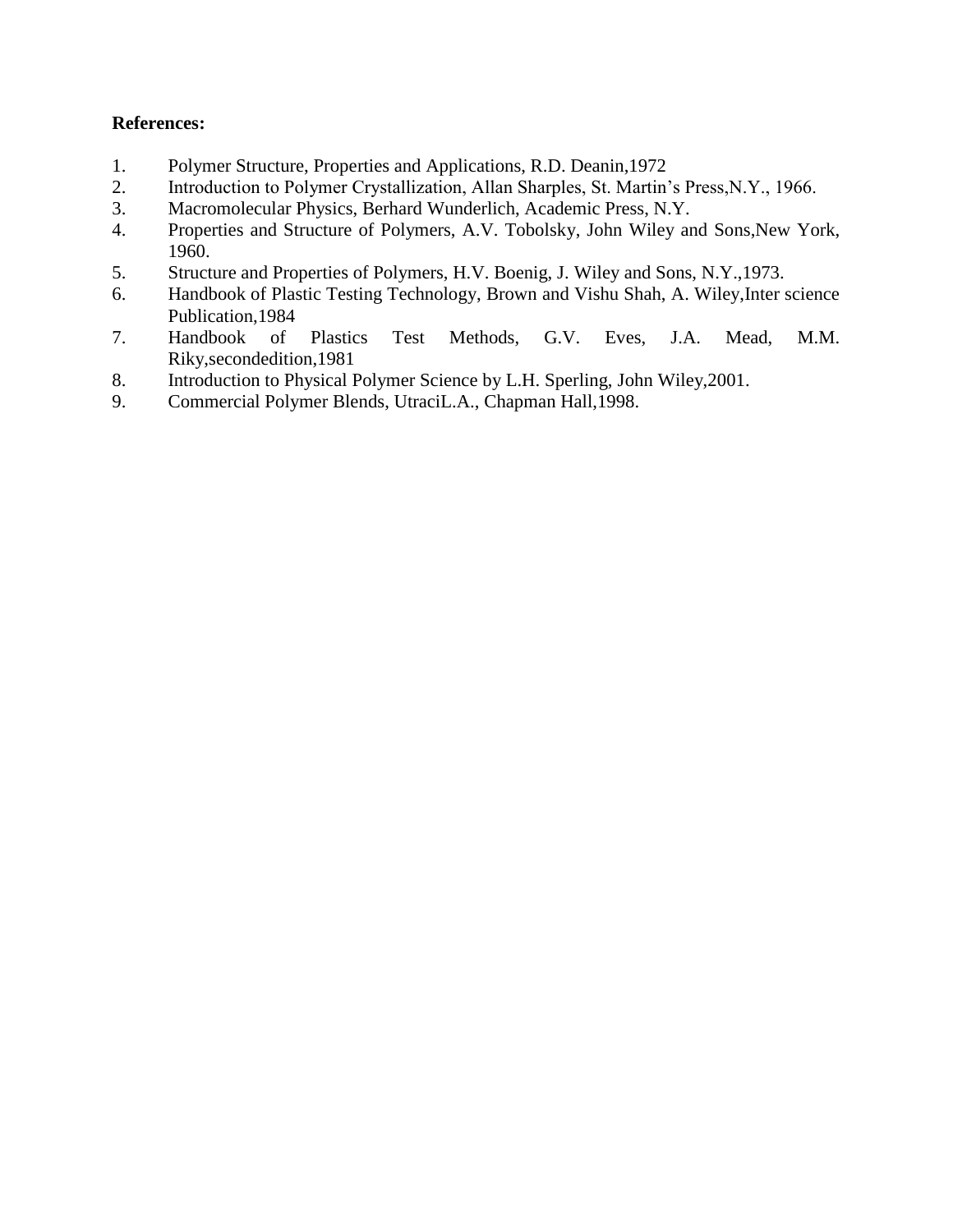# **509130 [Elective II] (a): Mold and Die Design**

**Teaching Scheme Lectures: 5 Hrs/Week** **Examination Scheme In Semester Assessment: 50 Marks End Semester Assessment: 50 Marks Credits: 5**

#### **Objective:**

1. To study of various types of moulds and understand their construction and working.

**\_\_\_\_\_\_\_\_\_\_\_\_\_\_\_\_\_\_\_\_\_\_\_\_\_\_\_\_\_\_\_\_\_\_\_\_\_\_\_\_\_\_\_\_\_\_\_\_\_\_\_\_\_\_\_\_\_\_\_\_\_\_\_\_\_\_\_\_\_\_\_\_\_\_\_\_\_\_**

- 2. To understand design aspects of various types of moulds.
- 3. To impart knowledge about various dies, their working and designing aspects.
- 4. To equip the students with in-depth knowledge for their careers in relevant industry.

**Introduction:** A brief introduction to various methods of polymer processing, equipments and methods used for mould making, materials for mould making, mould fabrication techniques like spark erosion, milling, polishing procedure, elementary principles of design, costing of moulds and their maintenance

**Injection moulds:** Study of general arrangement of components of two plates and three plate injection molds. Single and multi-cavity mould, design of feed system, cooling and ejection system, venting, degating devices, Study of constructional features and design of molds for components with internal and external undercuts, types of sprues and gates, runner, stack moulds.

**Compression and transfer moulds:** Compression mould requirements, construction mould insert design, transfer moulds, different designs.

**Design of blow molds,** extrusion blow molds, injection blow moulds, thermoforming moulds, rotational molding tools.

**Miscellaneous types of moulds**, moulds for processing reaction resins, moulds for forming of expandable polystyrene.

**Study of constructional features and design of molds** for components with internal threads.

**Study of general arrangement of components** of compression molds and transfer molds. Design of ejection system, feed system.

**Hot runner moulds,** their general arrangement, design of hot runner block, types of secondary nozzles. Heating systems used, Design of stack molds.

**Extrusion die design**: Basic considerations in die design, melt fracture, entry geometry, die retraction, streamlining of extrusion dies. Typical extrusion dies: straight through dies, cross head dies, offset dies, wire covering crosshead, constructional features in tubular filmsdies, flat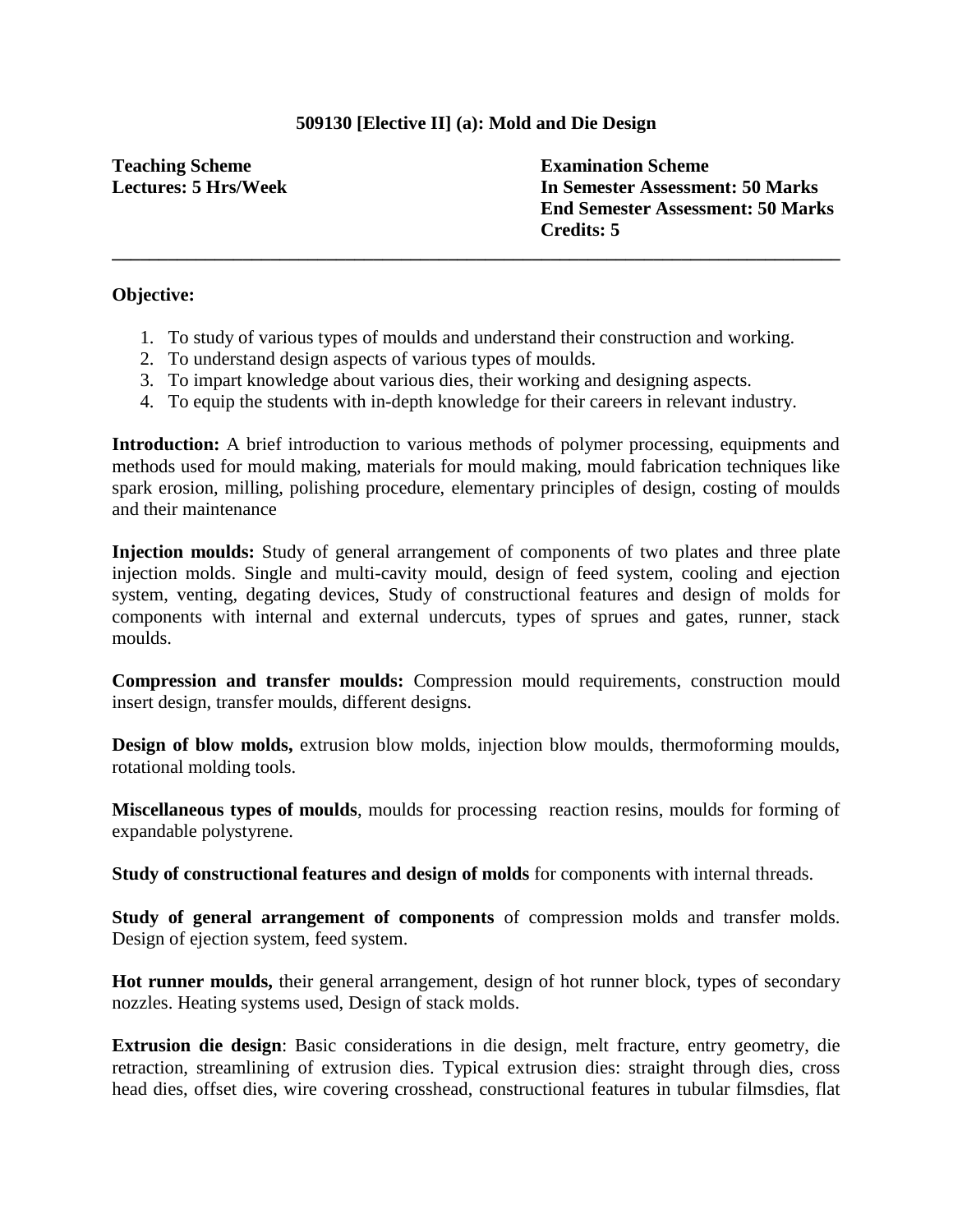film dies, pipe dies, blown film dies, sheet dies and profile dies, dies for solid sections, dies for multicolour and multi-material and mechanically driven dies.

- 1. Injection Mould Design, R.C.W. Pye, EWP Press, 2000.
- 2. How to make Injection Moulds, Menges, Hanser Publication 1993.
- 3. Extrusion Dies, Walter Michaeli, Hanser, 1992
- 4. Dies for Plastics Extrusion, M.V. Joshi.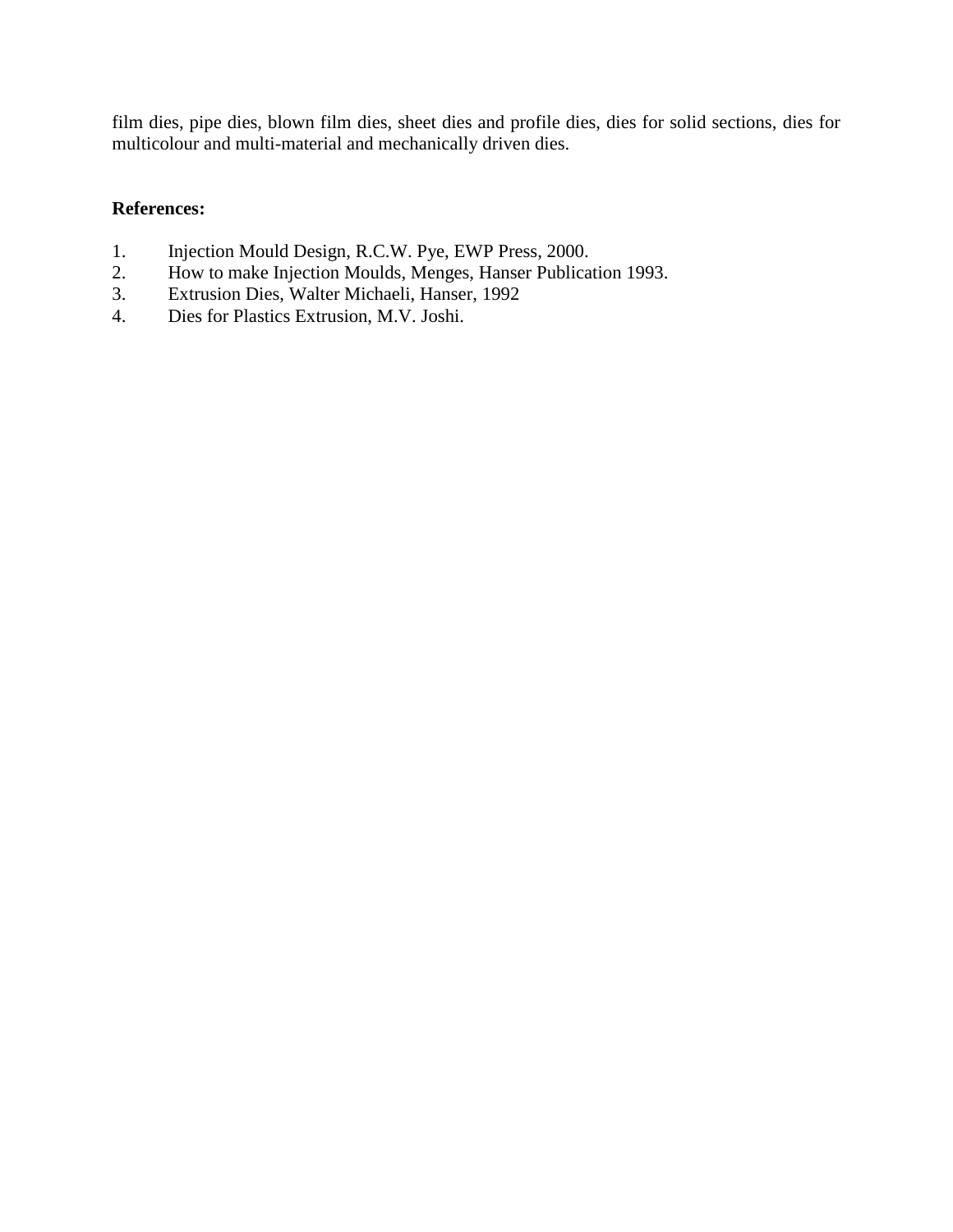# **509130 [Elective II] (b): Elastomer Technology**

**\_\_\_\_\_\_\_\_\_\_\_\_\_\_\_\_\_\_\_\_\_\_\_\_\_\_\_\_\_\_\_\_\_\_\_\_\_\_\_\_\_\_\_\_\_\_\_\_\_\_\_\_\_\_\_\_\_\_\_\_\_\_\_\_\_\_\_\_\_\_\_\_\_\_\_\_\_\_**

**Teaching Scheme Lectures: 5 Hrs/Week** **Examination Scheme In Semester Assessment: 50 Marks End Semester Assessment: 50 Marks Credits: 5**

#### **Objective:**

- 1. To study the details pertaining to raw materials and formulations.
- 2. To study the aspects of processing, testing and applications.
- 3. To equip the students with in-depth knowledge for their careers in relevant industry.

**Introduction:** Natural rubber from latex, various processes involved in isolation of natural rubber,

**Basic concepts:**Rubber Elasticity: Physics of raw and vulcanized rubber. Kinetic andthermodynamics theory of rubber elasticity. Stress strain relationships forvulcanized rubber. Molecular basis for material to act as a rubber.Stages in raw rubber and latex rubber technology such as mastication, mixing, compounding and vulcanization.

**Study of various additives** like peptizers, antioxidants, accelerators, activators, fillers, carbon black reinforcement, chords and fabrics, blowing agents, colorants, Processing aids like tackifiers, plasticizers, softeners, extender oils, their function,level of addition and stage of addition.

**Characterization** of compounds, rheological behavior of compounds, propertiesinfluenced by compounding ingredients.

**Processing and fabrication methods**of rubbers: extrusion, calendaring and injection molding.Manufacturing techniques for products such as tyres, belts, hoses, foot-wears, cellular products and cables. Manufacture of latex based products such as dippedgoods, foams and threads. Manufacture of latex products: by impregnation and spreading process, casting impregnation, dipping process (e. g. Surgical gloves, balloons, fabric gloves), latex coatings, latex cement and adhesives, latex thread and coir, latex foam. Designing engineering elastomers.

**Testing of rubber products:**Study of major elastomeric materials like natural rubber SBR, NBR, IIR, CR, BR,with respect to synthesis, compounding considerations, cure characteristics.

Study of thermoplastic elastomers with respect to compounding, properties andapplications.

**Vulcanization of rubbers:** Vulcanization by sulphur and by other methods.Chemical reactions, factors affecting rate of vulcanization.Determination of cure rate of rubbers. Testing and analysis of raw rubber, compounds and vulcanizates. Testing finished rubber products, test methods andfundamentals.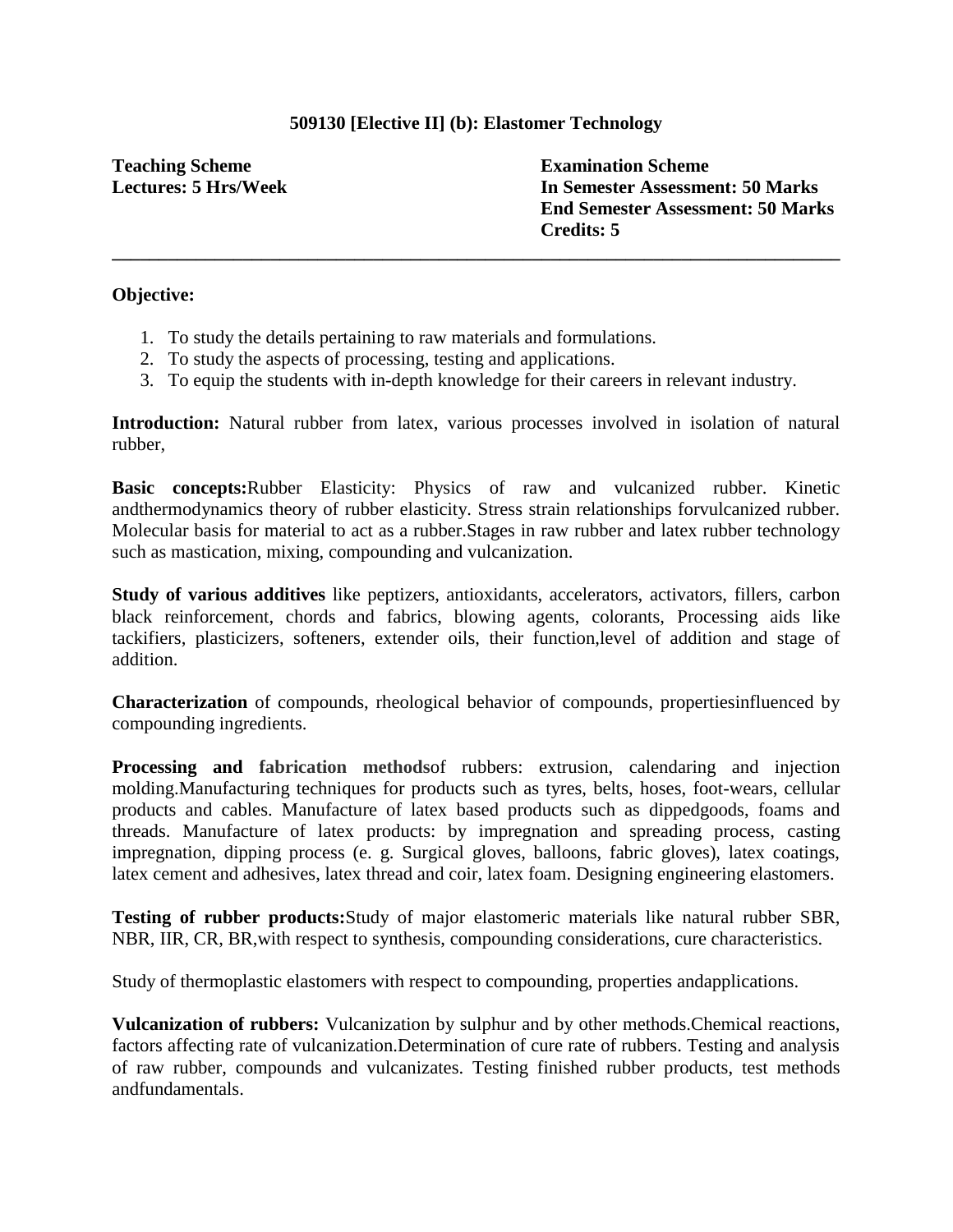Synthesis, structure, characterization and properties of diene homopolymer rubbers, diene based copolymer rubbers viz. styrene –butadiene, nitrile etc., polychloroprenes.

- 1. Science and Technology of Rubbers, J.E. Mark, B. Ermas, F.R. Eirich, Academic Press 1994
- 2. Rubber Processing Technology, Materials and Principles, J.L White, Hanser Publishers 1995
- 3. W.Hofmann "Rubber Technology Handbook, Hanser Publishers 1989
- 4. Rubber Technology and Manufacture C.M. Blow, C. Hepburn, Butterworth Publishers 1985.
- 5. Thermoplastics Elastomers, N.R. Legge, G. Holden, H.E. Schroedar Hanser Publishers 1987.
- 6. Rubber Technology Handbook, C. Hoffman, Hanser Pub. 1989.
- 7. Synthetic Rubbers: Chemistry and Technology, D.C. Blackley, Applied SciencePublisher,1983.
- 8. Elastomer Technology Handbook, [Nicholas P. Cheremisinoff,](http://www.google.co.in/search?tbo=p&tbm=bks&q=inauthor:%22Nicholas+P.+Cheremisinoff%22) CRC Press, 1993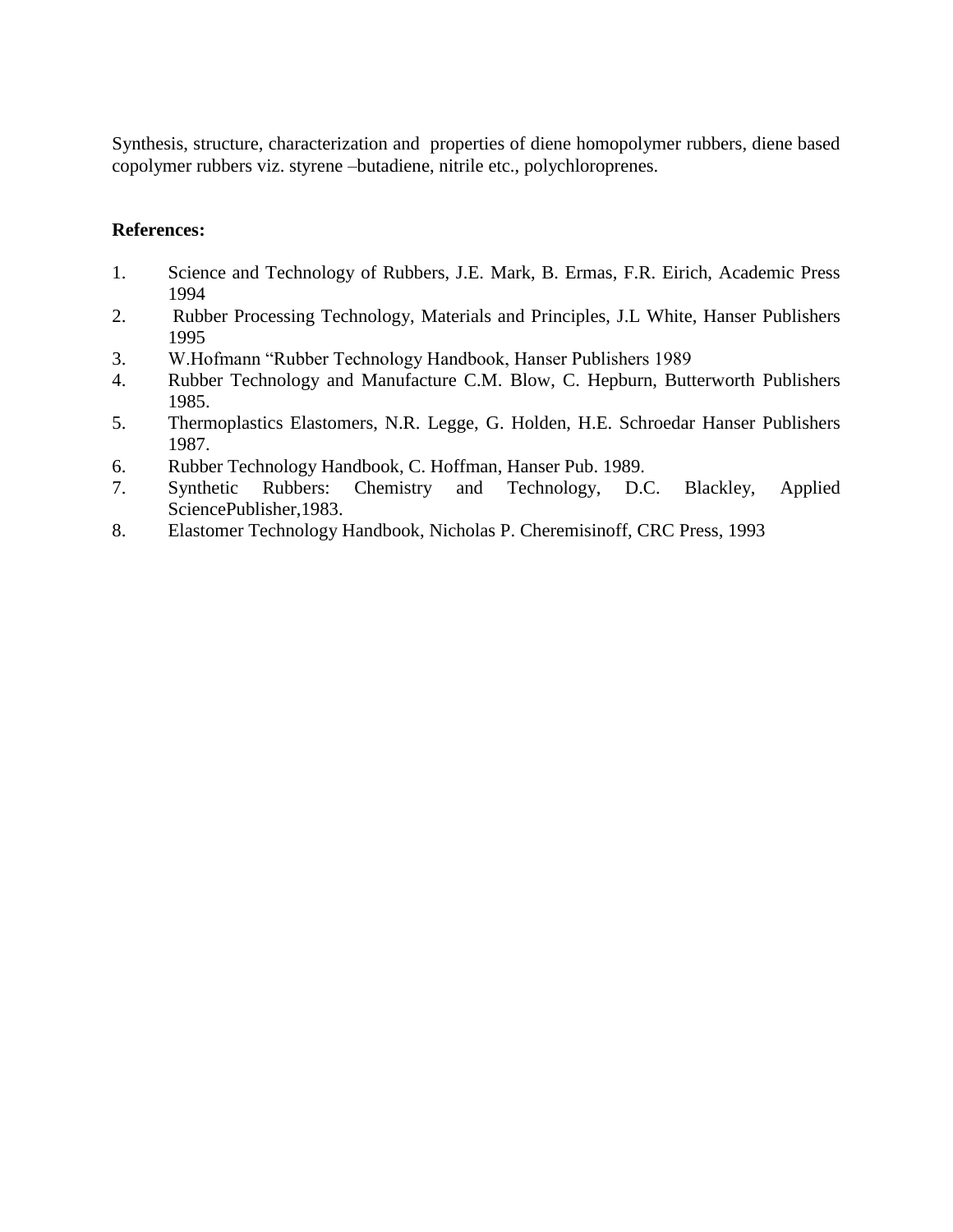# **509130 [Elective II] (c): Packaging Technology**

**Teaching Scheme Lectures: 5 Hrs/Week** **Examination Scheme In Semester Assessment: 50 Marks End Semester Assessment: 50 Marks Credits: 5**

### **Objective:**

1. To introduce the students with most exploited area in polymer application - packaging.

**\_\_\_\_\_\_\_\_\_\_\_\_\_\_\_\_\_\_\_\_\_\_\_\_\_\_\_\_\_\_\_\_\_\_\_\_\_\_\_\_\_\_\_\_\_\_\_\_\_\_\_\_\_\_\_\_\_\_\_\_\_\_\_\_\_\_\_\_\_\_\_\_\_\_\_\_\_\_**

- 2. To impart the students with various aspects such as package design, materials selection, adhesives used protection factor and packaging as a marketing tool etc.
- 3. To study the printing aspect of packaging material.

### **Introduction – Packaging Material**

Historical background, Basic concepts – Physical and Physico-chemical such as colligative properties, gas laws, surface tension, dialysis, diffusion, energy measurements, etc. Package – components, separation, clearance, support, positioning, cushioning, weight distribution, suspension and closures. Paper – Specialty papers, paper board and corrugated / solid boards Glass – Containers Plastics – Rigid, semi-rigid and flexible Metals – Black plate, GI, tinplate, TFS and aluminium Wood and plywood Textiles ad jute Celluloses and laminates

#### **Ancillary Materials and Packaging**

Packaging Characteristics. Physical characteristics of the product – physical state, weight, centre of gravity, symmetry, fragility, rigidity, surface finish, etc. Physico-chemical characteristics – susceptibility to water, water vapour, gases, odour, heat, light – mechanism of spoilage. Principles of Corrosion and its prevention. Compatibility – permissible plasticizers in plastics and coating media, their migration to food – can lining compounds and lacquers for containers for fruit and vegetables, fish, meat and other products. Package design – factors influencing design / product-package relationship.

#### **Adhesives**

Theory and principles of adhesion and factors affecting board strength. Different types of adhesives – vegetable, animal, inorganic and synthetic. Adhesive tapes – gum tapes, pressure sensitive tapes, their manufacture and applications.

#### **Cushioning**

Physical concepts in cushioning, energy, impact load and concept of shock as complex of deceleration and impulse time. Prevention of shock damage to articles by various means and their measurement. Types of cushioning materials and properties – space fillers-cork, paper shavings, wood-wool, saw dust, coir dust, paddy straw and dry grass. Resilient materials – rubberized hair, rubberized coir, polystyrene and polystyrene and polyurethane foams, springs, metal shock mounts, etc.: Non-resilient system – rigid foams, honeycomb, etc. Reinforcements – straps – steel, plastic, rayon-based, - wires, bailing hoops etc. Stitching methods - bags, paper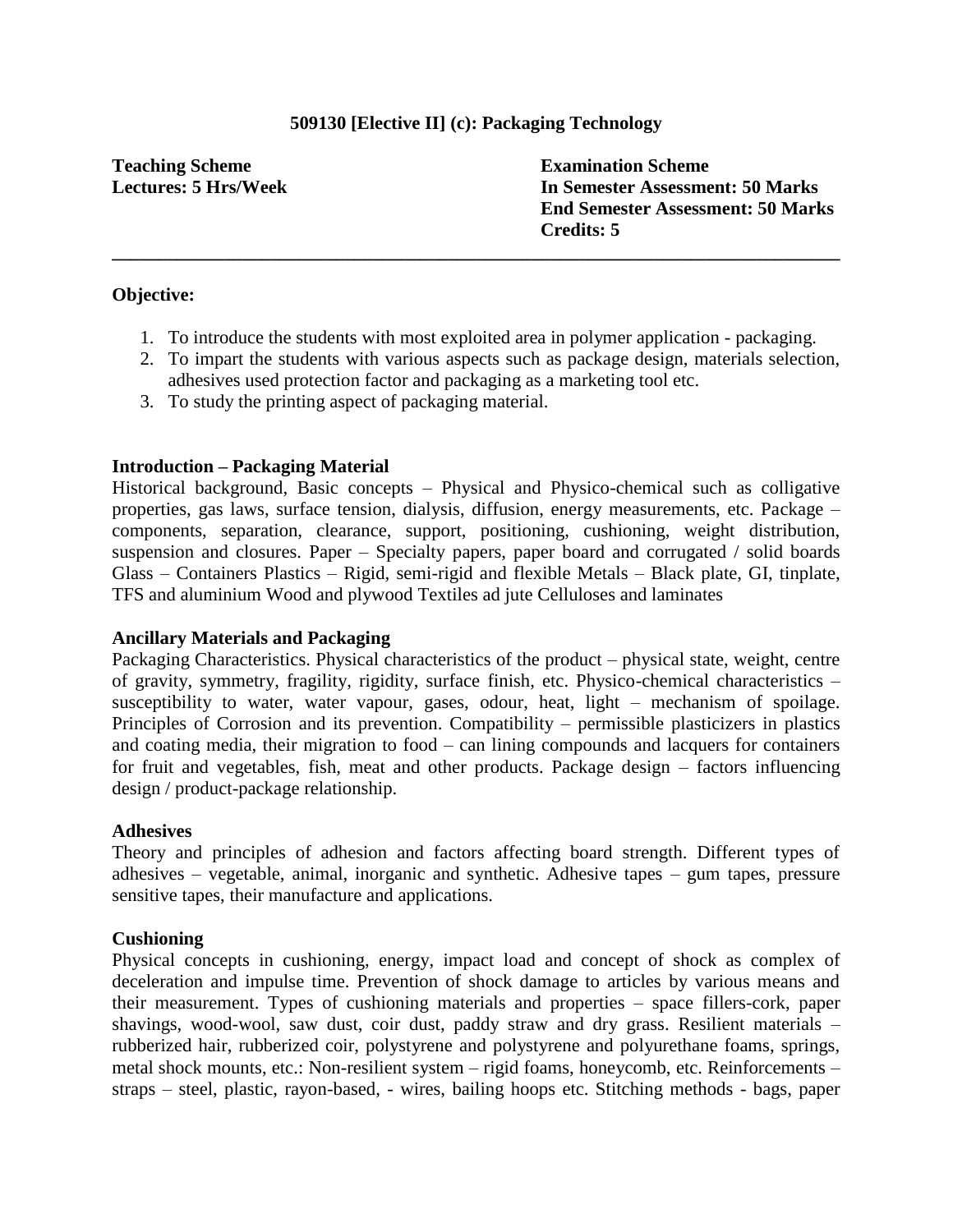and textiles, corrugated board boxes and stitching appliances. Seals and closures. Lining compounds and lacquers for tin containers. Labels and labeling including instant labels. Ink jet printing and bar coding.

# **Printing**

Printing techniques, gravure, flexography, ink jet printing for coding, marking applications, surface design and sales appeal, graphic and surface design, printing inks, bar coding. Reinforcements on distribution packages, corrosion prevention in packaging, principles of corrosion and its impact on packaging. Adhesives tapes, their manufacture, properties and limitations BOPP pressure sensitive tapes Cushion design, prevention of shock damage to articles by various means and measurement of shock, cushioning materials and their applications, plastic corrugated board. Containerization, containerization and multimodal transport system, containerization concept, intermodal containers – its impact on packaging. Packaging of accessories and spares – skin, blister and shrink packaging, stretch wrapping systems, strip packaging, blister packaging. Form – fill – seal machine (systems), developments in packaging of stand – up pouches, blow molding machines, high flow PEs – a new trend in injection mold containers.

**Packaging of processed food products**, dehydrated, ready to use foods, packaging of meat, fish and poultry, packaging of fresh foods, packaging of dairy products, packaging of biscuits, bread and confectionery, packaging of fruit juices, aseptic packaging – sterilization of packaging materials, using aseptic system, aseptic packaging, sterilization by irradiation, radiation sterilization – process norms, guidelines and applications, packaging of horticultural crops. specifications and performance requirements of fiberboard boxes, packaging quality control, testing methods for evaluation of transport packages. For packaging materials – physical, physico – chemical, resistance to light, insect and mould/fungus. For packaged goods – Unit package: compatibility studies, shelf-life studies –with reference to flexible, rigid packs, different types of seals, closures etc. Bulk packages – Evaluation of transport – worthiness of filled packages – physical and climatic hazards. Standards for packaging material – rigid, non – rigid and ancillary material. Standards for export packages – labeling and marketing regulation. Packaging quality control criteria. Sampling, variables and attributes, Implication of ISO – 9000. Eco Packaging and regulation.

**Packaging management**, package design an important marketing tool, systems approach to packaging, systems packaging, scientific packaging and loss prevention, packaging needs for export, basic concepts in standardization, packaging standardization and physical distribution, standards – basic concepts, packaging materials, rigid and ancillary material and export packaging, packaging economics maximizing the container utility in relation to the product, packaging cost, cost reduction in packaging, inventory control, value analysis and value engineering, packaging laws, consumer protection in food packaging, marketing and labeling, eco-friendly packaging for exports.

- 1. Food packaging and preservation, Edited by M. Mathlouthi.
- 2. Foods and Packaging Materials-Chemical Interactions Edited by Faul Actarmann.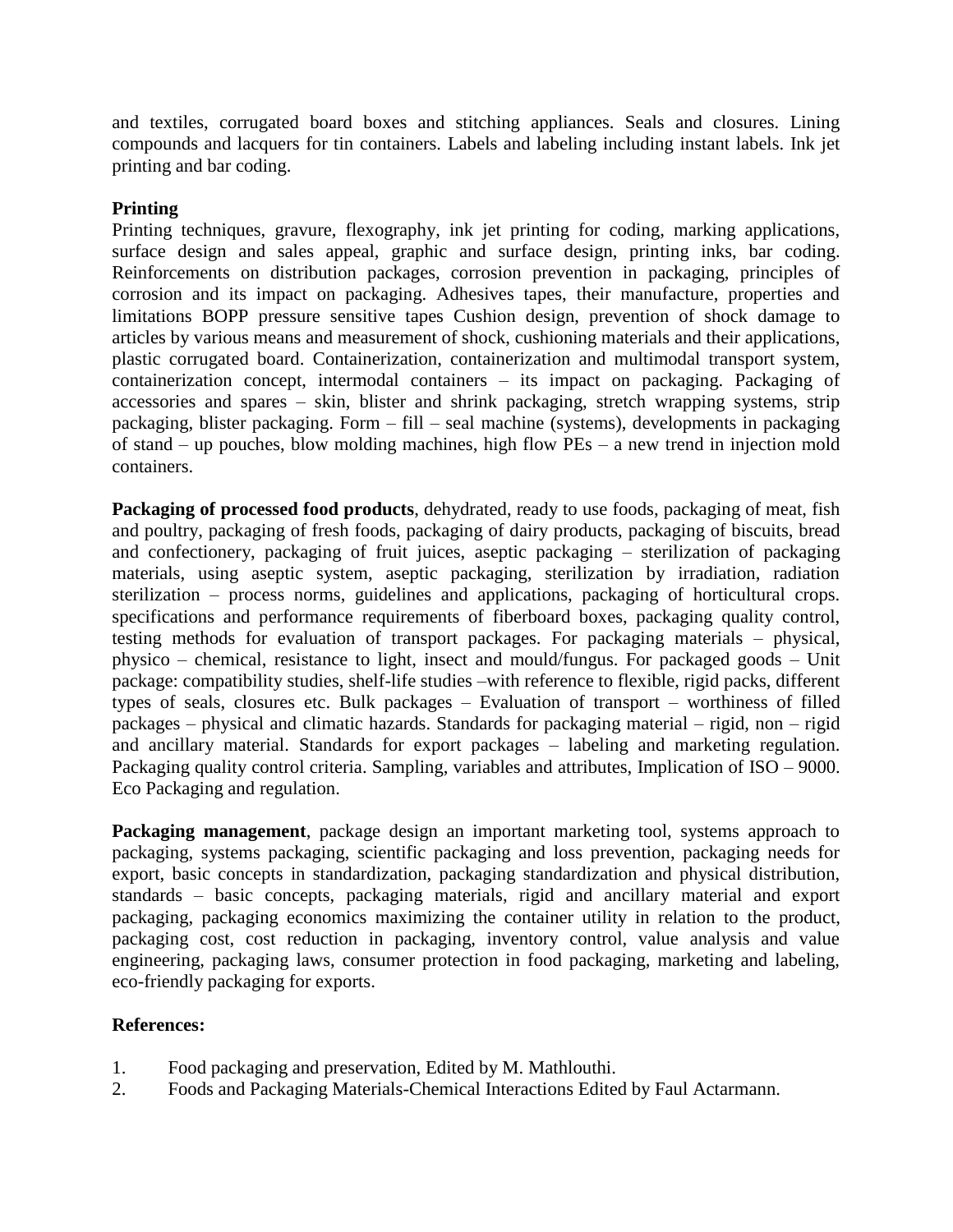- 3. Food Packaging Technology Hand Book, By NIIR.
- 4. Package Engineering, Honlon J F, McGraw Hill,1984
- 5. Packaging Handbook, Intel,1992.
- 6. Packaging With Plastics, Bruins Paul F, Gordon and Breach,1974.
- 7. Plastics Packaging, Turtle Ivor, Pira,1990.
- 8. Active Packaging for food application by Aaron L. Brodel., Eugene R. Strupinstes, Lauri R. Kline.
- 9. Advances in Plastic Packaging Technology, by John Briston.
- 10. Plastic Films by J.H. Briston.
- 11. Hand Book on Modern Packaging Industries, by NIIT.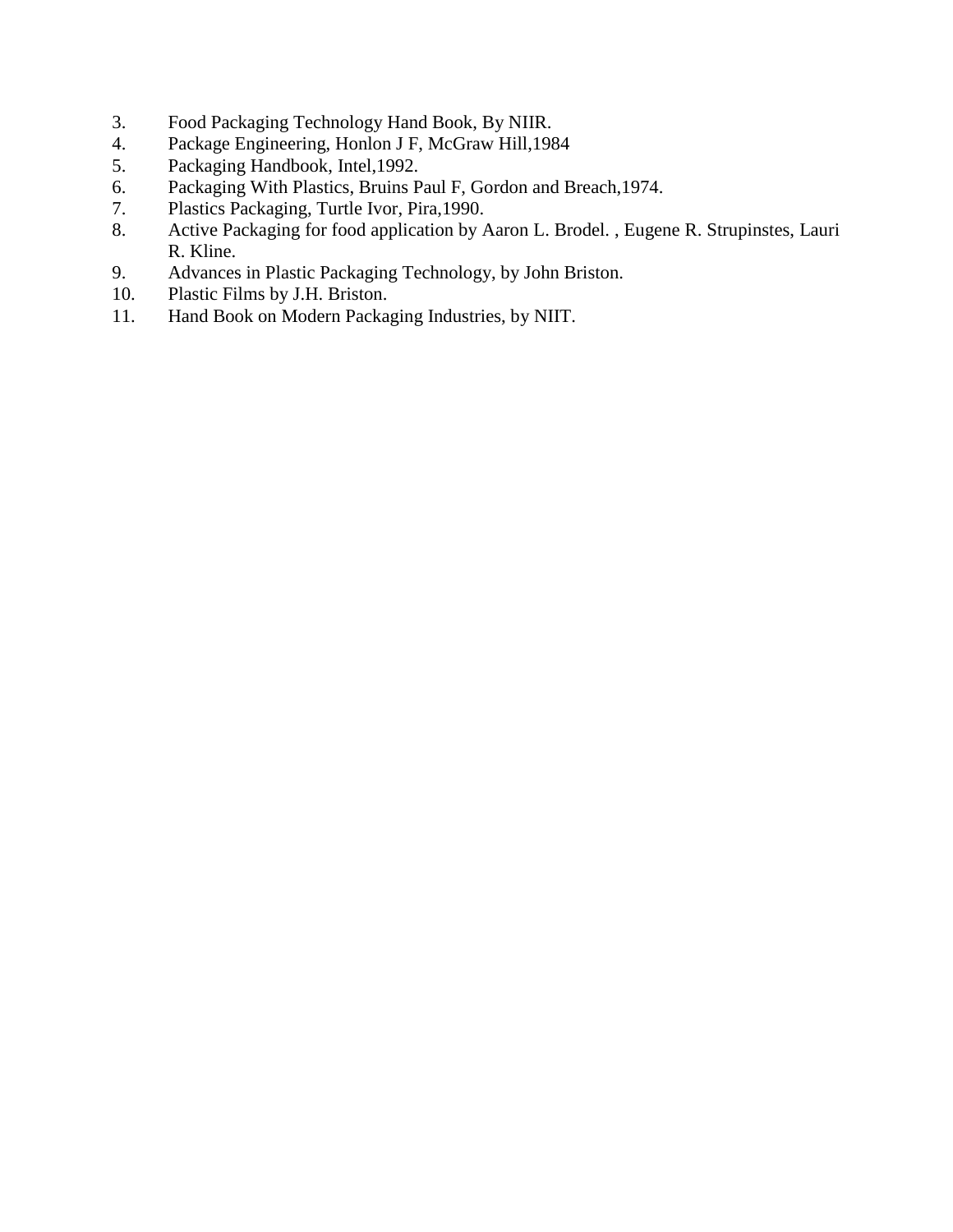### **509131: Laboratory Practice - II**

**\_\_\_\_\_\_\_\_\_\_\_\_\_\_\_\_\_\_\_\_\_\_\_\_\_\_\_\_\_\_\_\_\_\_\_\_\_\_\_\_\_\_\_\_\_\_\_\_\_\_\_\_\_\_\_\_\_\_\_\_\_\_\_\_\_\_\_\_\_\_\_\_\_\_\_\_\_\_**

# **Teaching Scheme Lectures: 4 Hrs/Week**

**Examination Scheme Term Work: 50 Marks Oral/Presentation: 50 Marks Credits: 4**

# **Objective:**

- 1. After performing the listed experiments the students will be able to
	- a) Synthesize the polymer
	- b) Test/characterize the polymer material
	- c) Process/fabricate and make an article, and
	- d) Handle / operate the equipments.

Each student should "**perform"** at least 10 experiments form the listgiven below and submit the journal which will form the term – work for thesubject.

**Important: The students are required to preserve the samples, compounded materials, test specimens, tested specimens, "original" result papers such as charts, graphs, data sheets soft copies of modeling and analysis etc. and should be submitted along with the journal for evaluation failing which the TW will not be granted.**

### **Lab Practice II:**

The laboratory work will be based on completion of assignments confined to the courses of that semester.

The assessment will be done jointly by the pair of internal and external examiners along with the oral examination of the same.

- 1. Study of G.P.C. to determine MW and MWD of polymer and analysis of a result sheet obtained from GPC instrument.
- 2. Study of IR and FTIR for characterization of the structure of the polymers and interpretation of an IR spectrum obtained from the instrument.
- 3. Preparation of thermoplastic reinforced composites using various reinforcing materials/matrix compositions and their comparison.
- 4. Study of optical microscopy and interpretation of an optical micrograph.
- 5. Study of scanning electron microscopy and interpretation of a SEM photograph of actual self-prepared sample.
- 6. Study of differential scanning calorimetry to determine various thermal behaviorsof polymers and its interpretation.
- 7. Study of dynamic mechanical analysis of polymers and interpretation ofa typical graph obtained on DMA instrument.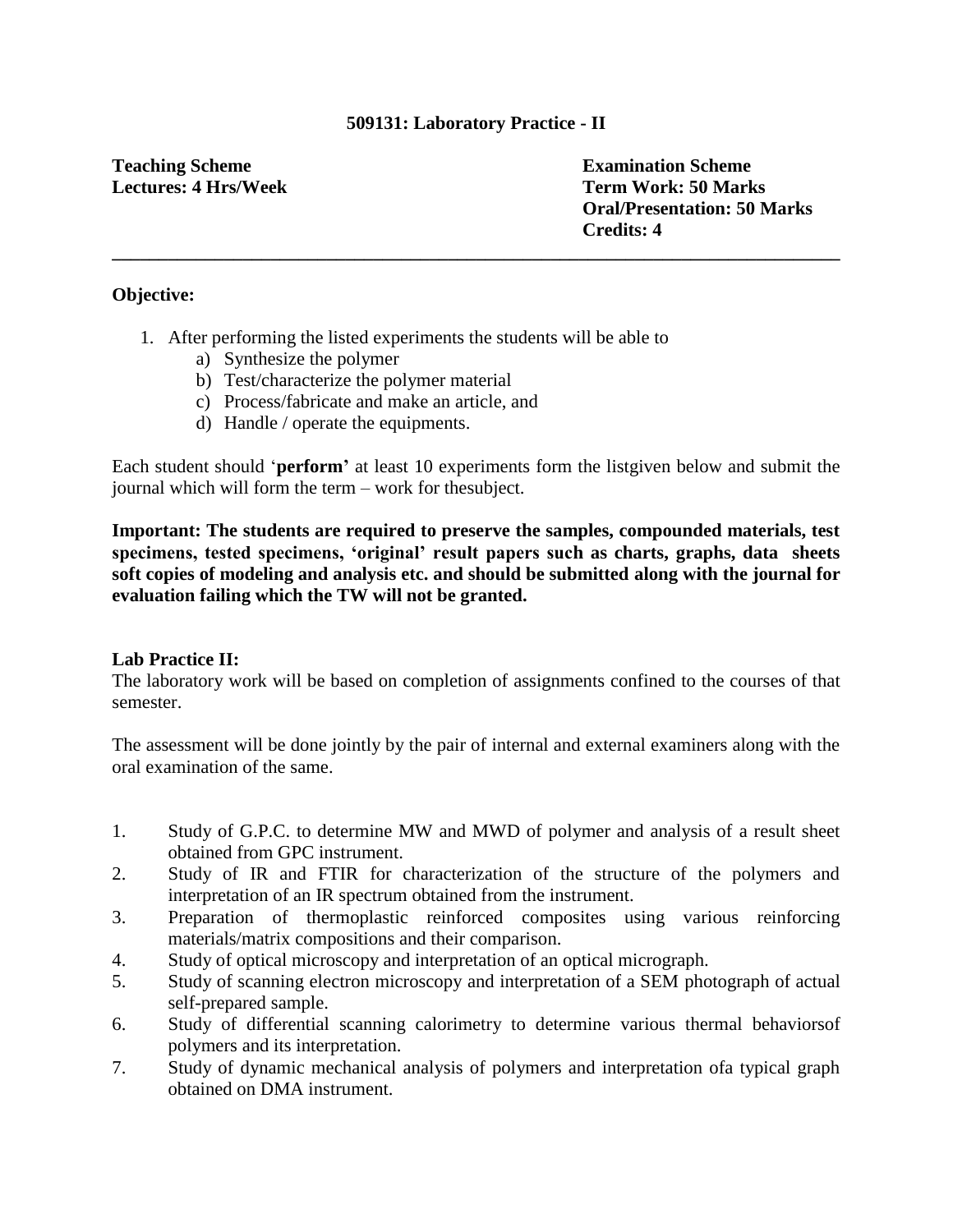- 8. Interpretation and analysis of a DSC scan taken forcrystallization, isothermalcrystallization.
- 9. Determination of intrinsic viscosity and viscosity average molecularweight of polystyrene / polyamide – 6 / polypropylene.
- 10. Study of X-Ray scattering and X-Ray diffraction methods to determine crystallinity and orientation in polymers and analysis of an X-Raydiffraction pattern.
- 11. Preparation & characterization by actual testing of laminates single layered configurations of isotropic, orthotropic lamina.
- 12. Preparation and characterization of laminates by actual testing of symmetric laminates or anti-symmetric laminates.
- 13. Preparation & characterization laminates by actual test of non-symmetric laminates.
- 14. Preparation of Natural Fiber Reinforced ThermosetComposites.
- 15. Synthesis of a graft copolymer.

- **1. Five experiments out of experiment no 1 to 7 are compulsory.**
- **2. Each experiment is to be supported with compulsory assignment which should be the part of the journal.**
- **3. Assignments/ "theory practicals" are to be strictly avoided as laboratory practice experiments.**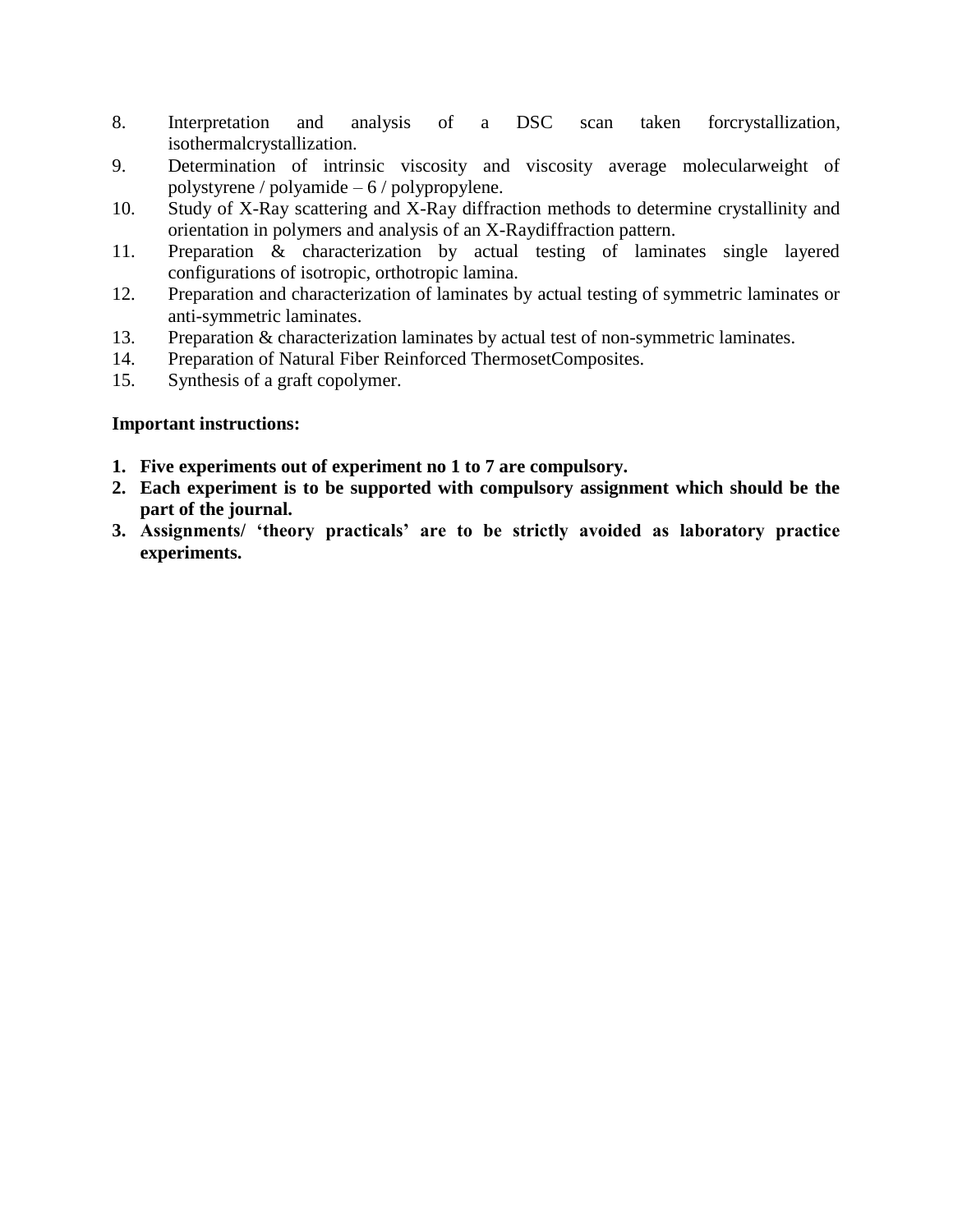### **509132: Seminar – I**

**\_\_\_\_\_\_\_\_\_\_\_\_\_\_\_\_\_\_\_\_\_\_\_\_\_\_\_\_\_\_\_\_\_\_\_\_\_\_\_\_\_\_\_\_\_\_\_\_\_\_\_\_\_\_\_\_\_\_\_\_\_\_\_\_\_\_\_\_\_\_\_\_\_\_\_\_\_\_**

# **Teaching Scheme Lectures: 4 Hrs/Week**

**Examination Scheme Term Work: 50 Marks Oral/Presentation: 50 Marks Credits: 4**

# **Objective:**

- 1. To make the student aware of recent advances in the area of polymer science and engineering.
- 2. To train the student to carry out literature survey to collect the technical information.
- 3. To develop the oral and written presentation skills amongst the students.
- 4. To develop technical writing skills through report preparation.

### **SEMINAR:**

The student shall deliver the seminar on a topic approved by authorities.

**Seminar I :** Shall be on state of the art topic of student's own choice approved by anauthority.

The student shall submit the duly certified seminar report in standard format, forsatisfactory

completion of the work by the concerned Guide and head of thedepartment/institute.

- **1. Seminar is to be presented using power point presentation.**
- **2. Seminar report is to be submitted in soft and hard copy to the department.**
- **3. The attendance record (signatures) of the audience must be attached and maintained with the report, clearly mentioning "Attendance Record for the ME Seminar Presentation" with Date and Topic of presentation.**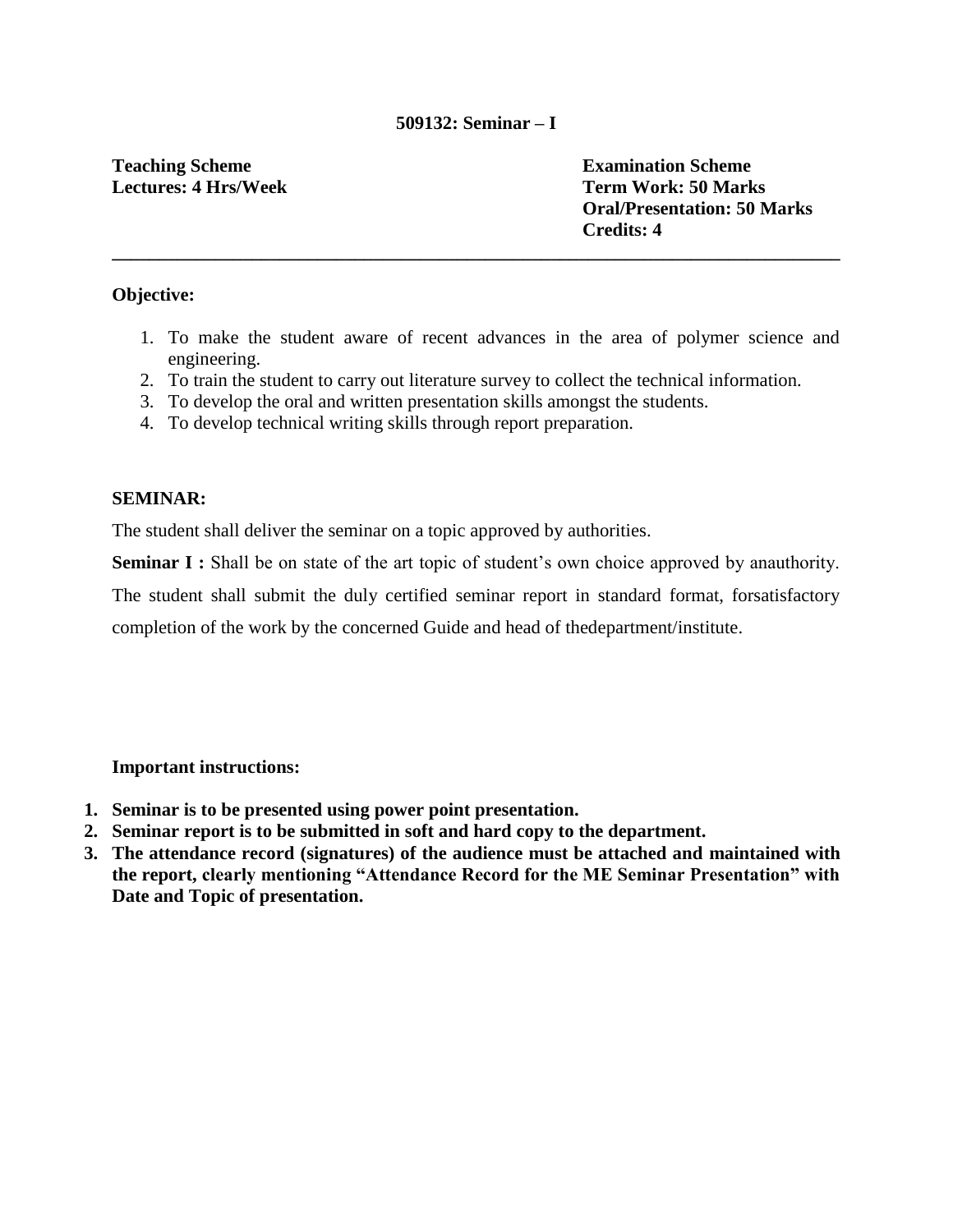# **Semester III**

### **509133: Polymer Rheology**

**\_\_\_\_\_\_\_\_\_\_\_\_\_\_\_\_\_\_\_\_\_\_\_\_\_\_\_\_\_\_\_\_\_\_\_\_\_\_\_\_\_\_\_\_\_\_\_\_\_\_\_\_\_\_\_\_\_\_\_\_\_\_\_\_\_\_\_\_\_\_\_\_\_\_\_\_\_\_**

**Teaching Scheme Lectures: 4 Hrs/Week** **Examination Scheme In Semester Assessment: 50 Marks End Semester Assessment: 50 Marks Credits: 4**

#### **Objective**

- 1. To understand the study of flow & determination of polymeric melt while being sheared through various flow profiles during processing.
- 2. To study various parameters that affect the flow behavior in polymer melt.
- 3. Detailed study of various rheometers.
- 4. To equip the students with in-depth knowledge for their careers in relevant industry.

#### **Introduction to Rheological Principals**

Classifications of fluids, Newtonian and Non-Newtonian fluids, time independent and timedependent fluids, elastic viscous fluids. Tensor notation system to fluid flow, Shear viscosity, tensile viscosity, effect of temperature & pressure on viscosity. Normal stresses, storage & loss modulus, types of polymeric fluids and Weissenburg effect. Elastic effect, extrudate swell, extrudate distortion, melt fracture. Creep, creep compliance, stress relaxation, isochroous stress strain plot.

#### **Mechanical and Rheological Properties**

Mechanical properties, Definitions – Poisson's ratio, bulk modulus, shear modulus etc, Elastic properties of material – stress strain characteristics, stiffness, tensile strength, yielding in polymers etc, Rubber elasticity, Polymer melt rheology, viscoelsticity.

#### **Melt Flow Analysis**

Laminar flow thru circular c/s, annulus, slit, parallel plates, irregular profiles. Flow analysis using rheological models like power law, Ellis model. Turbulent flow analysis, turbulence dampling. Rheological models for extensional viscosity. Transition between laminar & turbulent flow, Ryan Johnson criteria. Applications of Ryan Johnson criteria. Viscoelasticity behavior Stress relaxation, relaxation modulus, creep compliance dynamic modulus, dynamic compliance, dynamic viscosity, Mechanical models – Maxwell model, Voigt – kelvin model, Zener model, Boltzmann Principle of Superposition.

Time-temperature correspondence, time-temperature superposition, WLF equation, Glasstransition and theories of glass transition - free volume theory, thermodynamic theory and kinetic theory. Molecular theories – Reuse theory, Doi – Edward theory, Curtis – Bird model. Introduction to-nonlinear viscoelasticity.

#### **Rheometry Study of rotation**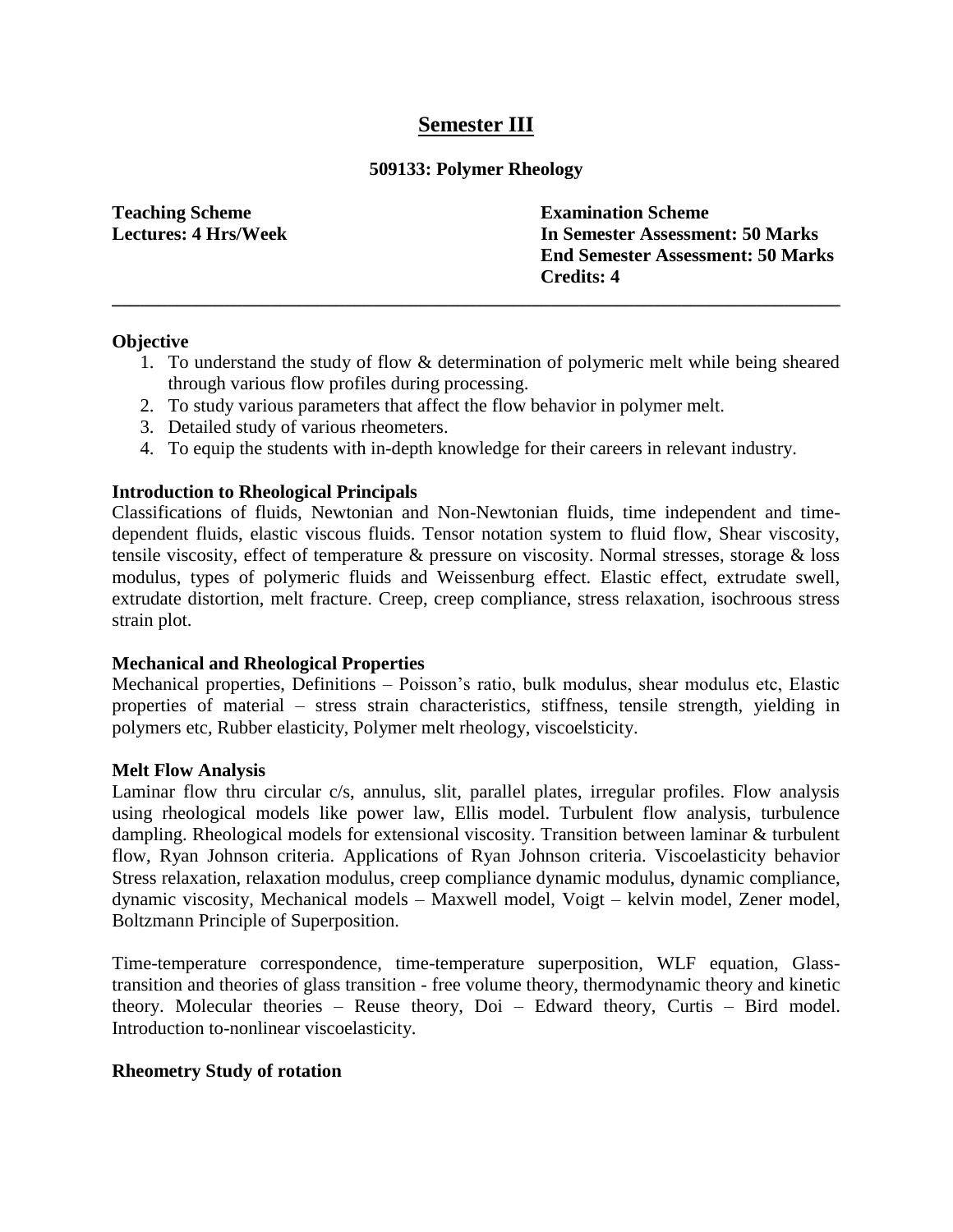Rheometry& surface Rheometer. Basic concept of constant stress & constant strain, Different types of Rheometers – Oscillatory Cone and plate Rheometer, Concentric cylinder, parallel disk Rheometer, concentric rotating disk Rheometer, controlled stress rotational Rheometer, Torque Rheometers – Extruder type, sliding plate Rheometers, sliding cylinder Rheometer.

# **Parameters influencing polymer Rheology**

Effect of temperature, activation energy, effect of on viscosity, effect of molecular wt& distribution on viscosity, molecular at dependence of zero shear viscosity, effect of slinking, crystallinity branching, copolymerization, effect of fillers, fiber filled polymer melts, effect of plasticizers, shear rate dependence of viscosity. Rheology of multiphase systems, rheology of immaculate polymer blends, phase separated block & graft copolymers. Rheology of extrusion, injection molding, calendaring, Principles of rheology as applied to extrusion die design, calculationsof pressure drop, etc.

# **Composite rheology:**

Solid in liquid suspension, fiber suspension, dilute fiber suspension, semi-concentrated fiber suspension, concentrated suspension, gas containing melts and foams.

- 1. Rheology of filled polymer systems by Aroon V. Shenoy; Klyunner Academic Publishers, 1996.
- 2. Polymer Advances in polymer chemical physics Yu.g. Yan ov sky and Yu.A.Bisistov.
- 3. The Mesoscopic theory of polymer dynamics Valadimir N. Pokrovski; Klower academic publishers.
- 4. Polymer & composite rheology by Rakesh K. Gupta.
- 5. Polymer Melt Rheology; F.N. Cogswell, George Good Ltd. John Wiley, 1981
- 6. Applied Rheology in Polymer Processing B.R. Gupta, Asian book, 2003.
- 7. Introduction to Polymer Viscoelasticity John J. Aklonis and W.J. Mackmight John Wiley & Sons.,1983
- 8. Melt Rheology & its Role in Plastics processing theory & applications John M. Dealy, Kurt F. Wissburn, Chapman & Hall, 1995.
- 9. Polymer and Composite Rheology, Second Edition, CRC Press, 2000.
- 10. Flow Properties of Polymer Melts, Brydson, JA, Godwin, London,1981.
- 11. Rheology, Principles, measurements and applications, Christopher W. Macosko, Wiley-VCH, 1994.
- 12. Vectors, Tensors and the Basic Equations of fluid mechanics, R. Aris, Courier Dover Publications, 1989.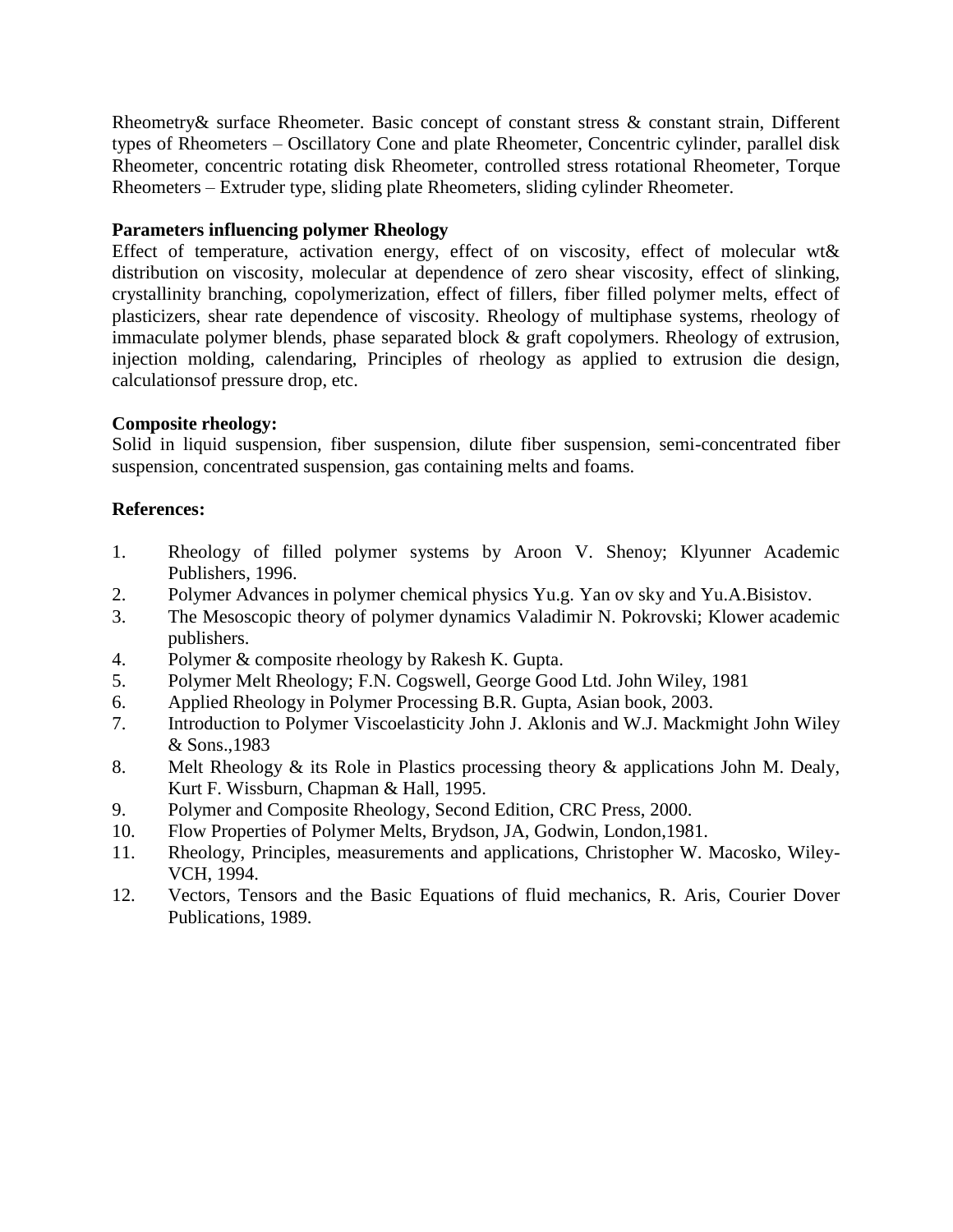#### **509134: Transport Phenomenon in Polymers**

**\_\_\_\_\_\_\_\_\_\_\_\_\_\_\_\_\_\_\_\_\_\_\_\_\_\_\_\_\_\_\_\_\_\_\_\_\_\_\_\_\_\_\_\_\_\_\_\_\_\_\_\_\_\_\_\_\_\_\_\_\_\_\_\_\_\_\_\_\_\_\_\_\_\_\_\_\_\_**

# **Teaching Scheme Lectures: 4 Hrs/Week**

**Examination Scheme In Semester Assessment: 50 Marks End Semester Assessment: 50 Marks Credits: 4**

#### **Objectives:**

- 1. To make students aware of mass transport concepts in polymeric materials.
- 2. To impart basic knowledge of transport phenomena in polymers.
- 3. To make students aware of energy transport concepts in polymeric materials.
- 4. To study the transport phenomena in polymeric liquids.

#### **Tensor algebra and calculus**

Summary of relevance to transport phenomena in polymers, Curl and Divergence.

#### **Kinematics of fluid flow and deformation**

Complete overview, stability of flow.

#### **Stress in fluids and solids**

Body and surface forces, Cauchy"s principles, Stress, strain and vorticity tensors, Local balance lows - spatial / material forms

#### **Momentum transport**

Flow phenomena in Polymeric liquids, Non - Newtonian viscous and elastic effects. Applications of differential balances to momentum transfer. Complete solutions and special cases. Complete coverage of special topics in Non - Newtonian fluid mechanics with case studies.Mixing: Residence time distribution.

#### **Mass transport**

Brief introduction to - Foundation Diffusion, convection and Dispersion Axial, Radial, Diffusion through polymers Mechanism and theories of diffusion through polymers. Different diffusion coefficient. Permeation through polymers. Permeability of polymers and factors affecting it. Diffusion through gas, liquid and solid films (Multi component ). Models for diffusion through polymer films containing impermeable domains of various shapes. Applications of diffusion to barrier packing, controlled release and membranes and ion exchange resins etc.

Solid liquid extraction: liquid extraction one stage wise contact, multistage current extraction, continuous counter-multistage extraction, continuous counter-current extraction with reflux equipments used in liquid-liquid extraction, Distillation: vapour phase equiliibria, enthalpy concentration diagrams, rectification-binery systems. Multistage tray tower design: multistage (tray) tower method of McCabe and Thiele: Physical adsorption.

#### **Energy transport**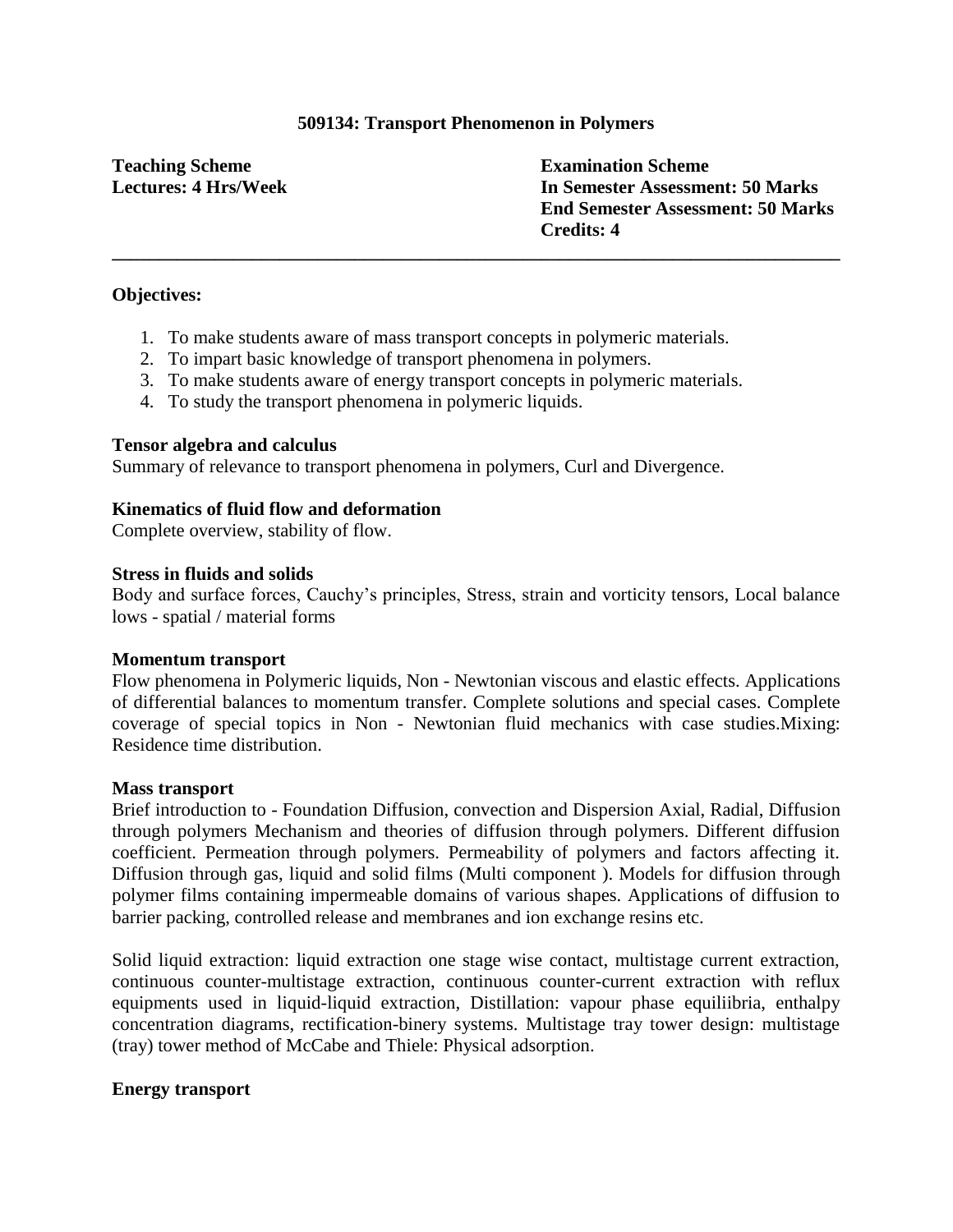Foundations conduction, convection and viscous dissipation. Brief introduction to - applications of differential balances to energy transfer. Complete solution and special cases like viscous heating and chemical reactions. Applications of integral averaging techniques to energy transfer, Heat and mass transfer in polymeric systems, boundary layer flow with and without heat transfer, heat and mass transfer with and without phase change.

- 1. Transport Phenomena, Bird, Stewart and Lightfoot (1960), Wiley.
- 2. Momentum, Energy And Mass Transfer In Continua, Slattery John. C. (1972), McGraw Hill.
- 3. Mechanics Of Non Newtonian Fluids, Schowalter William R. (1978), Pergamon
- 4. Diffusion Mass Transfer In Fluid Systems, Cussler, Cambridge (1998) 2<sup>nd</sup> Edition
- 5. Welty J R, Wicks C W, Wilson R E, Fundamentals of Momentum, heat transfer, John Wiley & Sons.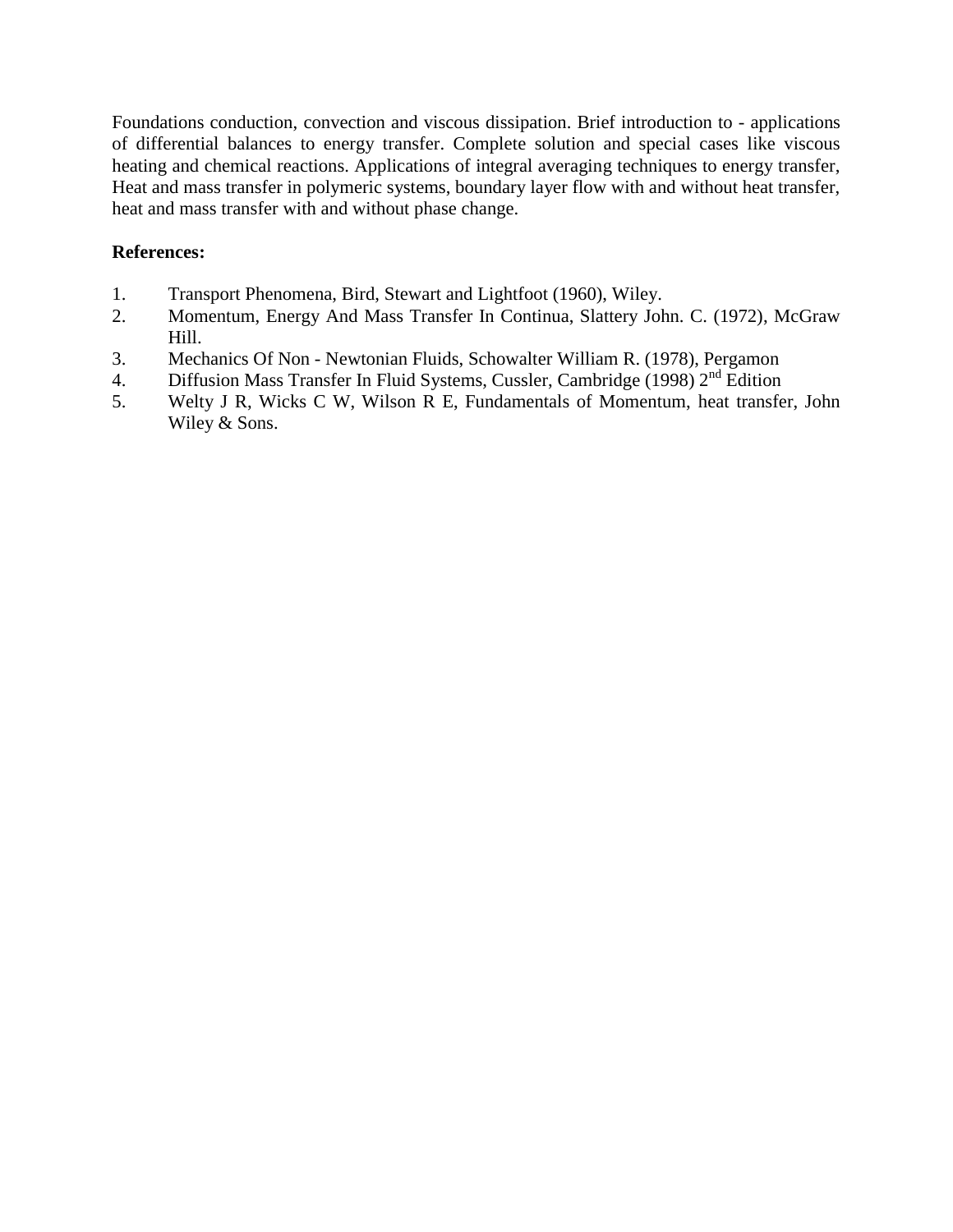# **509135 [Elective III] (a): Polymer Product Design**

**\_\_\_\_\_\_\_\_\_\_\_\_\_\_\_\_\_\_\_\_\_\_\_\_\_\_\_\_\_\_\_\_\_\_\_\_\_\_\_\_\_\_\_\_\_\_\_\_\_\_\_\_\_\_\_\_\_\_\_\_\_\_\_\_\_\_\_\_\_\_\_\_\_\_\_\_\_\_**

**Teaching Scheme Lectures: 5 Hrs/Week** **Examination Scheme In Semester Assessment: 50 Marks End Semester Assessment: 50 Marks Credits: 5**

### **Objectives:**

- 1. To study various basic concepts in product design
- 2. To study the design aspect of various specialized products and profiles.
- 3. To impart the students with the knowledge of modeling and computersimulation.
- 4. To study the influencing factors such as material selection, processing techniques, design feature etc on product design.

**Product Design:**Procedure and steps, Flowchart in product design. Structural foam product design,Mechanical properties, Short term and long term properties. Relaxation, Recoveryof plastics, Maxwell model, Kelvin model, Zener model for visco-elastic deformation. Design methods using deformation data, Pseudo - Elastic designmethods for plastics, load bearing products, Stress concentration, Intensityfactor, Fracture behavior of plastics, Energy approach to fracture. Creep failure ofplastics, Fatigue, Impact behavior of plastics.

**Properties of plastic influencing design**, choice of plastic material, design features that influence performance. Limitations of plastic molded parts based on various processing techniques such as injection, compression and transfer molding etc. Performance limitation in service and environment exposure. An outline of testing and quality control.

Parallel Engineering approach to product design.

**Design of extruded products** like pipes, profiles for various applications, blowmolded products, thermoformed product, and rotational molded products likestorage tanks.

**Assembly of Parts:**Various techniques of assembly like-mechanical fasteners, welding ofthermoplastics, press fit and snap fit assemblies adhesive bonding.

**Computer Aided Engineering:**Study of development of flow analysis software:Study of filling phase, Study of packing phase, Study of cooling, Study of shrinkage, Study of warpage

**Finite element analysis** for product design, modeling and meshing for computersimulation.

- 1. Plastics Product Design, Beck, Van Nosrand Reinhold Publishers,1980.
- 2. Flow Analysis Of Injection Moulds, Peter Kennedy, Hanser Publishers 1995.
- 3. Plastics Materials Properties and Applications, A.W. Birley, M.J. Scott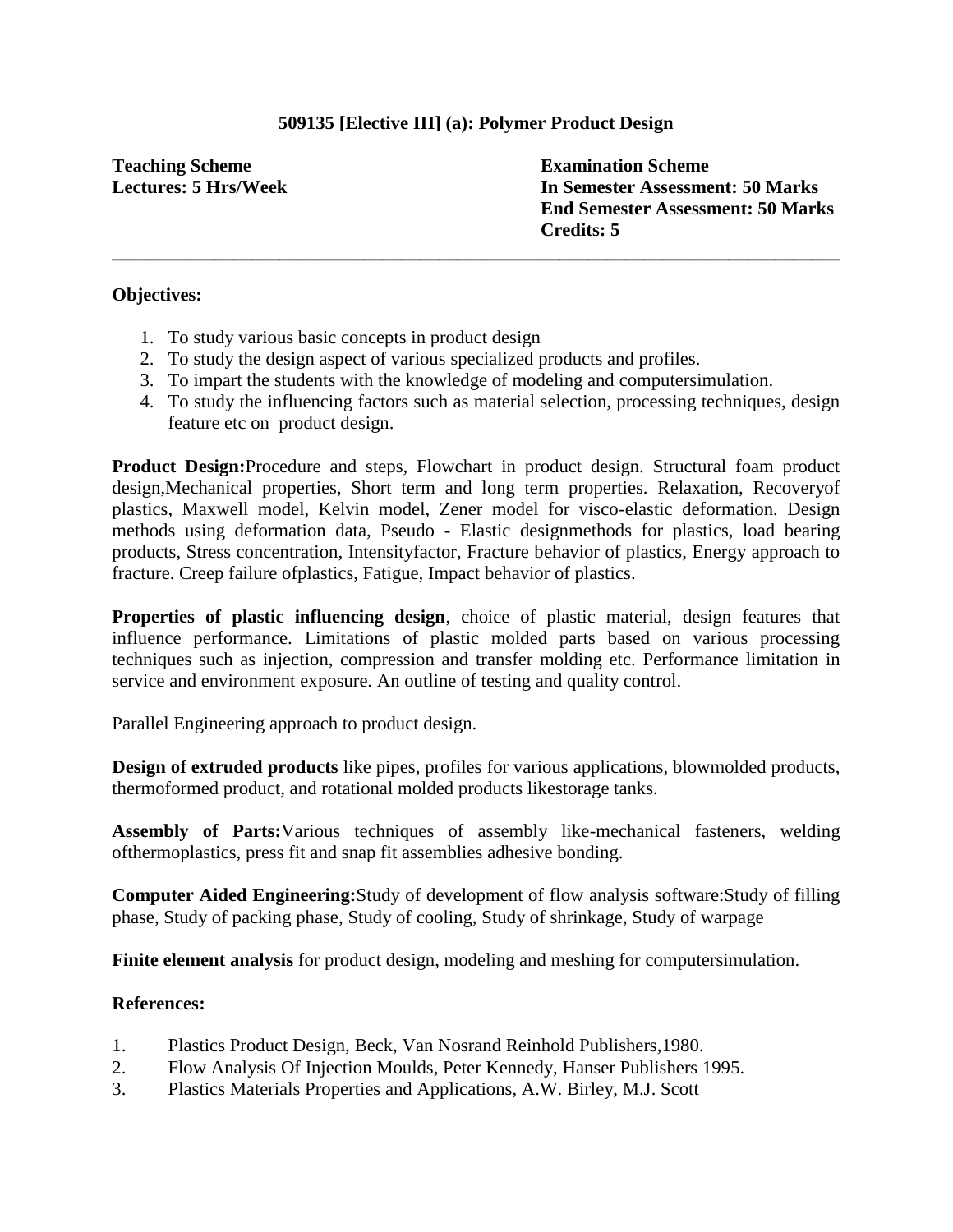- 4. Designing With Plastics and Composites, D.V. Rosato, Van Nostrand.<br>5. Advanced Polymeric Materials: Structure Property Relationships,
- 5. Advanced Polymeric Materials: Structure Property Relationships, By Gabriel O. Shonaike, Suresh G. Advani, CRC Press, 2003.
- 6. Product Design with Plastics, Dym J.B. Industrial Press,1983.
- 7. Plastics Product Design Handbook, E.D. Edward Miller, Marcel Dekkar
- 8. Plastics Engineering, R.J. Crawford Pergamon Press, 1982.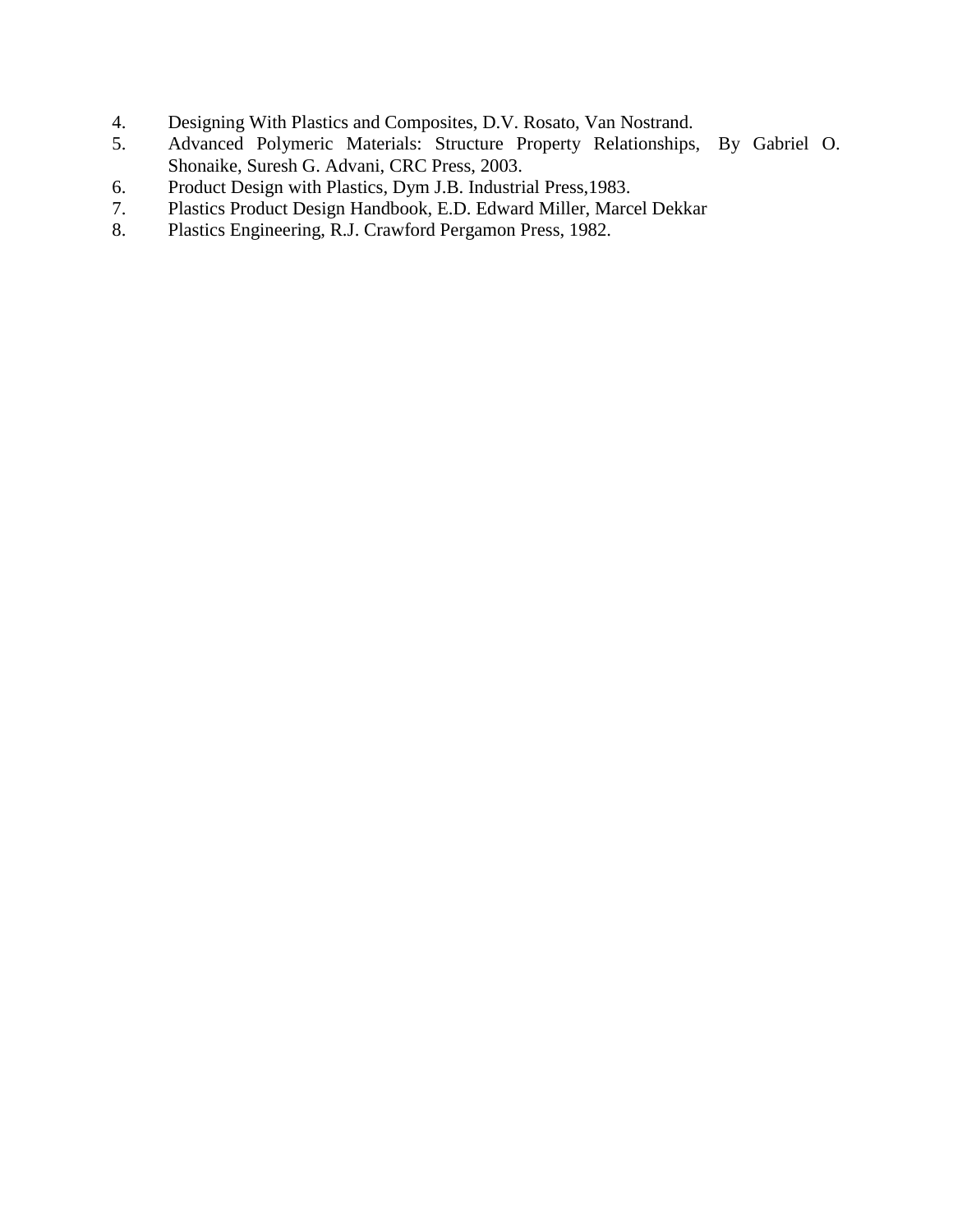# **509135 [Elective III] (b): Specialty Polymer Materials**

**\_\_\_\_\_\_\_\_\_\_\_\_\_\_\_\_\_\_\_\_\_\_\_\_\_\_\_\_\_\_\_\_\_\_\_\_\_\_\_\_\_\_\_\_\_\_\_\_\_\_\_\_\_\_\_\_\_\_\_\_\_\_\_\_\_\_\_\_\_\_\_\_\_\_\_\_\_\_**

**Teaching Scheme Lectures: 5 Hrs/Week** **Examination Scheme In Semester Assessment: 50 Marks End Semester Assessment: 50 Marks Credits: 5**

#### **Objectives:**

- 1. To study the various emerging areas of polymer science and engineering.
- 2. To study and explore the innovative applications of specialty polymers.
- 3. To update the students with the recent advances in materials development.

**Liquid crystalline polymers:**Introduction, structural requirements to exhibit liquid crystallinity, thermotropic and lyotropic liquid crystals, various phases, study of phase transitions, synthesis of Kevlar and other LC polymers, liquid crystallinity through polymer modifications, selfreinforced composites, characterization techniques such as XRD, optical microscopy, DSC etc, applications of LCs in novel areas.

**Polymers with electrical and electromeric properties:** Conducting polymers, conduction mechanism, polyacetylenes, polyparaphenylenes, polypyrroles, Organometallic polymers, photoconducting polymers, polymers in non-linear optics, Piezoelectric, pyroelectric and ferroelectric properties: polyvinylidene fluoride, polyvinylidene fluoride – trifluoroetylene copolymers. Recent advances and applications.

**High temperature and fire resistant polymers:**Introduction, need of thermally resistant polymers, improving low performance polymers for high temperature use, polymers for low fire hazards, Study of polymers like fluoro polymers, aromatic polymers, polyethers, polyphenylenesulphides, polysulphones, polyesters, polyamides, polyketones, polyimides.

**Membranes:** Cellulosics, polysulphones, PPS, polyacrylates and polyhyadrizes, methods, of manufacture, casting and applications. Polyurethanes membranes and IPNS. Reverse osmosis. Applications of membranes in various fields.

**Ionic polymers:** Ionic crosslinking, ion-exchange, hydrophilicity, ionomers based on polyethylene, polystyrene, polytetrafluoroethylene, elastomeric ionomers, aromatioc polymers, polyelectrolytes, polymers with integral ions- halatotelechelic polymers (HTP"s), polyethyleneimine (PEI), polyelectrolytic complexes, ion exchange materials. Biological and inorganic ionic polymers.

**Bio polymers:** Biopolymers and Biodegradable Polymers, Polymers in medicines, drug carriers and controlled drug release, polymers in human body, Biodegradable polymers: polylactic acid (PLA), starch-based polymers, synthetic biodegradable polymers, such as aromatic aliphatic copolyesters, and polyhydroxyalkanoates (PHA). Examples of Pharmaceutical Polymers: Vinyl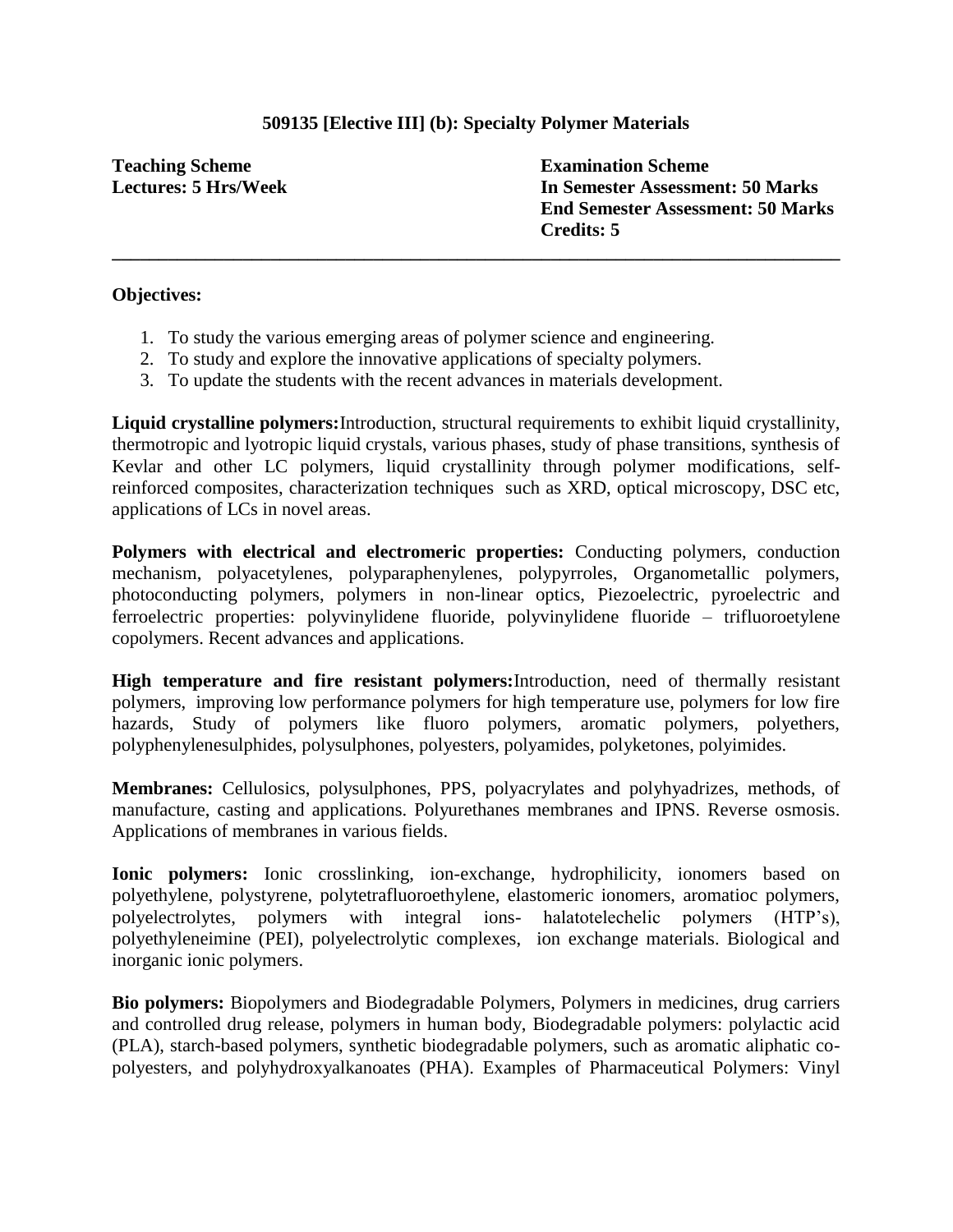Polymers, Cellulose Ethers, Polyesters, Silicones, Polysaccharides and Related Polymers, Miscellaneous Polymers, carbon nanotubes for biomedical applications.

**Hydrophilic polymers:**Synthetic polymers: polymer hydrogels, polyacrylamide hydrophilic polymers, polyvinyl alcohols, polyvinyl pyrrolidone, Natural polymers: carbohydrates and proteins, Semi-synthetic polymers.

**Polymer nanocomposites:** Introduction, An Overview of Nanoparticles, Selecting Resin Matrix and Nanoparticles for Applications, Processing of Nanomaterials, Characterization of Polymer Nanomaterials, Properties of Polymer Nanostructured Materials, Polymer Nanostructured Materials for High-Temperature Applications, Current Status, Trends and Future

- 1. Handbook of Thermoplastics, Olagoke Olabisi, MARCEL, DEKKER INC.
- 2. Polymers for High Technology, Electronics And Photonics, M.J. Bowden andS.R. Turner, American Chemical Society 1987.
- 3. High Modulus Polymer, A. Zachariades and R.S. Porter,DeckerPublication,1988.
- 4. Powder Coating Chemistry and Technology, T.A. Miser J.Wiley NY 1991
- 5. Polymers For Space Research, C.L. Segal, F.N. Kelly, Marcel Dekker NY
- 6. Carbon Nanotubes for Biomedical ApplicationsAuthor: Klingeler, Rüdiger; Sim, Robert B. (Eds.), Chem Tech Publishing.
- **7.** Pharmaceutical Applications of Polymers for Drug Delivery Author: Professor David Jones, Chem Tech Publishing.
- 8. Engineering polymers, R.W. Dyson Chapman Hall NY 1990
- 9. Polymer Nanocomposites, Processing, Characterization, and Applications, Joseph H. Koo, McGraw Hill.
- 10. Biopolymers, edited by Alexander Steinbüchel, Institute of Microbiology, University of Münster, 2004 by WILEY-VCH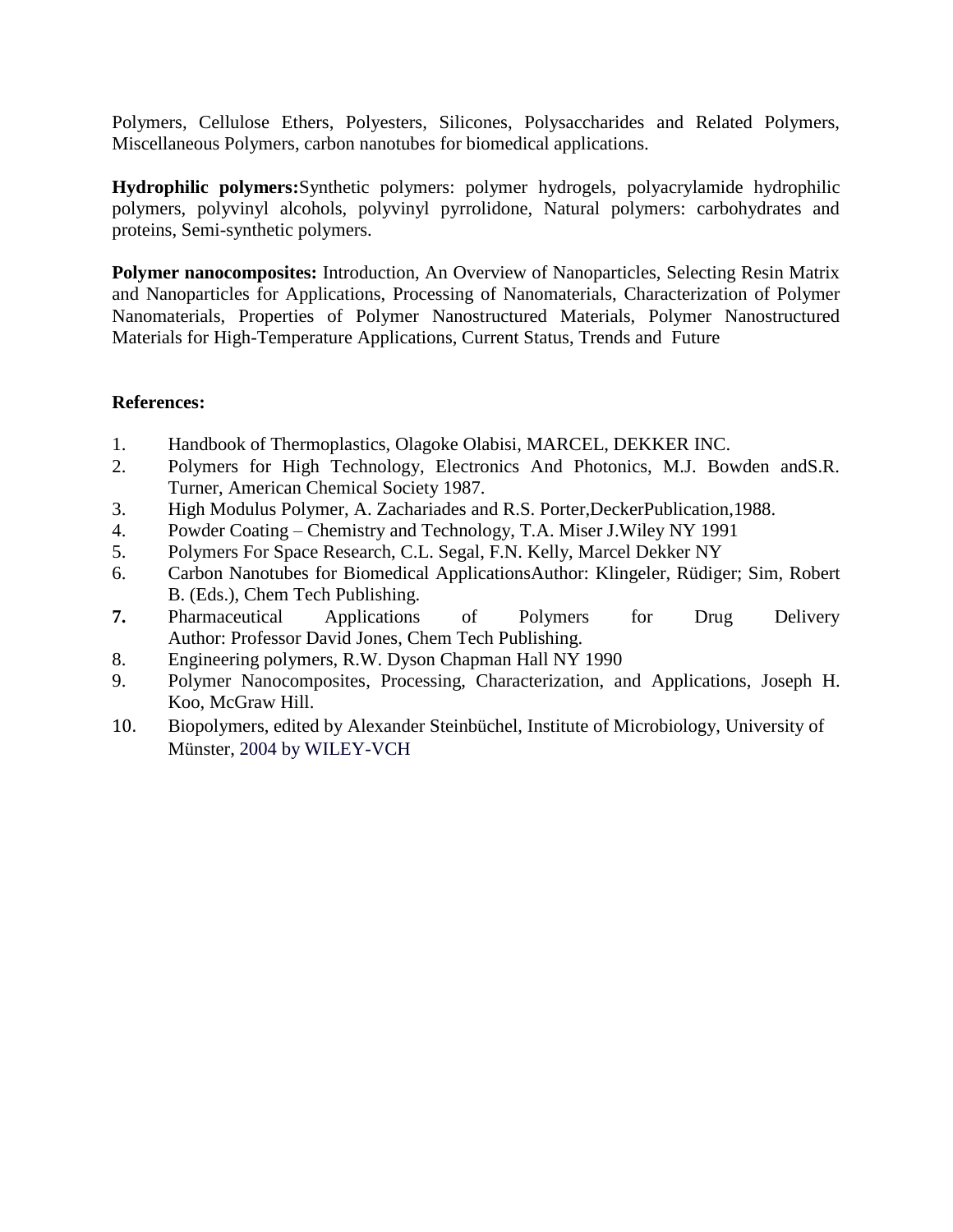# **509135 [Elective III] (c): Polymer and Environment**

**\_\_\_\_\_\_\_\_\_\_\_\_\_\_\_\_\_\_\_\_\_\_\_\_\_\_\_\_\_\_\_\_\_\_\_\_\_\_\_\_\_\_\_\_\_\_\_\_\_\_\_\_\_\_\_\_\_\_\_\_\_\_\_\_\_\_\_\_\_\_\_\_\_\_\_\_\_\_**

**Teaching Scheme Lectures: 5 Hrs/Week** **Examination Scheme In Semester Assessment: 50 Marks End Semester Assessment: 50 Marks Credits: 5**

#### **Objective:**

- 1. The present syllabus will make students aware of present day scenario of polymers and its interaction with the environment.
- 2. To study the various additives and hazardous chemicals used in polymer industry.
- 3. Environmental factors affecting polymer stability and vice a versa.
- 4. Study of recycling and waste management.

**Contribution of plastics in modern society**, polymers: boon or bane, polymers as a replacement to traditional natural resources, biodegradability, various degradation mechanisms, significance of nonbiodegradability, myths and reality. Vital role of polymers in healthcare and safety. Role of plastics in clean and hygienic packaging, plastic materials for national security, contribution of plastics in automobiles and agriculture, energy conservation due to plastics.

**Life cycle assessment**, carbon foot print, control and monitoring pollution, green chemistry, new methods of production of polymers, new feedstock alternative to petroleum, alternative technologies for ecofriendly plastics, OECD, ASTM standards of composting.

**Additives and stabilizersin polymers:** single stabilizers to complex systems, phosphate stabilizers in polymers, polymer processing additives, UV absorbers, hazardous chemicals in polymer industry and their handling.

**Polymer degradation:**Degradation mechanism, polymer oxidation and antioxidant action, biodegradation in polymers, environmental degradation of polymers, wavelength sensitivity of polymers, lifetime prediction of plastics, behavior of polymers in fire: assessment of combustion behavior, improvement of polymer stability in fire, weathering of polymers, protection of polymer from photooxidation, exploitation of polymer degradation.

**Biopolymers and Biodegradable Polymers:** Aromatic constituents occurring in plants and natural environments or as fossil resources, Natural rubber and Gutta Percha, Comparison to synthetic rubbers, Biodegradation of natural rubber and synthetic rubber, Biotechnological versus chemical recycling, Polyesters: Synthesized by organisms: Polyhydroxyalkanoates (PHA), Non-storage PHAs, Poly(malic acid), Medical and pharmaceutical applications, Polysaccharides, Alginates, Cellulose, Chitin, Chitosan, Dextran, Pectin, Starch, etc. Polyamides and complex proteinaceous materials synthesized by organisms, Poly(Y-Dglutamate), Cyanophycin, modifications of proteins, Silk proteins, Adhesive proteins, Protein composites, Wool, Collagens and gelatins.Special applications in the areas like electronics, aerospace, medicine and pharmacy, food, packaging, construction engineering, etc.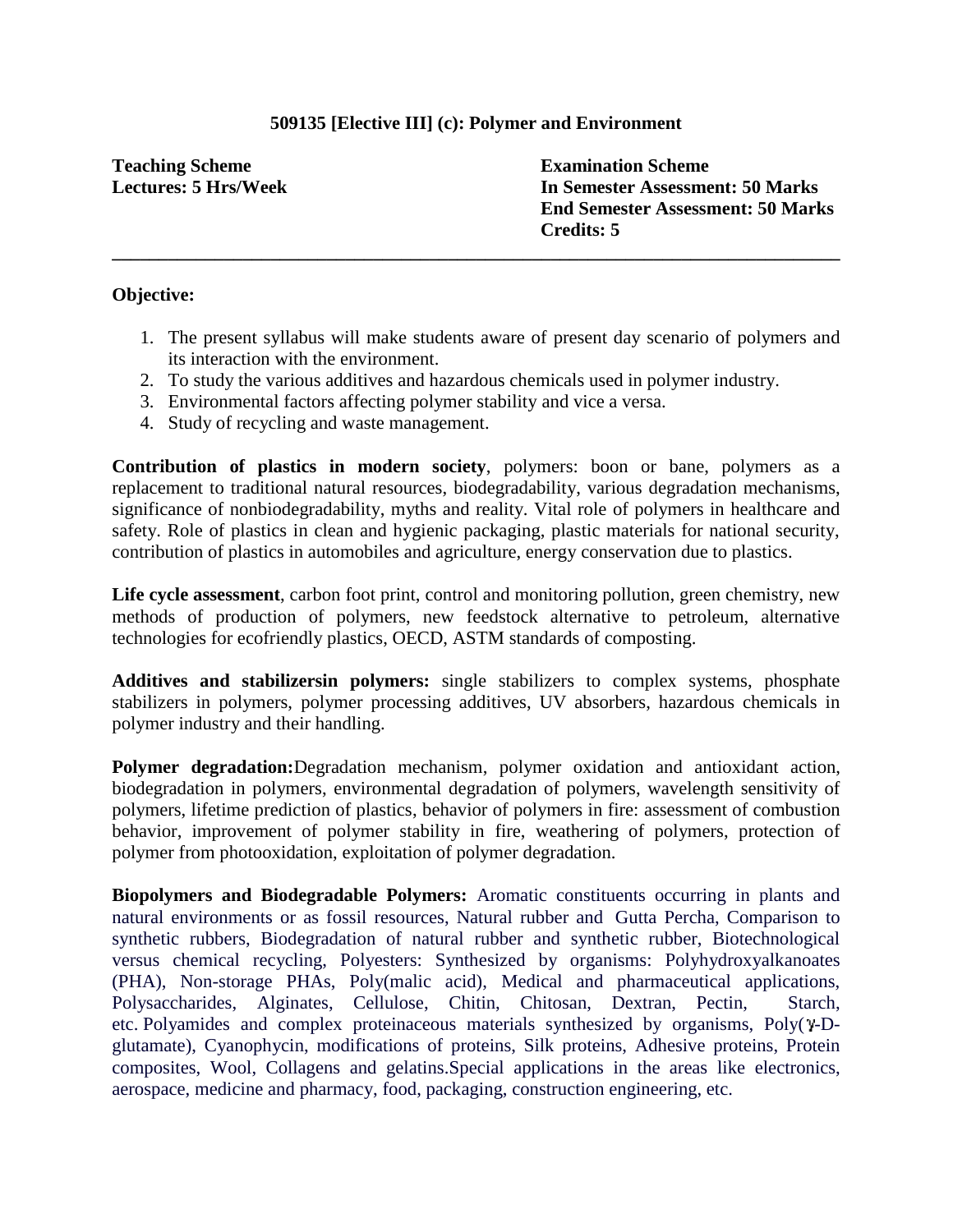**Recycling and waste management:** Separation processes in waste minimization,Toxic material handling and management,Plastic waste management, three R's, reduce, recycling, reuse and recover. Combustion and incineration processes, Polymer Recycling,Disposal of waste plastic, Energy and feedstock recovery through recycling, Polymers and energy,Future of degradable polymers.

- 1. Handbook of polymer degradation, Sec Ed. S Halim Hamid, Marcel Dekker Inc, NY
- 2. Interaction of Polymers with Polluted Atmospheres, Smithers Information Ltd, September 2009.
- 3. The Chemistry of Polymers, John W. Nicholson, RSC Publishing
- 4. Biopolymers, edited by Alexander Steinbüchel, Institute of Microbiology, University of Münster, 2004 by WILEY-VCH
- 5. Plastics for environment and sustainable development, ICPE, CIPET, Chennai.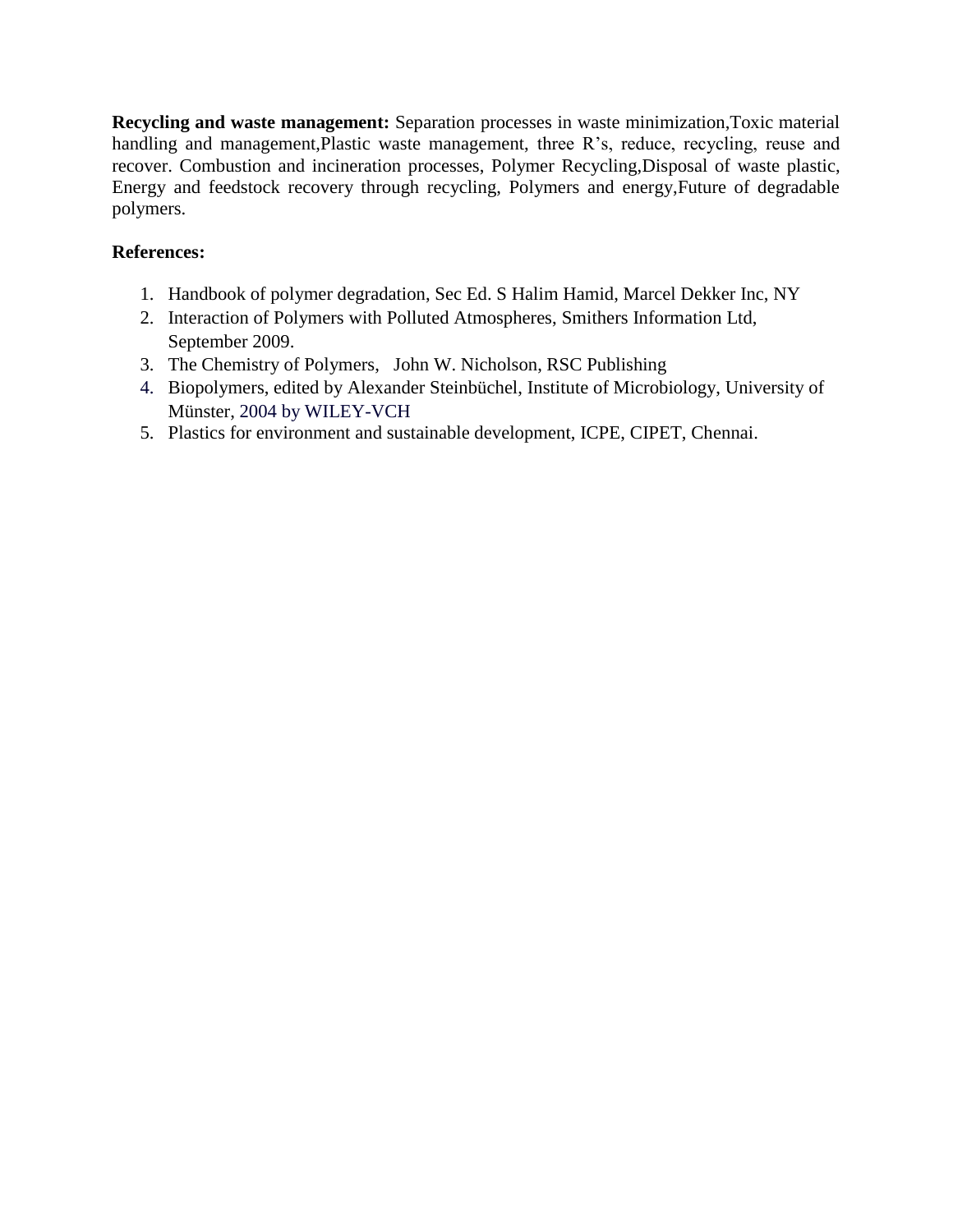#### **509136: Seminar – II**

**\_\_\_\_\_\_\_\_\_\_\_\_\_\_\_\_\_\_\_\_\_\_\_\_\_\_\_\_\_\_\_\_\_\_\_\_\_\_\_\_\_\_\_\_\_\_\_\_\_\_\_\_\_\_\_\_\_\_\_\_\_\_\_\_\_\_\_\_\_\_\_\_\_\_\_\_\_\_**

# **Teaching Scheme Lectures: 4 Hrs/Week**

**Examination Scheme Term Work: 50 Marks Oral/Presentation: 50 Marks Credits: 4**

#### **Objective:**

- 1. To make the student aware of recent advances in the area of polymer science and engineering.
- 2. To train the student to carry out literature survey to collect the technical information.
- 3. To develop the oral and written presentation skills amongst the students.
- 4. To develop technical writing skills through report preparation.

**Seminar II :** Shall be on the topic relevant to latest trends in the field of concerned branch,preferably on the topic of specialization based on the electives selected by him/herapproved by authority. The student shall submit the seminar report in standard format, dulycertified for satisfactory completion of the work by the concerned guide and head of theDepartment/Institute.

- **1. Seminar is to be presented using power point presentation.**
- **2. Seminar report is to be submitted in soft and hard copy to the department.**
- **3. The attendance record (signatures) of the audience must be attached and maintained with the report, clearly mentioning "Attendance Record for the ME Seminar Presentation" with Date and Topic of presentation.**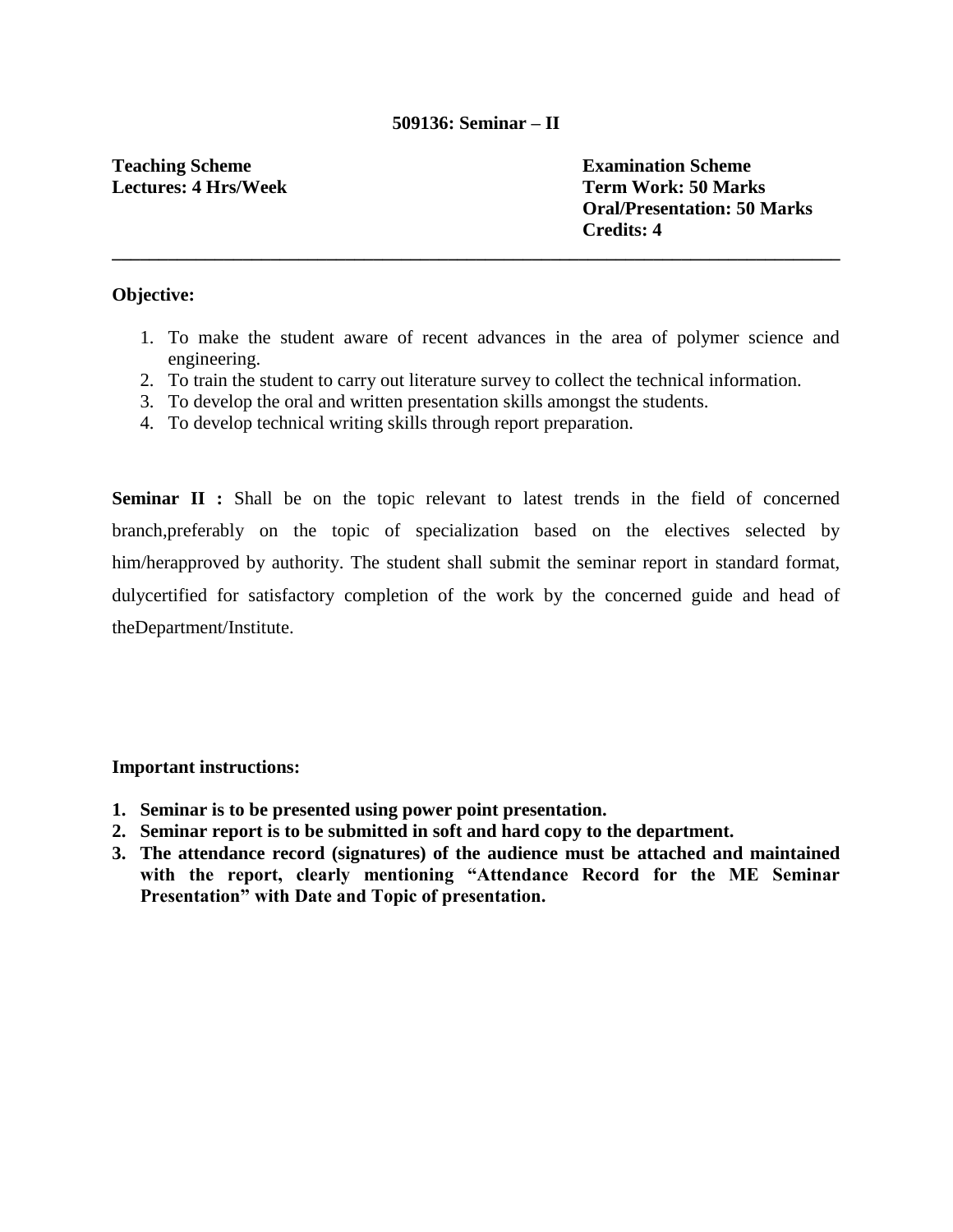#### **5091237: Project Work Stage I**

**\_\_\_\_\_\_\_\_\_\_\_\_\_\_\_\_\_\_\_\_\_\_\_\_\_\_\_\_\_\_\_\_\_\_\_\_\_\_\_\_\_\_\_\_\_\_\_\_\_\_\_\_\_\_\_\_\_\_\_\_\_\_\_\_\_\_\_\_\_\_\_\_\_\_\_\_\_\_**

**Teaching Scheme Lectures: 8 Hrs/Week** **Examination Scheme Term Work: 50 Marks Oral/Presentation: 50 Marks Credits: 8**

#### **Objective:**

- 1. The student should be able to choose and evaluate the problem based on current interest of research at national and international level.
- 2. To train the student to acquire the technical data.
- 3. To develop analyzing ability amongst the students.
- 4. To train the students to make use of available resources and to procure the resources to carry out his/her project work.
- 5. To initiate and orient the students with R & D skills.
- 6. To give the students the exposure of recent advances at national and international level.

#### **PROJECT WORK**:

The project work shall be based on the knowledge acquired by the student during the coursework and preferably it should meet and contribute towards the needs of the society. The project aims toprovide an opportunity of designing and building complete system or subsystems based on areawhere the student likes to acquire specialized skills.

#### **Project Work Stage – I**

Project work Stage – I is an integral part of the project work. In this, the student shallcomplete the partial work of the project which will consist of problem statement, literaturereview, project overview, scheme of implementation (MathematicalModel/SRS/UML/ERD/block diagram/ PERT chart, etc.) and Layout & Design of the Set-up.As a part of the progress report of Project work Stage-I, the candidate shall deliver apresentation on the advancement in Technology pertaining to the selected dissertationtopic.The student shall submit the duly certified progress report of Project work Stage-I instandard format for satisfactory completion of the work by the concerned guide and head ofthe Department/Institute.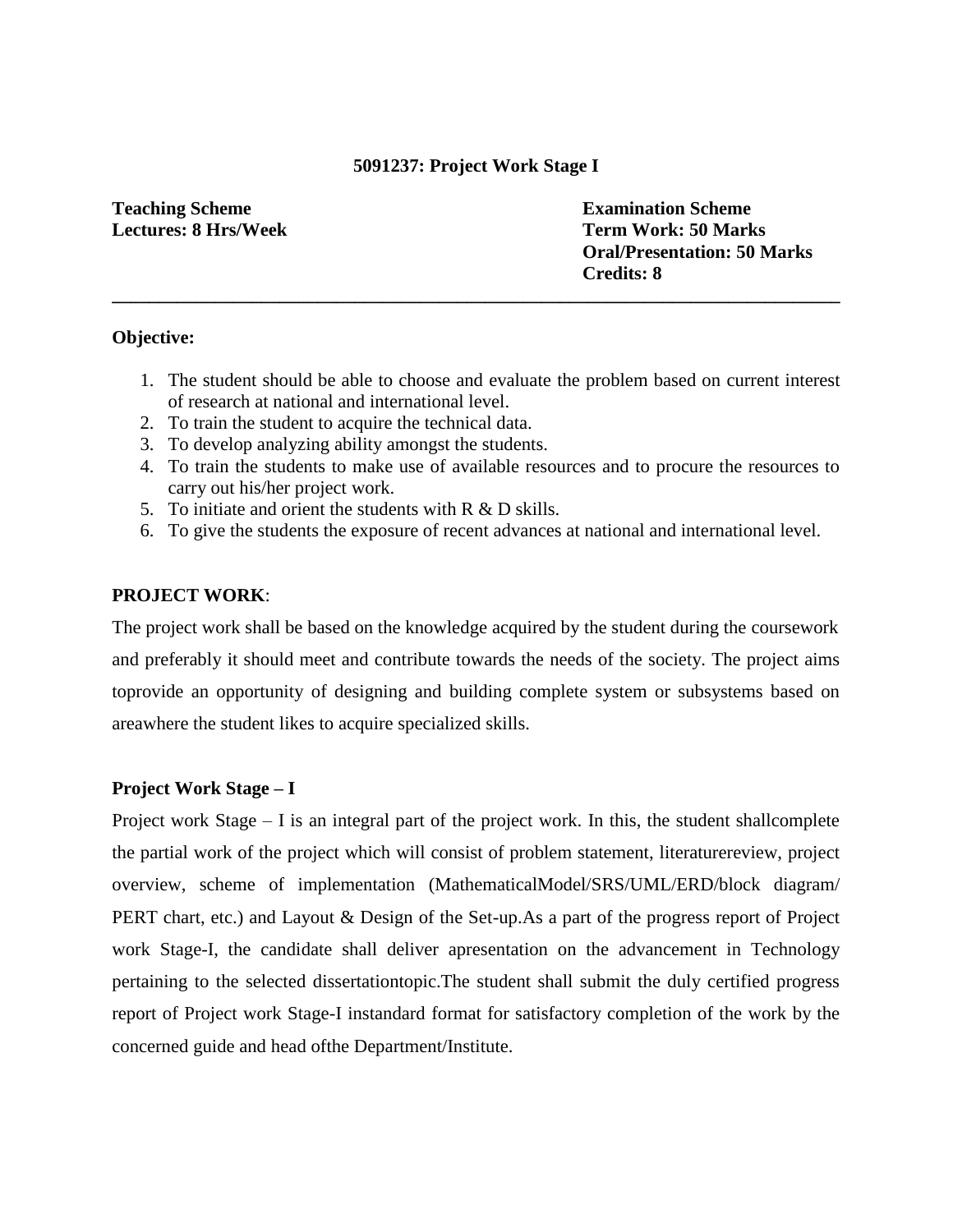The assessment will be done jointly by the pair of internal and external examiners along with the oral/presentation examination of the same.

- **1. The ME candidate is required to work on Original Topic.**
- **2. It should not be the repetition earlier reported work.**
- **3. The student is required to carry out broad literature survey in the area of work.**
- **4. The justification for selection of project topic and originality of the topic is to be mentioned in the Project Report.**
- **5. The student will make presentation of his project work for assessment purpose.**
- **6. All supporting documents, samples, products, soft copies to be preserved and presented at the time of examination.**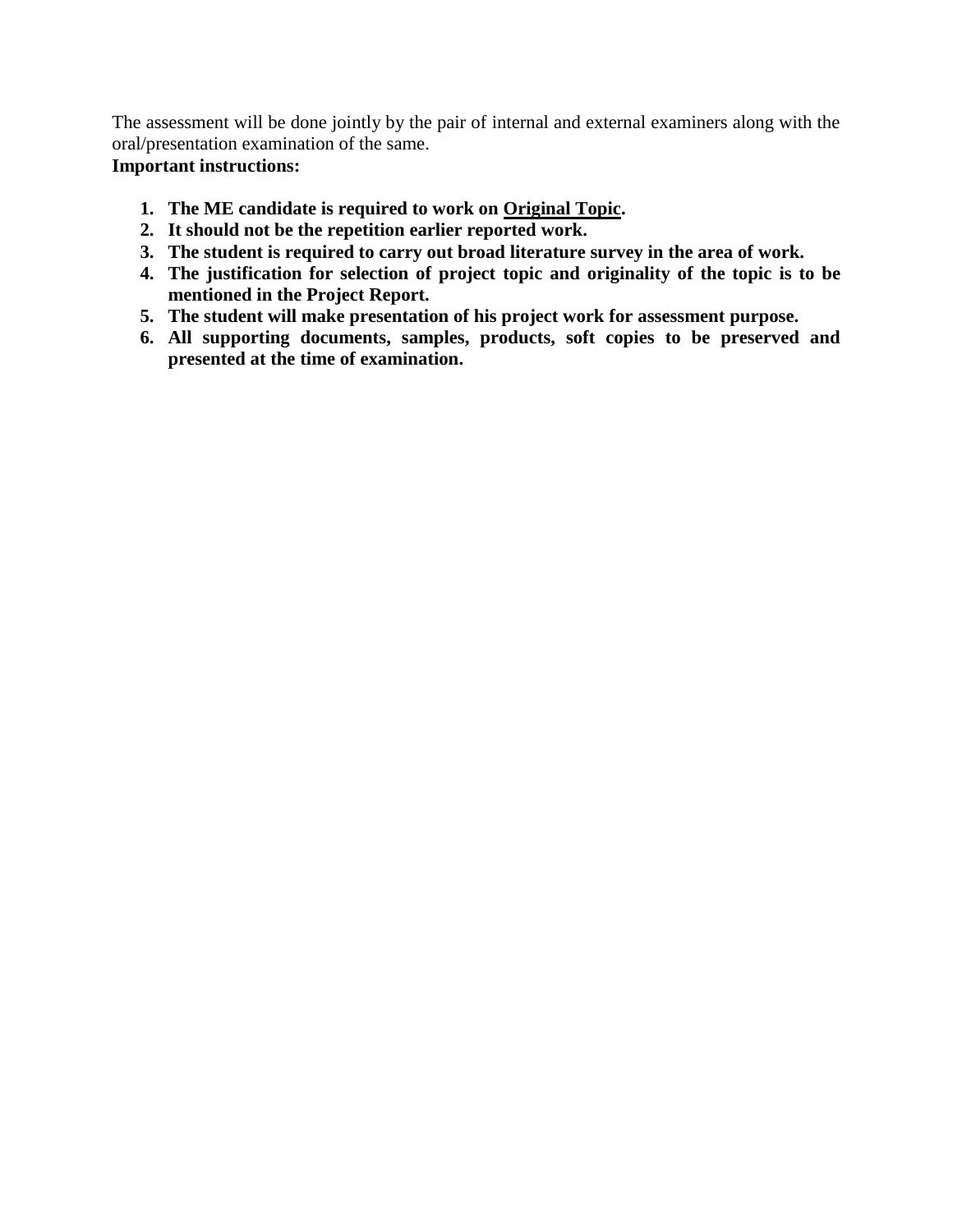# **Semester IV**

### **509138: Seminar – III**

**\_\_\_\_\_\_\_\_\_\_\_\_\_\_\_\_\_\_\_\_\_\_\_\_\_\_\_\_\_\_\_\_\_\_\_\_\_\_\_\_\_\_\_\_\_\_\_\_\_\_\_\_\_\_\_\_\_\_\_\_\_\_\_\_\_\_\_\_\_\_\_\_\_\_\_\_\_\_**

**Teaching Scheme Lectures: 4 Hrs/Week** **Examination Scheme Term Work: 50 Marks Oral/Presentation: 50 Marks Credits: 4**

#### **Objective:**

- 5. To make the student aware of recent advances in the area of polymer science and engineering.
- 6. To train the student to carry out literature survey to collect the technical information.
- 7. To develop the oral and written presentation skills amongst the students.
- 8. To develop technical writing skills through report preparation.

**Seminar III:** Shall preferably an extension of **seminar II.** The student shall submit the dulycertified seminar report in standard format, for satisfactory completion of the work by theconcerned guide and head of the Department/Institute.

- **1. Seminar is to be presented using power point presentation.**
- **2. Seminar report is to be submitted in soft and hard copy to the department.**
- **3. The attendance record (signatures) of the audience must be attached and maintained with the report, clearly mentioning "Attendance Record for the ME Seminar Presentation" with Date and Topic of presentation.**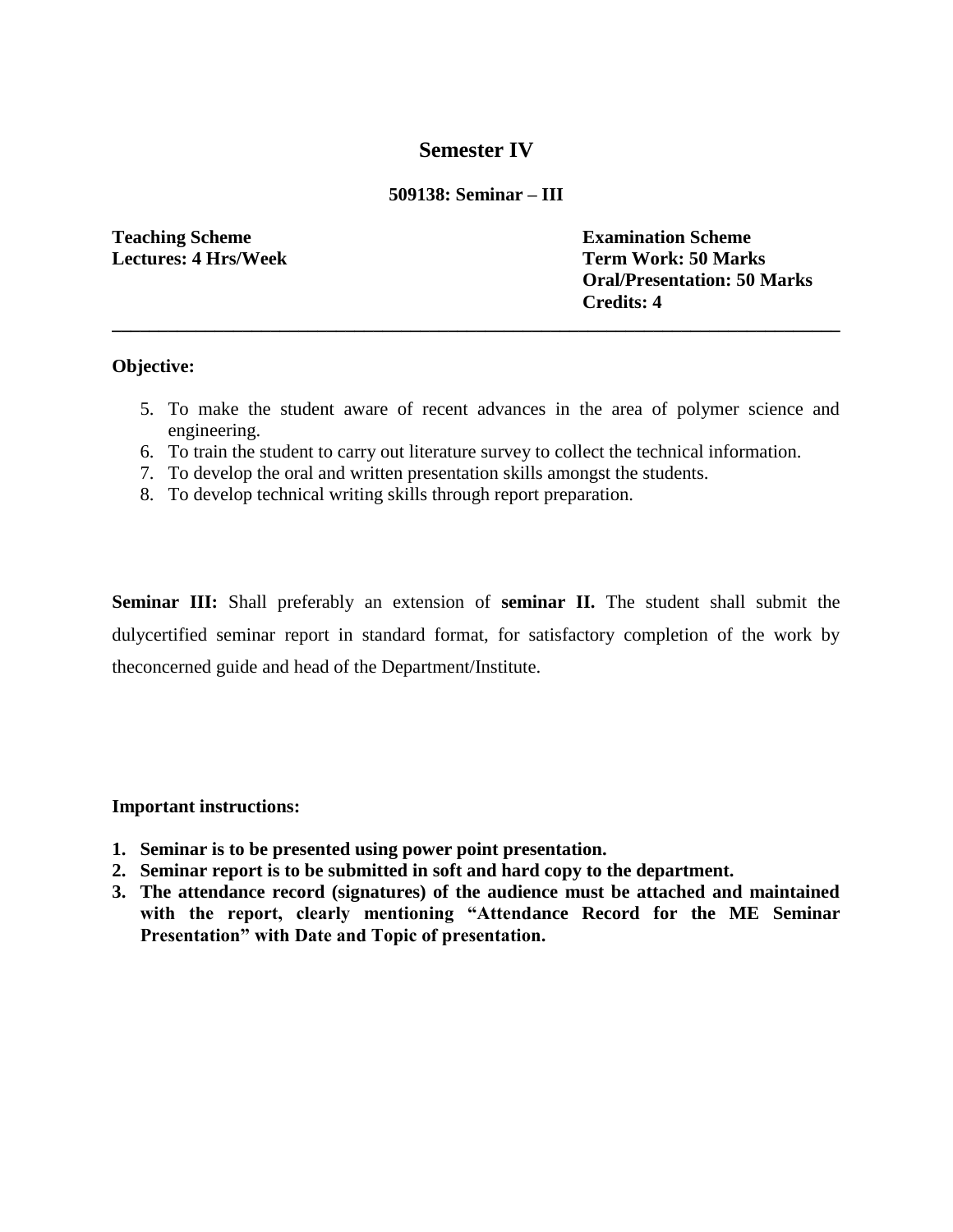### **509139: Project Work Stage II**

**\_\_\_\_\_\_\_\_\_\_\_\_\_\_\_\_\_\_\_\_\_\_\_\_\_\_\_\_\_\_\_\_\_\_\_\_\_\_\_\_\_\_\_\_\_\_\_\_\_\_\_\_\_\_\_\_\_\_\_\_\_\_\_\_\_\_\_\_\_\_\_\_\_\_\_\_\_\_**

# **Teaching Scheme Lectures: 20 Hrs/Week**

**Examination Scheme Term Work: 150 Marks Oral/Presentation: 50 Marks Credits: 20**

# **Objective:**

- 1. The student should be able to choose and evaluate the problem based on current interest of research at national and international level.
- 2. To train the student to acquire the technical data.
- 3. To develop analyzing ability amongst the students.
- 4. To train the students to make use of available resources and to procure the resources to carry out his/her project work.
- 5. To initiate and orient the students with  $R \& D$  skills.
- 6. To give the students the exposure of recent advances at national and international level.

# **Project Work Stage - II**

In Project Work Stage – II, the student shall complete the remaining part of the project whichwill consist of the fabrication of set up required for the project, work station, conductingexperiments and taking results, analysis &**validation of resultsand conclusions**.The student shall prepare the duly certified final report of project work in standard format forsatisfactory completion of the work by the concerned guide and head of theDepartment/Institute.

**It is mandatory for every student that his Project Outcomes (results and conclusion) are "validated" in the form of minimum one Publication (published or accepted) in a refereed and peer reviewed journal of international repute till the date he/she appears for the Project Work Stage II examination. (Communicated papers will not be considered as publication)**

The assessment will be done jointly by the pair of internal and external examiners along with the oral examination of the same.

- **1. The ME candidate is required to work on Original Topic.**
- **2. It should not be the repetition earlier reported work.**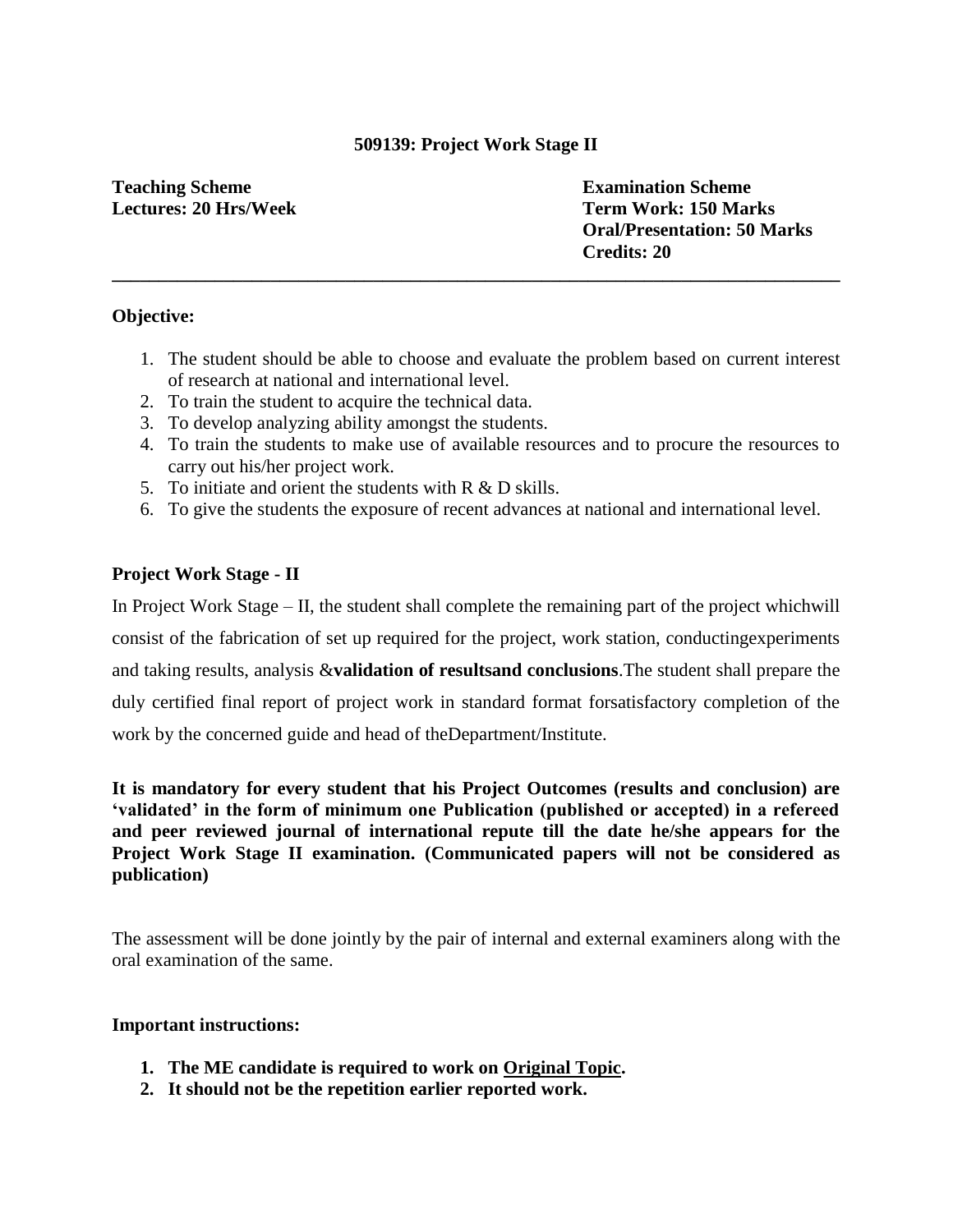- **3. The student is required to carry out broad literature survey in the area of work.**
- **4. The justification for selection of project topic and originality of the topic is to be mentioned in the Project Report.**
- **5. The student will make presentation of his project work for assessment purpose.**
- **6. The project report is to be submitted in Standard Hard Bound format.**
- **7. It is mandatory for the candidate to participate and present his work at any (national/international) conference/seminar or publish his/her work in any (national/international) journal during the tenure till oral exam is conducted. (In some cases paper accepted (before the date of oral examination) for presentation or publication in conference or journal will be considered.**
- 8. **All supporting documents to be maintained.**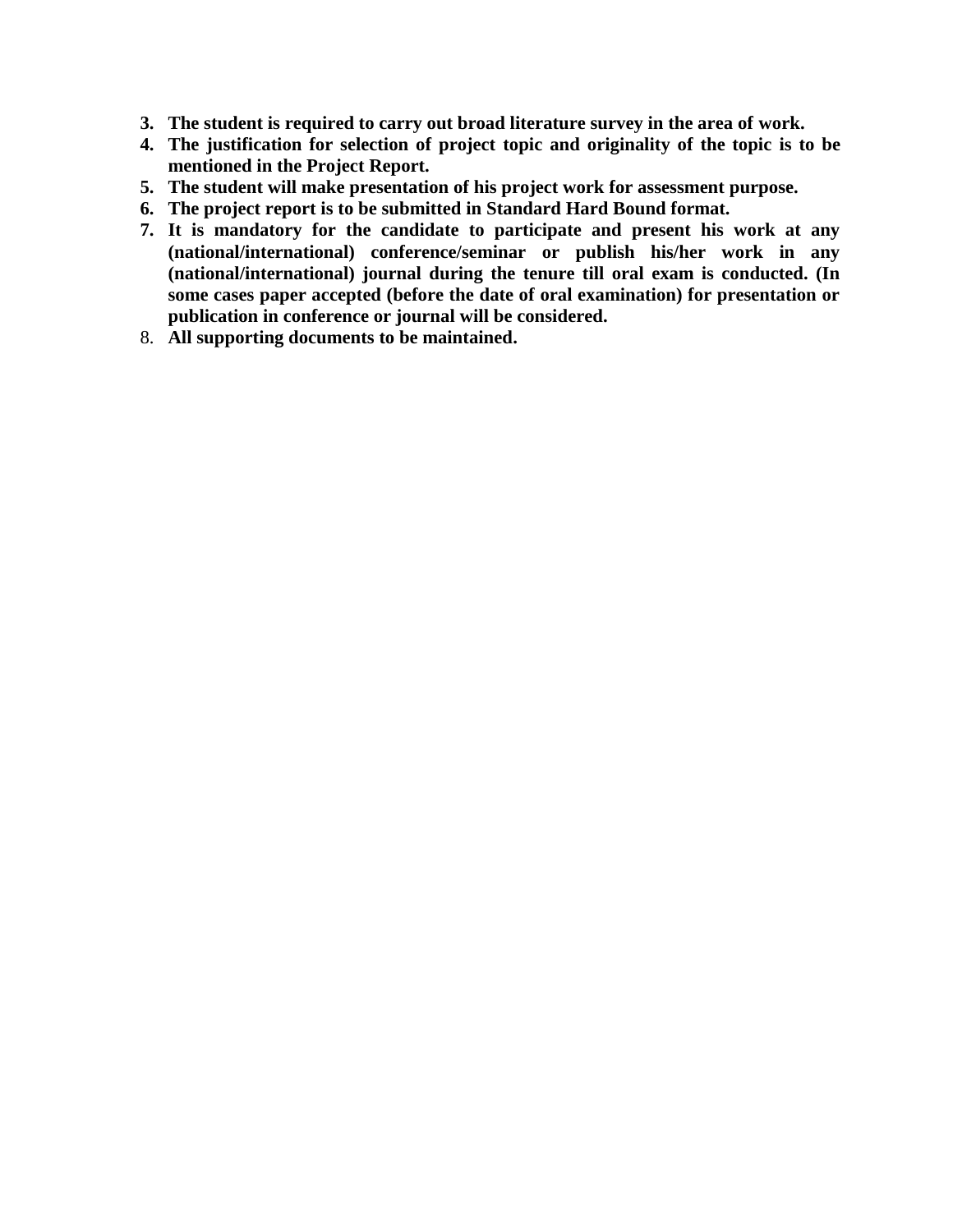# **Non Credit Course (mandatory)**

*Note: Refer R-2.7 for Examination Rules of "Rules and Regulations for M.E. Programs under faculty of Engineering effective from June 2013". Non-credit courses are mandatoryfor the grant of the term and shall be completed by the students as a self-study under the guidance of PG teacher either by referring to the Hand books, Journal/Conference papers (at least 25 in number), open source software, tools and in addition may be by organizing educational visits to the technological/professional centers in the subject, if any. Each student is required to produce in own words, one 10 pages innovative, technical paper to be submitted as a part of the semester course work of non-credit courses.*

# **Term I, Sem I: Yoga and Meditation**

| <b>Teaching Scheme</b>      | <b>Examination Scheme</b>        |
|-----------------------------|----------------------------------|
| <b>Lectures: 2 Hrs/Week</b> | In Semester Assessment: 50 Marks |
|                             | <b>Credits: 2</b>                |

Yoga: Sukshma (subtle) yoga techniques, Difference between physical exercises and yogasans, Impact of yogasans on human body, benefits of yogasans, Patanjali yoga sutras, technique of differentyogasans like, Trikonasan, Ardhachandrasan, Padmasan, Akarnadhanurasan, Ardhamatsendrasan,Vajrasan, Pachhimottasan, Bhujangasan, Shalbhasan, Dhanurasan, Naukasan, Makrasan, Pawanmuktasan, Halasan, Sarvangasan, Shavasan, Suryanamaskar (Sun Salutation), Yoga and Food.

Meditation: Breathing technique, Pranayama, Benefits of pranayama, Prcautions forpranayama, Kumbhak, Bandh(Locks), Chakras, Mudra, Technique of pranayama,Anulom-VilomPranayam, UjjayiPranayam, BhramariPranayam, BhastrikaPranayam, AgnisarPranayam, Kapalbhati Pranayam, Meditation (Dhyan).

### **References Books:**

- 1. Light on Yoga: by B.K.S. Iyengar, Harper Collins Publishers India
- 2. Light on Pranayama: by B.K.S. Iyengar, Harper Collins Publishers India
- 3. Yoga for Dummies by Georg Feuerstein and larry Payne, Wiley India publishing
- 4. Yoga, Pilates, Meditation & Stress Relief By Parragon Books Ltd
- 5. The Yoga Sutrasby Patanjali, Swami Satchidananda, Integral Yoga Publications
- 6. Meditation Science and Practice by N. C. Panda, Publisher: D. K. Printworld

### **Other Source:**

- 7. http://www.artofliving.org/in-en/yoga
- 8. http://www.artofliving.org/in-en/yoga/sri-sri-yoga/sukshma-yoga-relaxation
- 9. http://www.yogsansthan.org/
- 10. http://www.yogapoint.com/
- 11. http://www.divyayoga.com/
- 12. http://www.yogaville.org/about-us/swami-satchidananda/
- 13. www.yogaVision.net
- 14. http://www.swamij.com/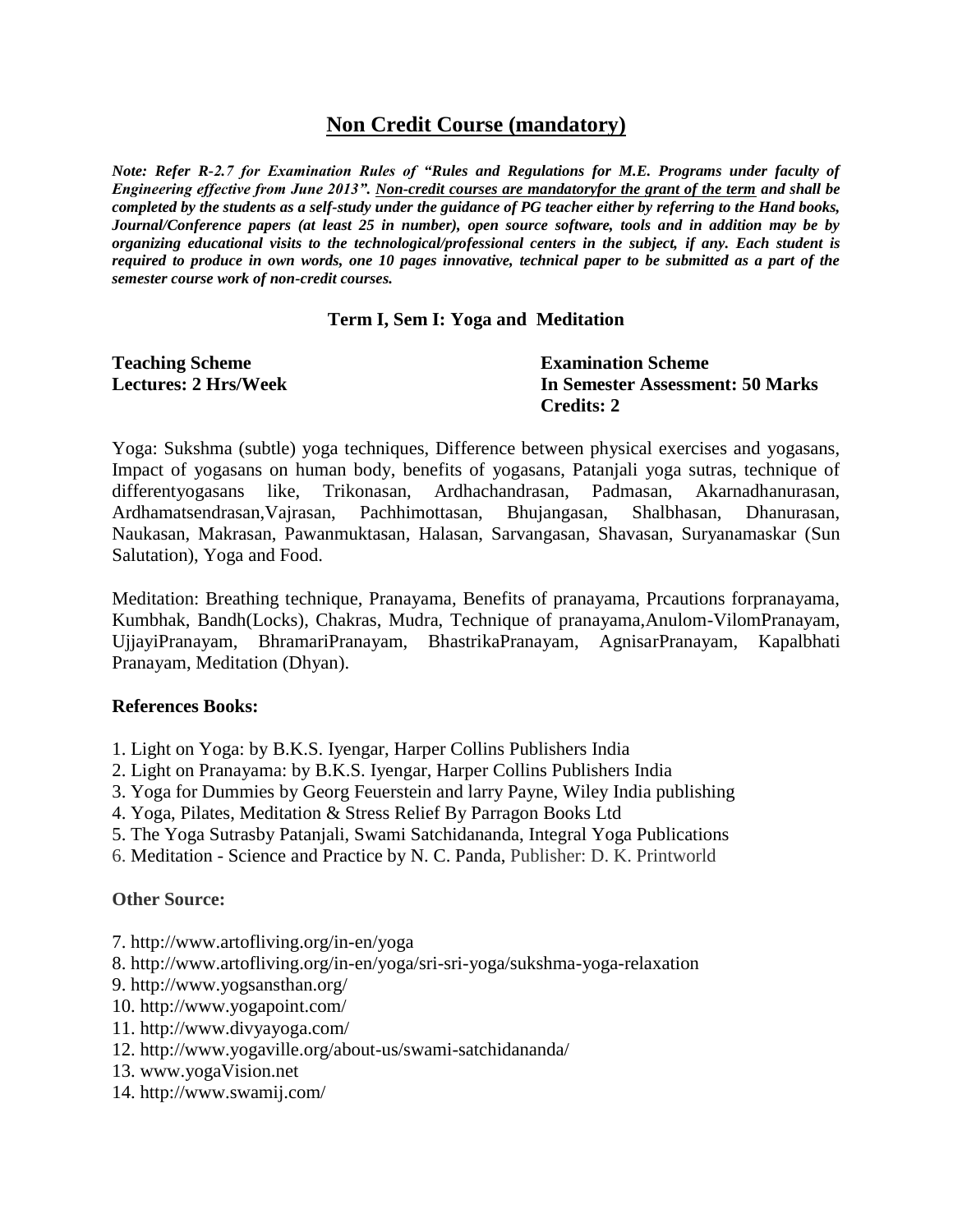# **Term I , Sem II: Human Rights and World Peace**

| <b>Teaching Scheme</b> |                             |
|------------------------|-----------------------------|
|                        | <b>Lectures: 3 Hrs/Week</b> |

**Examination Scheme In Semester Assessment: 50 Marks Credits: 3**

# **Human Rights – Concept, Development, Evolution** Philosophical, Sociological and Political debates, Benchmarks of Human Rights Movement. **Human Rights and the Indian Constitution** Constitutional framework, - Fundamental Rights & Duties, - Directive Principles of State Policy, - Welfare State & Welfare Schemes **Human Rights & State Mechanisms** Police & Human Rights, - Judiciary & Human Rights, - Prisons & Human Rights, - National and State Human Rights Commissions **Human Rights of the Different Sections** and contemporary issues Unorganized Sector, Right to Environment, particularly Industrial sectors of Civil Engineering and Mechanical Engineering, Globalization and Human Rights, - Right to Development, **Citizens" Role and Civil Society** Social Movements and Non-Governmental Organizations, Public Interest Litigation, Role of Non-Government organizations in implementation of Human rights, Right to Information. **Human Rights and the international scene** –Primary Information with reference to Engineering Industry, UN Documents, International Mechanisms (UN & Regional), International Criminal Court,

#### **World Peace:**

Peace; Meaning, Nature , philosophy of peace, Theories of Peace: Democratic peace theory, Active Peace theory,Game Theory, Religious Beliefs and Peace theories: Buddhism, Islam,Christianity, Hinduism, Economic equality, Social Justice, and Social Values.

Durable Peace: Challenges and Methods, Methods for Conflict Resolutions, Global Conflict and Peace Initiatives, Religious Philosophy and Conflict Resolution, Globalization and Growing Conflict, Globalization, Civil Society and World Peace, Gandhian Understanding of Peace.

- 1. Study material on UNESCO,UNICEF web site
- 2. HUMAN RIGHTS IN INDIA A MAPPING, Usha Ramanathan: free download from http://www.ielrc.org/content/w0103.pdf
- 3. Introduction to International Humanitarian Law **by** Curtis F. J. Doebbler**-** CD Publishing**,** 2005.
- 4. Freedom of Information**,** by Toby Mendel **-** UNESCO **,** 2008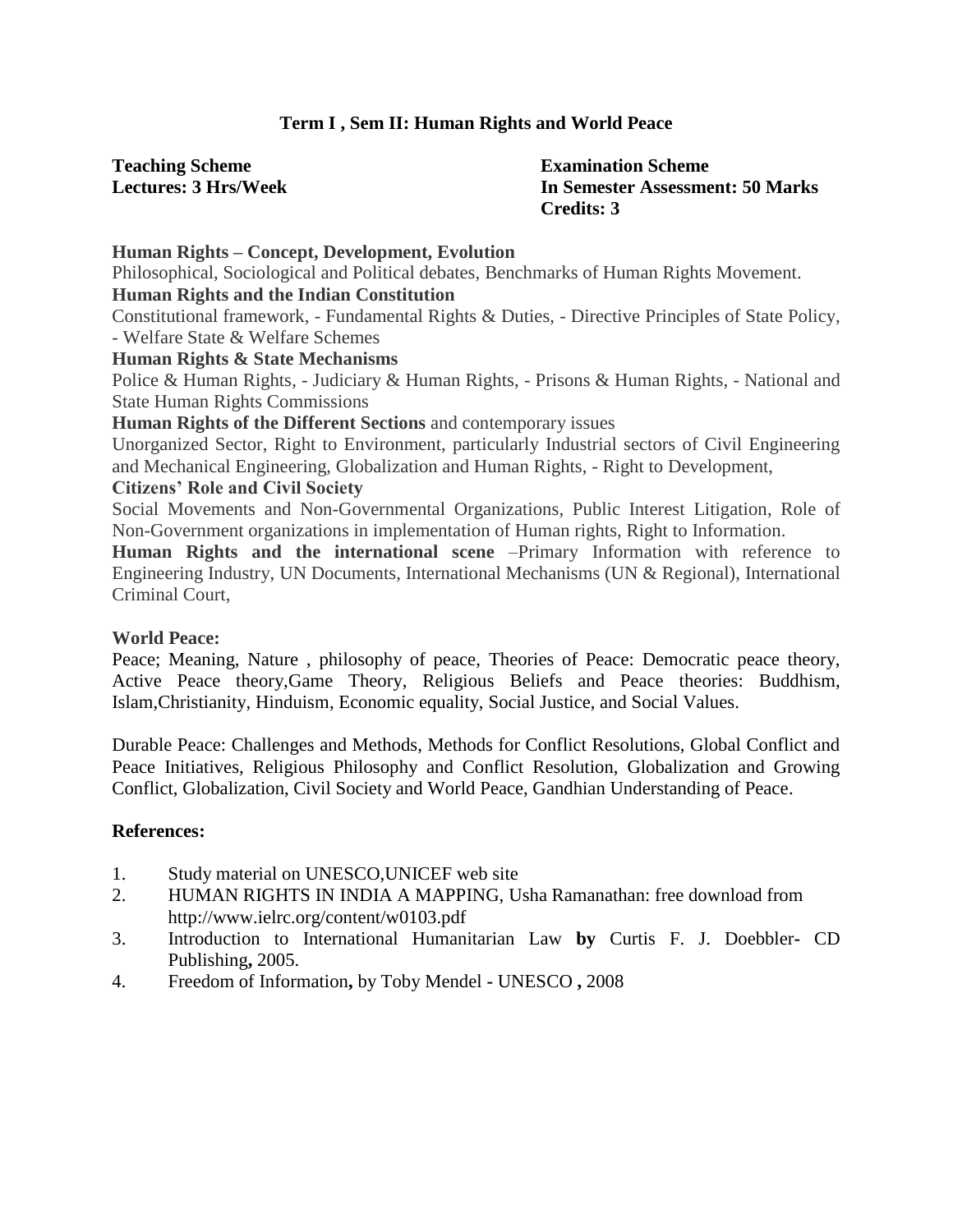# **Term II, Sem I: Cyber Security/Information security**

**Teaching Scheme Lectures: 3 Hrs/Week** **Examination Scheme In Semester Assessment: 50 Marks Credits: 3**

#### **Security principles, threats and attack techniques**

• Introduction to security• Information security• Security triad: Confidential, Integrity, Availability• Focus of control• Security threats and attacks• Security management

# **Authentication and access control**

• Identification• Authentication• Authentication by passwords• Protecting passwords• Access control structures• Types of access control

#### **Lattice and reference monitors**

• Security levels and categories• Lattice diagram• Reference monitors• Security kernel• Hardware security features• Protecting memory

#### **Security models**

• Bell-LaPadula• Biba• Non-deducibility• Non-interference• Other models

#### **Cryptography**

• Cryptographic mechanisms• Digital signatures• Encryption• Certificates

#### **Authentication in distributed systems**

• Key establishments and authentication• Kerberos• Public key infrastructures• Single sign-on **Network security**

• Protocol design principles• ISO architecture• IP security• SSL/TLS• Firewalls• Intrusion detection

### **Unix security and Windows security**

• Subjects, objects and access control• General security principles• Access components• Access decisions• Administration and management issues

### **Software security and database security**

• Memory management• Data and code• Relational databases• Access control in databases

# • Statistical database security

# **Java Security, Mobile Security**

• GSM security• Wireless LAN security

# **Protection measures**

• Business risk analysis• Prevention, detection and response• Information classifications• Security evaluation

### **Reference Books:**

1) Bakshi P M and Sri R K, Cyber and E-commerce Laws, Bharat Publishing House, 1st Edn, 2002

2) Syed shakil Ahmed, Rajiv Raheja, A handbook on Information technology: Cyber law and ECommerce, Capital Law House, 2004

3) Rodney D Ryder, Business Process Outsourcing, Date Protection and Information Security, Wadhwa & Co., 1st Edn, 2001

4) Vakul Sharma, Information Technology Law and Practice, Delhi Law House, 3rd Edn, 2011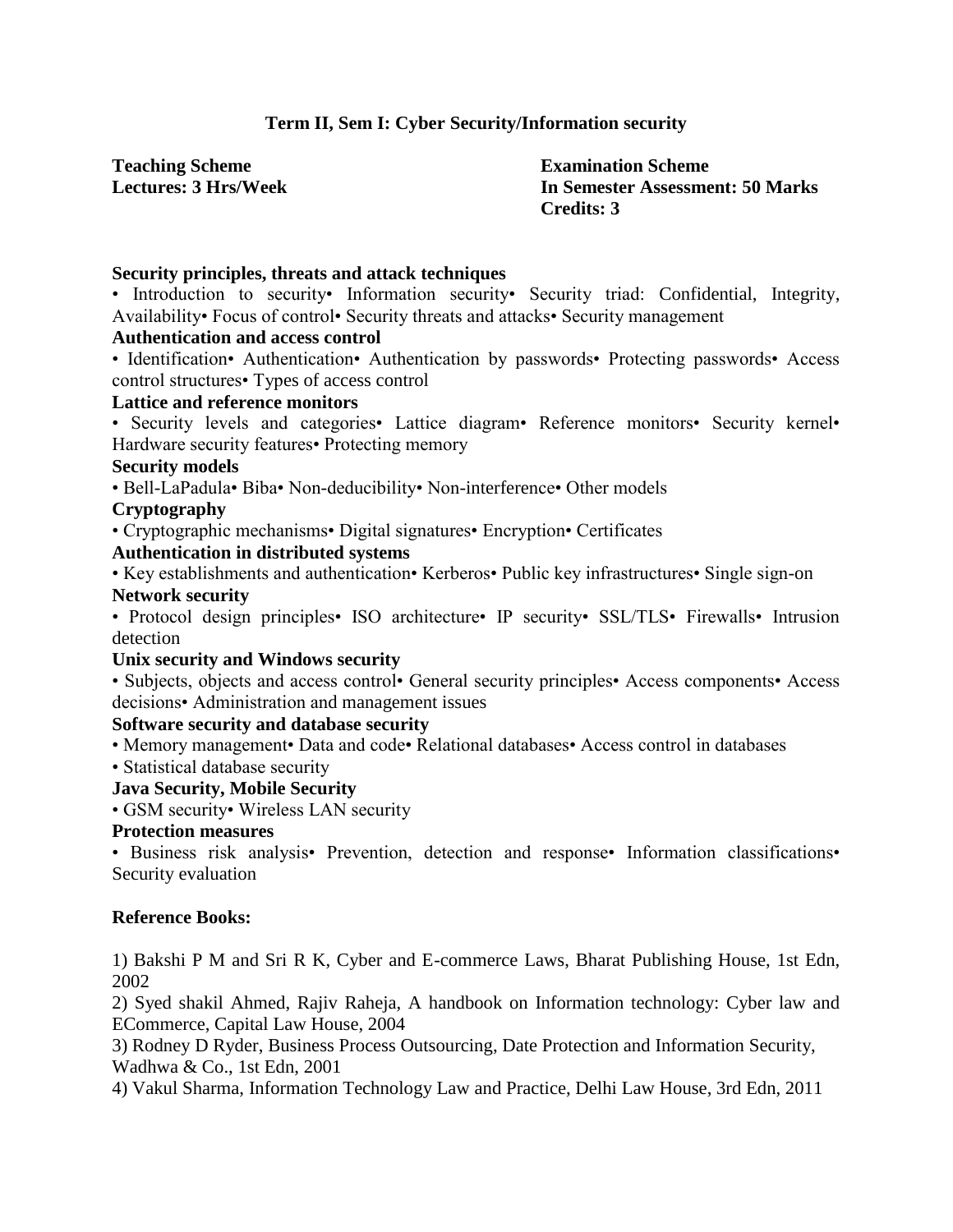5) Lipton, K., Cyberspace Law Cases and Materials, 2nd edition. Aspen Publishers. NY: New York,2006

6) Michael E Whitman and Herbert J Mattord, Principles of Information Security, Vikas Publishing House, New Delhi, 2003

7) Micki Krause, Harold F. Tipton, Handbook of Information Security Management, Vol 1-3 CRC Press LLC, 2004.

8) Michael E Whitman and Herbert J Mattord, Principles of Information Security, Vikas Publishing House, New Delhi, 2003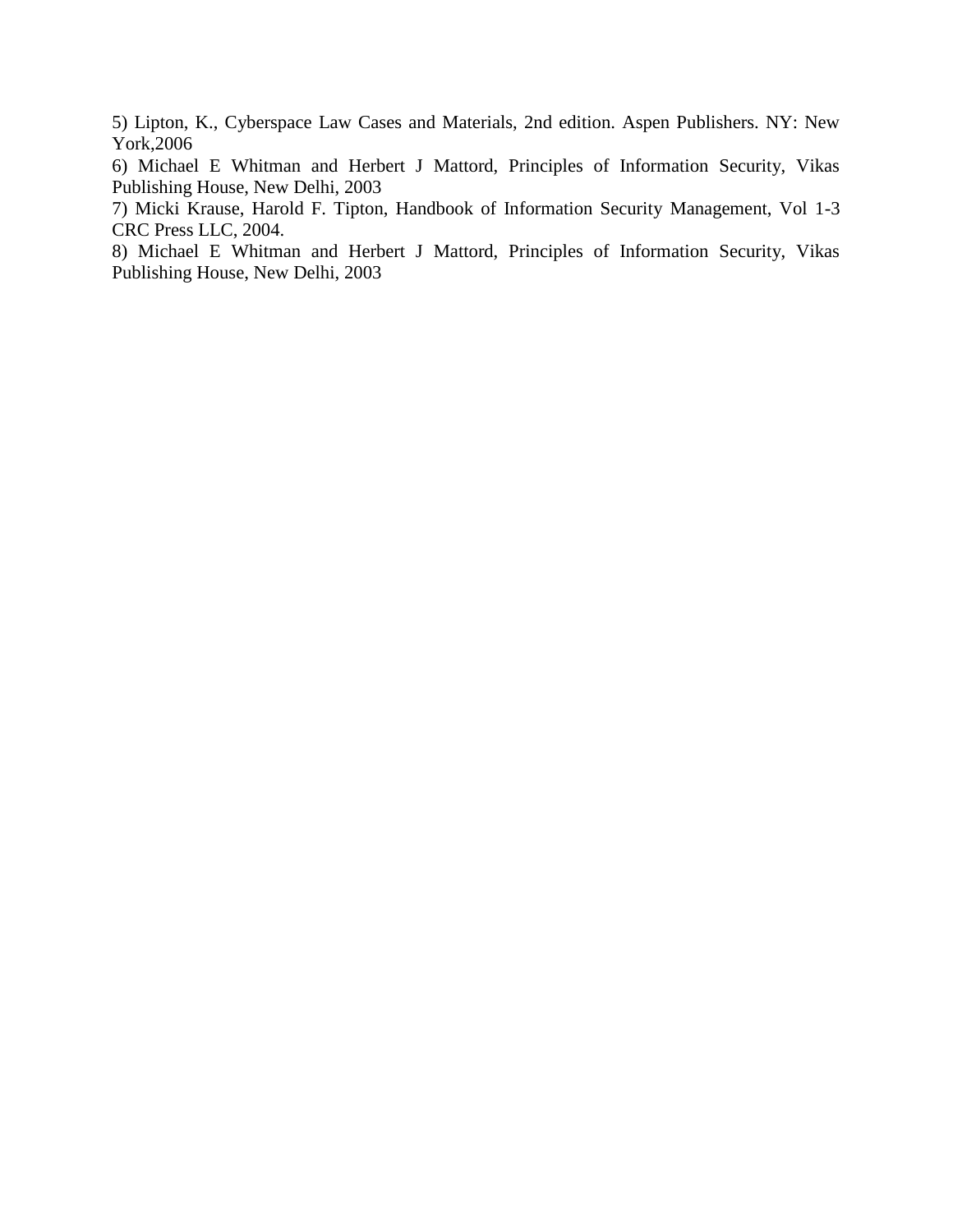### **Term II, SemII: Industrial Safety and Equipment Maintenance (Skill Development)**

**Teaching Scheme Lectures: 2 Hrs/Week** **Examination Scheme In Semester Assessment: 50 Marks Credits: 2**

#### **Machine Operation and Guarding :**

Principles in machine guarding. Ergonomics of machineguarding. Type of guards, their design and selection. Guardingof different types of machinery including special, paper, rubber and printingmachinery, machine, tools etc. Built-in-safety devices,maintenance and repairs of guards, incidental safety devicesand tools.Safety in the use of Machines :Safety in the use of 1) power presses (all types), 2) shearing, 3)bending, 4) rolling, 5) drawing, 6) turning, 7) boring, 8) milling,shaping, 9) planning broaching, planting, 10) grinding, 11)CNCS.Need for selection and care of cutting tools.Preventive maintenance, periodic checks for safeoperation.Associated hazards and their prevention

#### **Material Handling and Storage of Materials :**

Kinetics of manual handling. Maximum loads that could becarried. Lifting and carrying of objects of different shapes, sizeand weight. Safe use of accessories for manual handlingStorage of materials. Safety in stacking and unstacking, floorloading conditions. Layout condition for safety in storage,ergonomics of manual handling and storage.Lifting machinery, lifts and hoists; safety aspects in design andconstruction, testing, use and care, signaling, inspection andmaintenance. Safety in design and construction, operation,inspection and maintenance of industrial trucks, lifting tacklesand loose gears, conveyors. Safety features, safe locations,testing, inspection and maintenance of lifting tackles, safeworking load for all mechanical material handling equipment. The competent persons in relation to safety legislation – duties and responsibilities.

#### **Hand Tools and Power Tools :**Main causes of accidents, prevention and control of accidents.

Centralised and personal tool issues System. Purchase, storageand supply of tools. Inspection, maintenance and repair of tools.Detectable causes of toolfailures. Tempering, safe end in and dressing of certain tool**.**Safe use of various types of hand tools used for metal cutting,

#### **Electrical Hazards**

Hazards of electrical energy. Safe limits of amperages,voltages. Safe distance from lines. Capacity and protection ofconductor. Joints and connections. Means of cutting offpower. Overload and short circuit protection. No loadprotection. Earth fault protection. Earth insulation andcontinuity tests. Earthing Standards. Protection against sureand voltage fluctuation.14.1.2 Hazards arising out of 'borrowed' neutrals. Othersprecautions. Types of protection for electrical equipment inhazardous atmosphere. Electrical area classification. Criteria intheir selection, installation, maintains and use.Safety Check list for buying new machinery for thePlantClassification of Hazardous materials.Safety in chemical industry, Criteria for sitting and